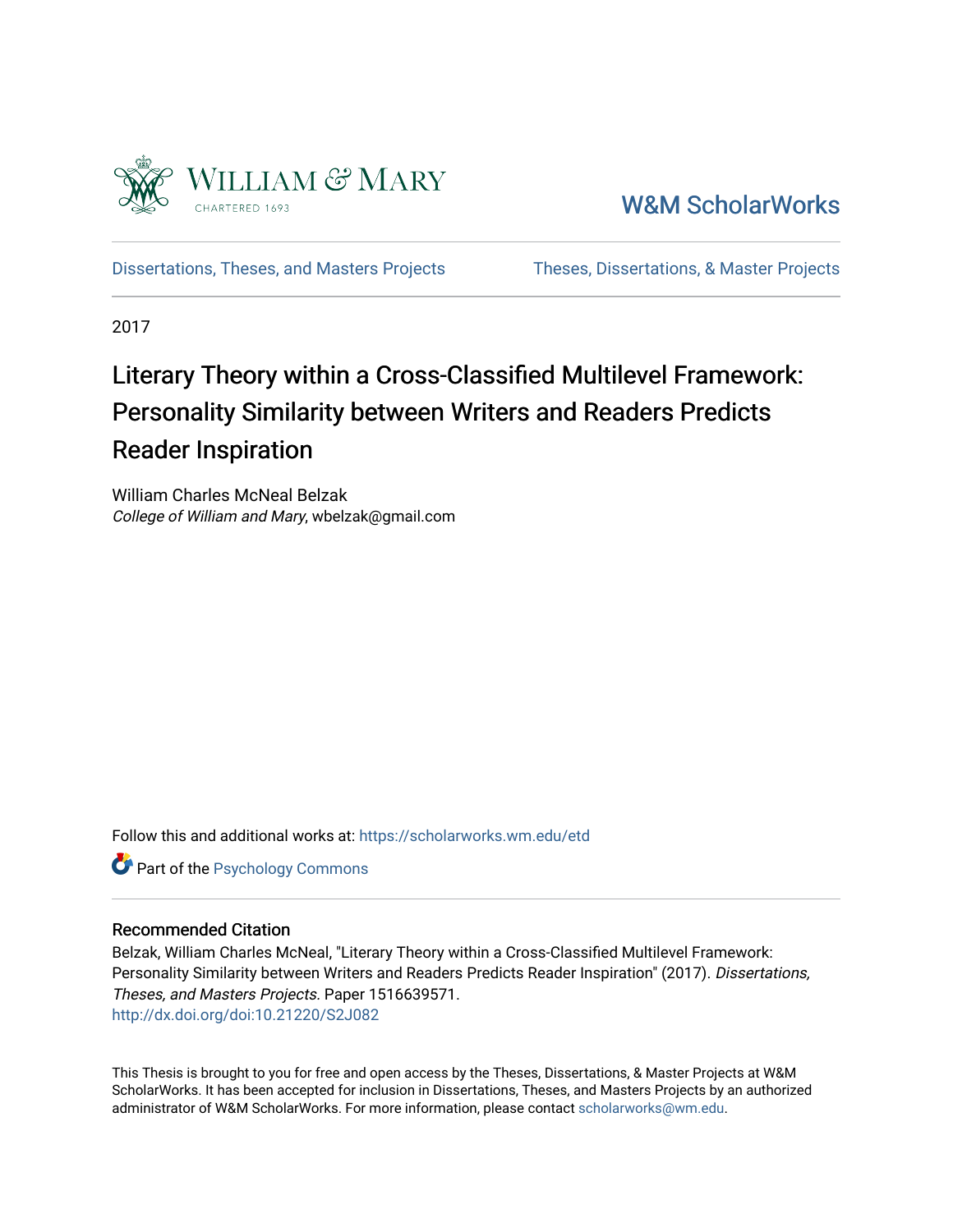Literary Theory Within a Cross-Classified Multilevel Framework: Personality Similarity Between Writers and Readers Predicts Reader Inspiration

> William Charles McNeal Belzak Asheville, NC

BA Economics, North Carolina State University, 2013

A Thesis presented to the Graduate Faculty of The College of William & Mary in Candidacy for the Degree of Master of Arts

Department of Psychology

College of William & Mary August, 2017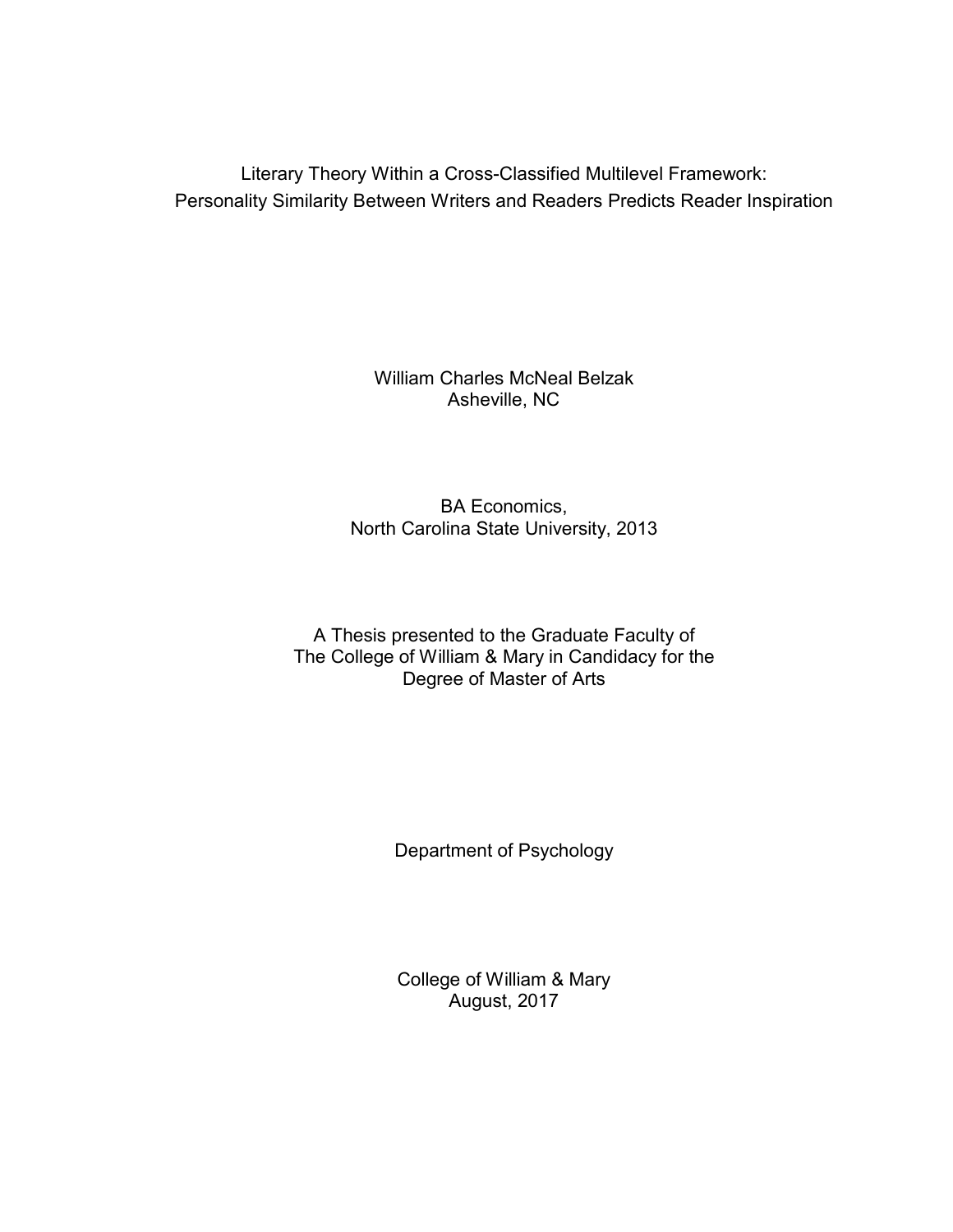© Copyright by William C. M. Belzak 2017. This work is made available under a Creative Commons Attribution-NonCommericial-NoDerivs license.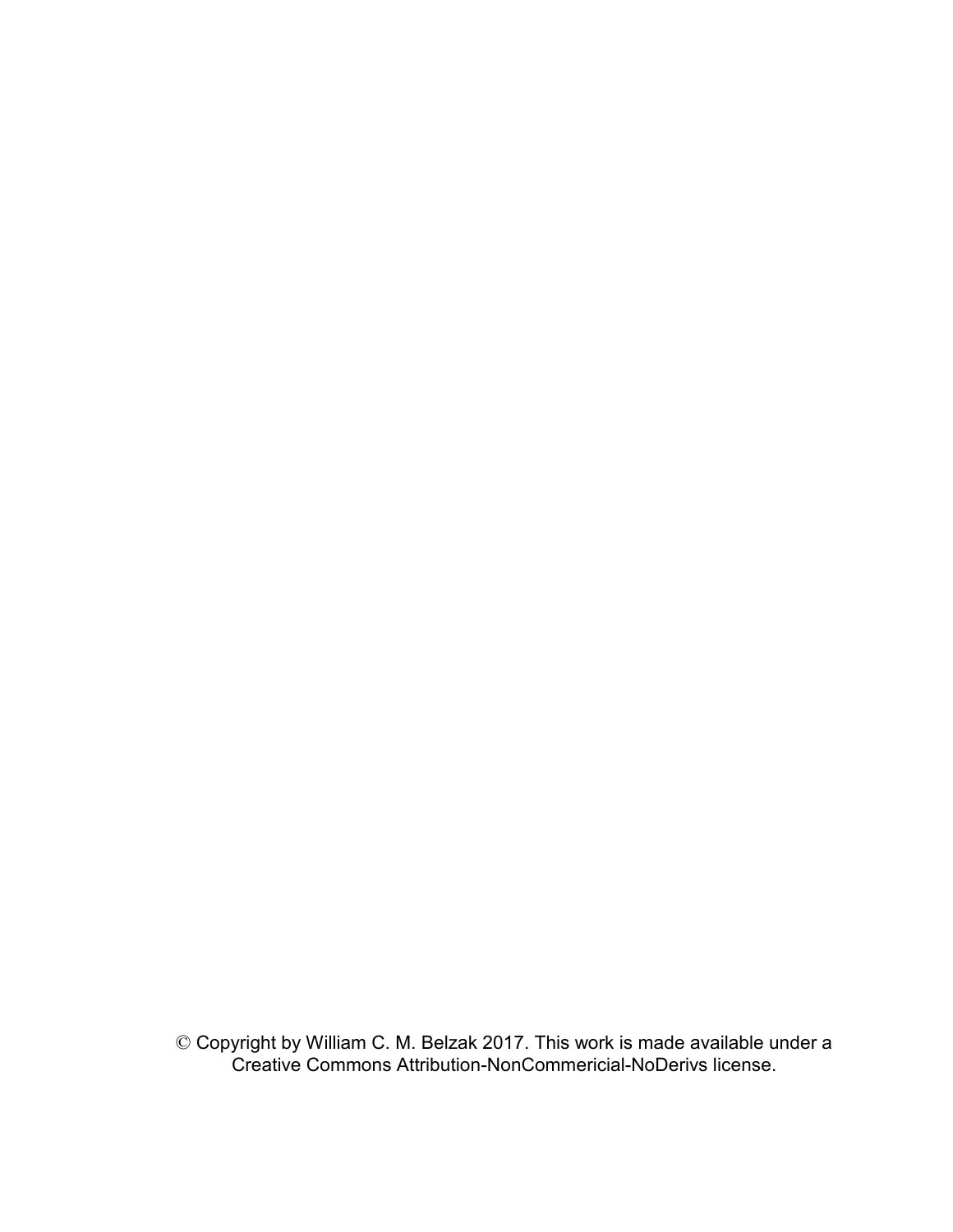### **APPROVAL PAGE**

Thesis is submitted in partial fulfillment of the requirements for the degree of Master of Arts

Willliam Charles McNeal Belzak

Approved by the Committee, June, 2017

Professor Todd Thrash, Psychology College of William & Mary C m Professor John Nezlek, Psychology College of William & Mary Assistant Professor Chris Conway, Psychology College of William & Mary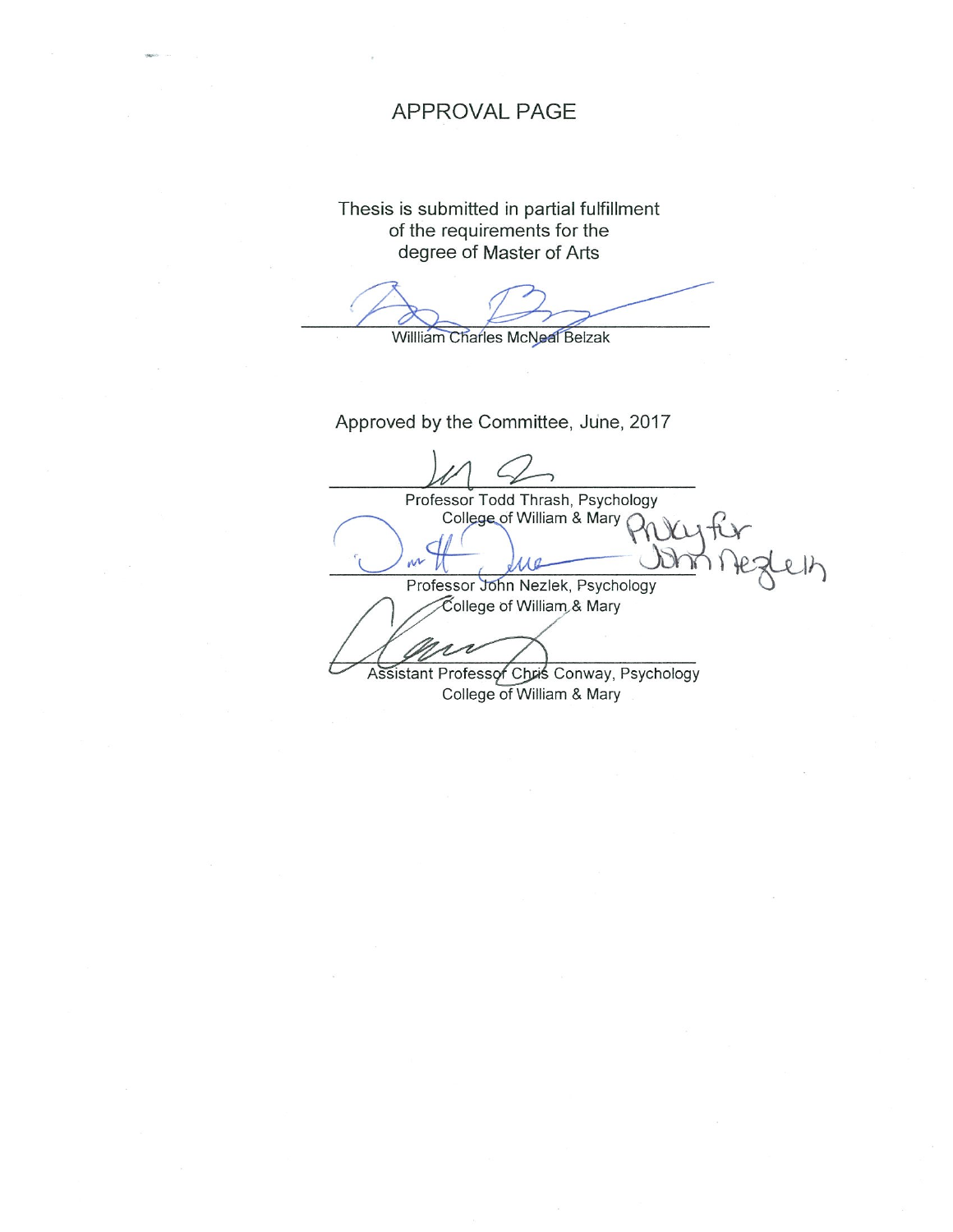## COMPLIANCE PAGE

Research approved by

#### Protection of Human Subjects Committee

#### Protocol number(s): PSYCHIRC-20051005-0-tmthra Personality and the Writing Process

PHSC-2010-01-25-6450-tmthra Responses to Poetry (version 2)

Date(s) of approval: 2005-10-08 through 2006-10-08

2010-01-29 through 2011-01-29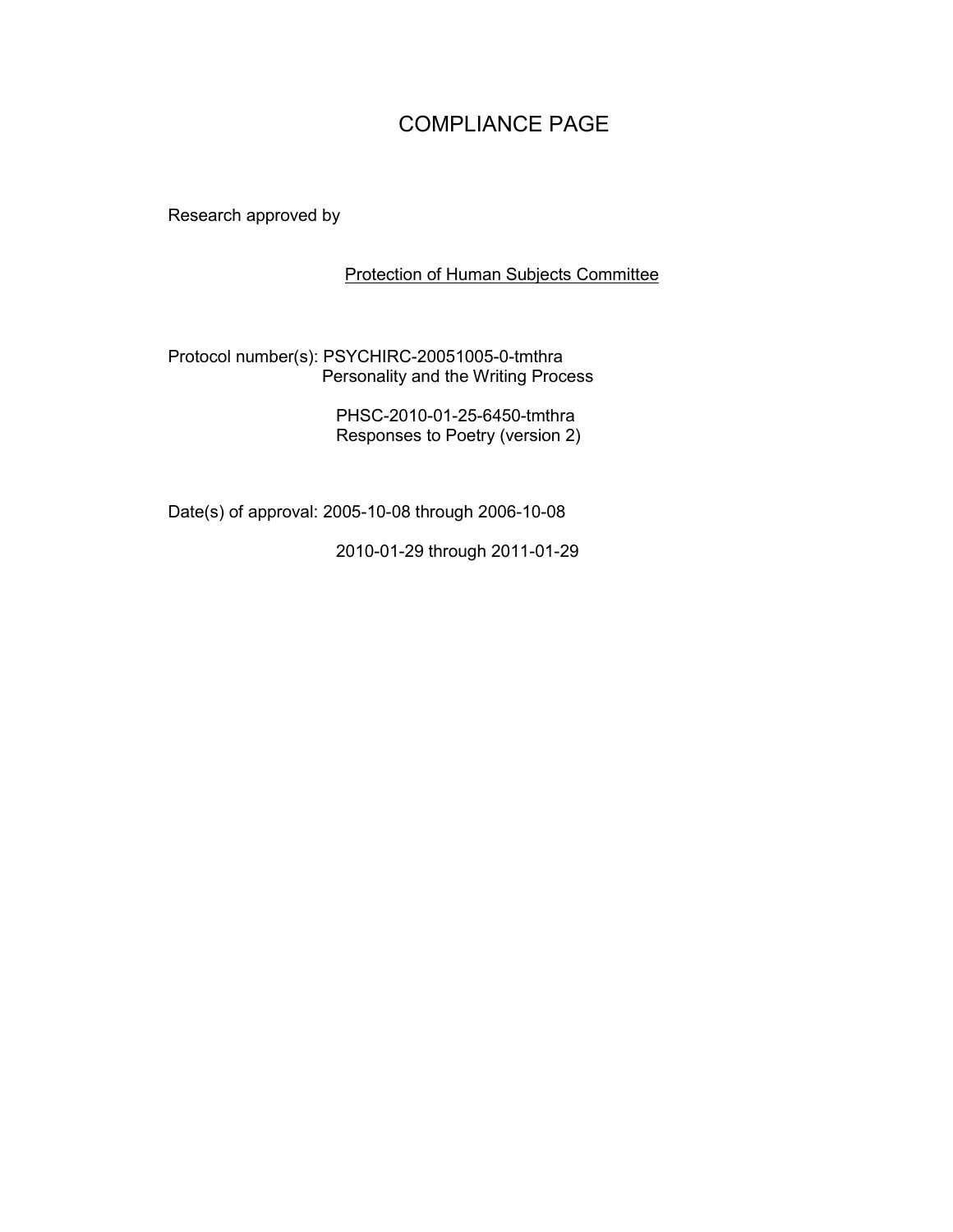### **ABSTRACT**

Literary theorists have pointed to a relationship between writer-reader personality similarity and better outcomes in the reader. Furthermore, there is empirical evidence indicating that personality similarity between two individuals leads to positive outcomes. We<sup>1</sup> tested the hypothesis that personality similarity between writers and readers predicts greater inspiration in the reader. Our results supported this hypothesis. Profile similarity (i.e., similarity of Big Five trait profile) between writers and readers predicted greater reader inspiration. Single-trait similarity (i.e., similarity of single Big Five traits) between writers and readers predicted greater reader inspiration. These findings are noteworthy because we show that the scientific method can be leveraged to test the verisimilitude of a literary theory, which has not been possible using the current methods of literary criticism.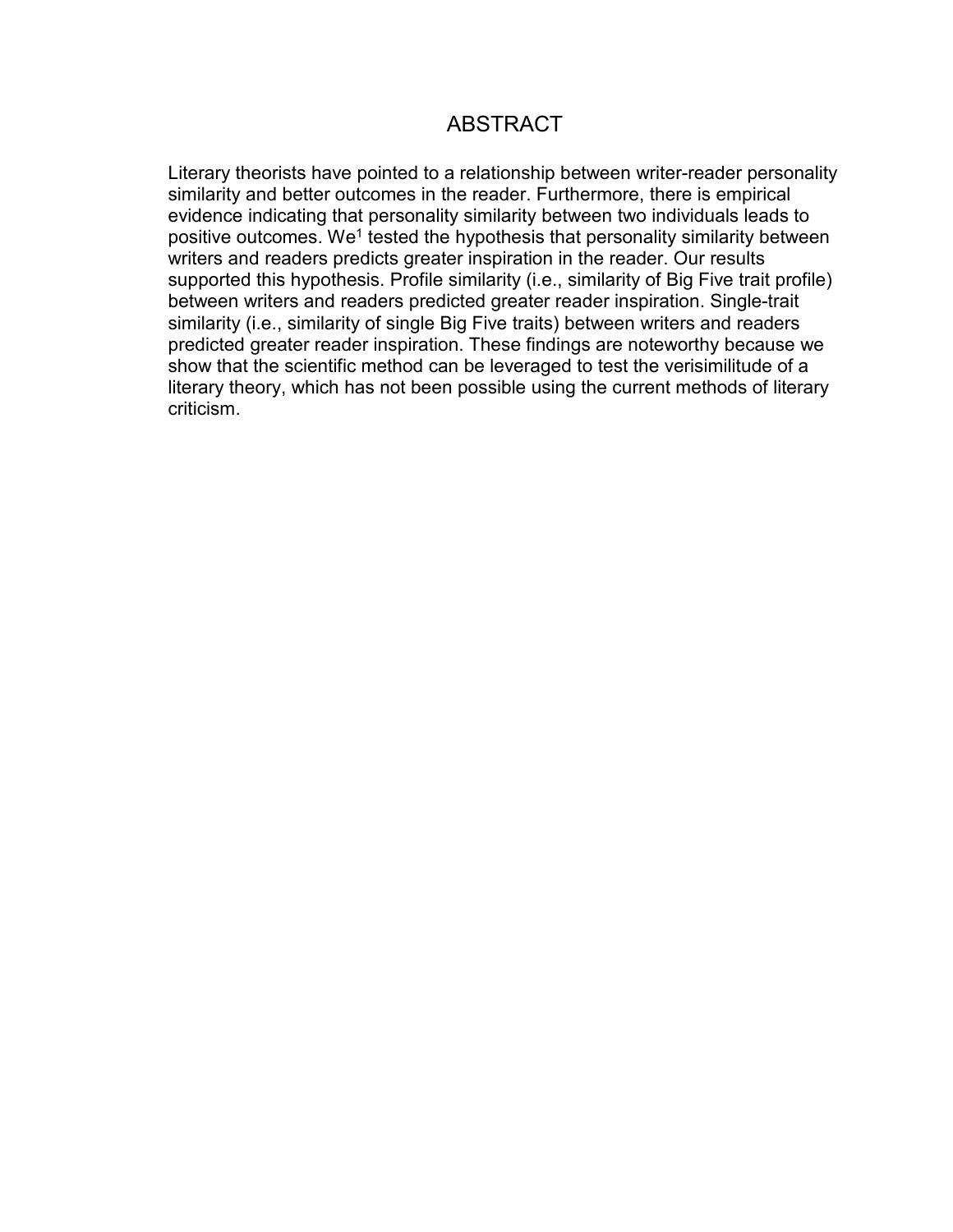## TABLE OF CONTENTS

|                       | Acknowledgements                            |                 |  |
|-----------------------|---------------------------------------------|-----------------|--|
| List of Tables        |                                             |                 |  |
| List of Figures       |                                             |                 |  |
|                       | Chapter 1. Introduction                     | 1               |  |
|                       | <b>Chapter 2.</b> Analytical Considerations | 10 <sup>1</sup> |  |
|                       | Chapter 3. Hypotheses                       | 21              |  |
| Chapter 4. Method     |                                             | 23              |  |
| Chapter 5. Results    |                                             | 28              |  |
| Chapter 6. Discussion |                                             | 40              |  |
| Footnotes             |                                             | 46              |  |
| <b>References</b>     |                                             | 48              |  |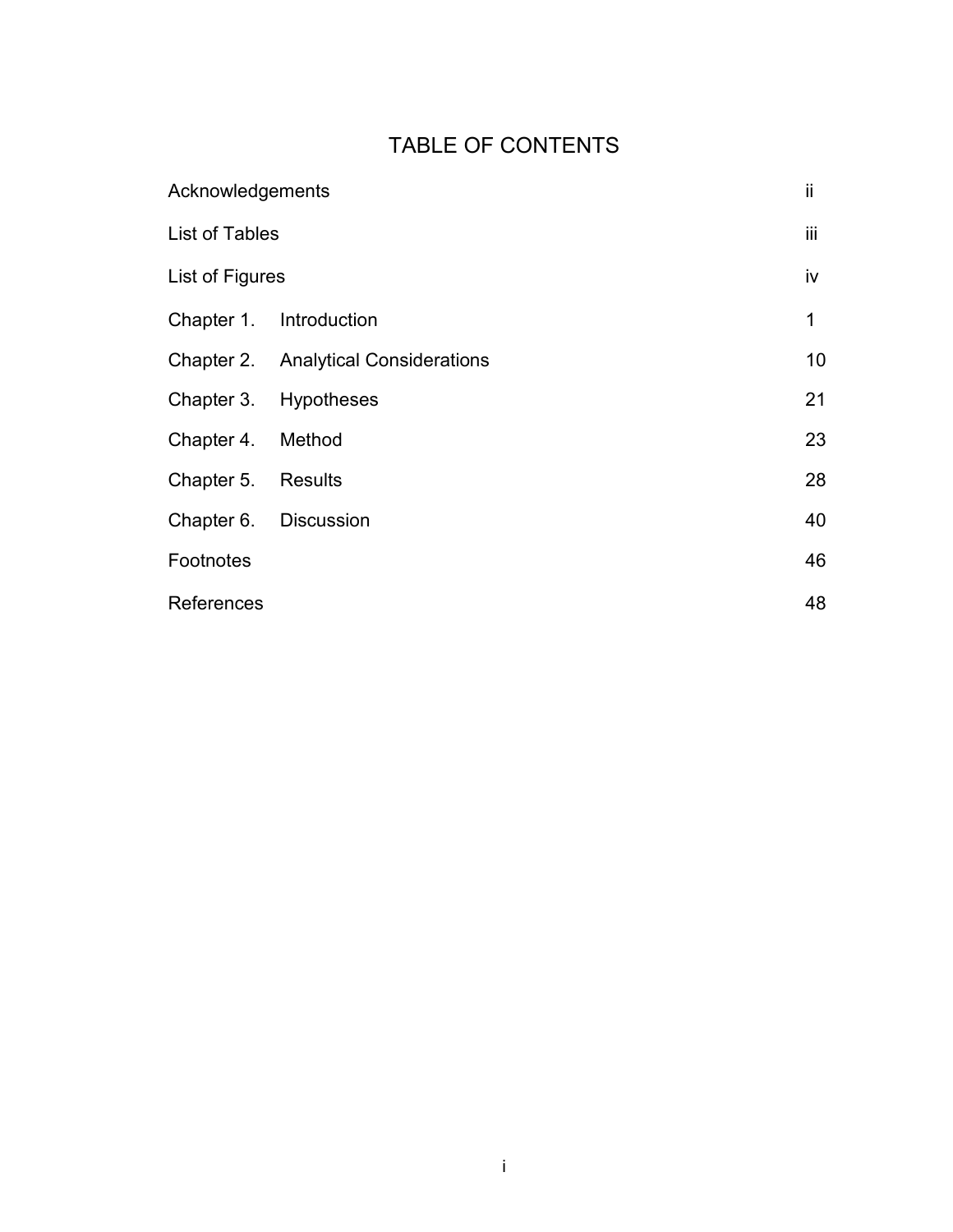### ACKNOWLEDGEMENTS

This writer wishes to express his appreciation to Professor Todd Thrash, under whose guidance this investigation was conducted, for his patience, guidance, and criticism throughout the investigation. The author is also indebted to Professors John Nezlek and Chris Conway for their careful reading and criticism of the manuscript.

The writer also wishes to express gratitude for the unwavering support of his parents, Byron and Kathleen, and the welcomed levity of his brother, Ben.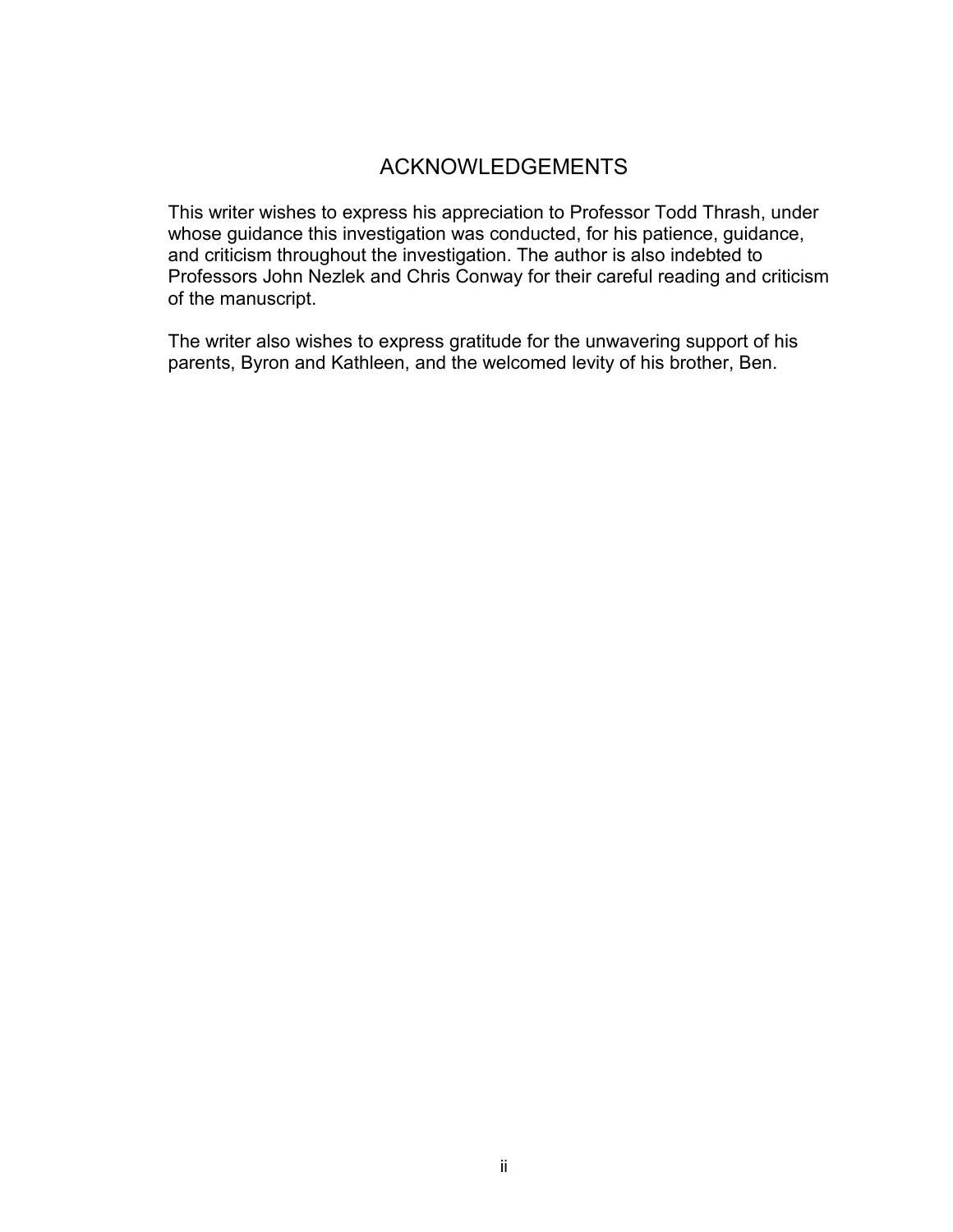## LIST OF TABLES

| 1. Descriptive Statistics                               | 28 |
|---------------------------------------------------------|----|
| 2. Random-Intercept and Random-Slope-and-Intercept      |    |
| <b>Models Predicting Reader Inspiration</b>             | 33 |
| 3. Random-Intercept Polynomial Models Predicting Reader |    |
| Inspiration                                             |    |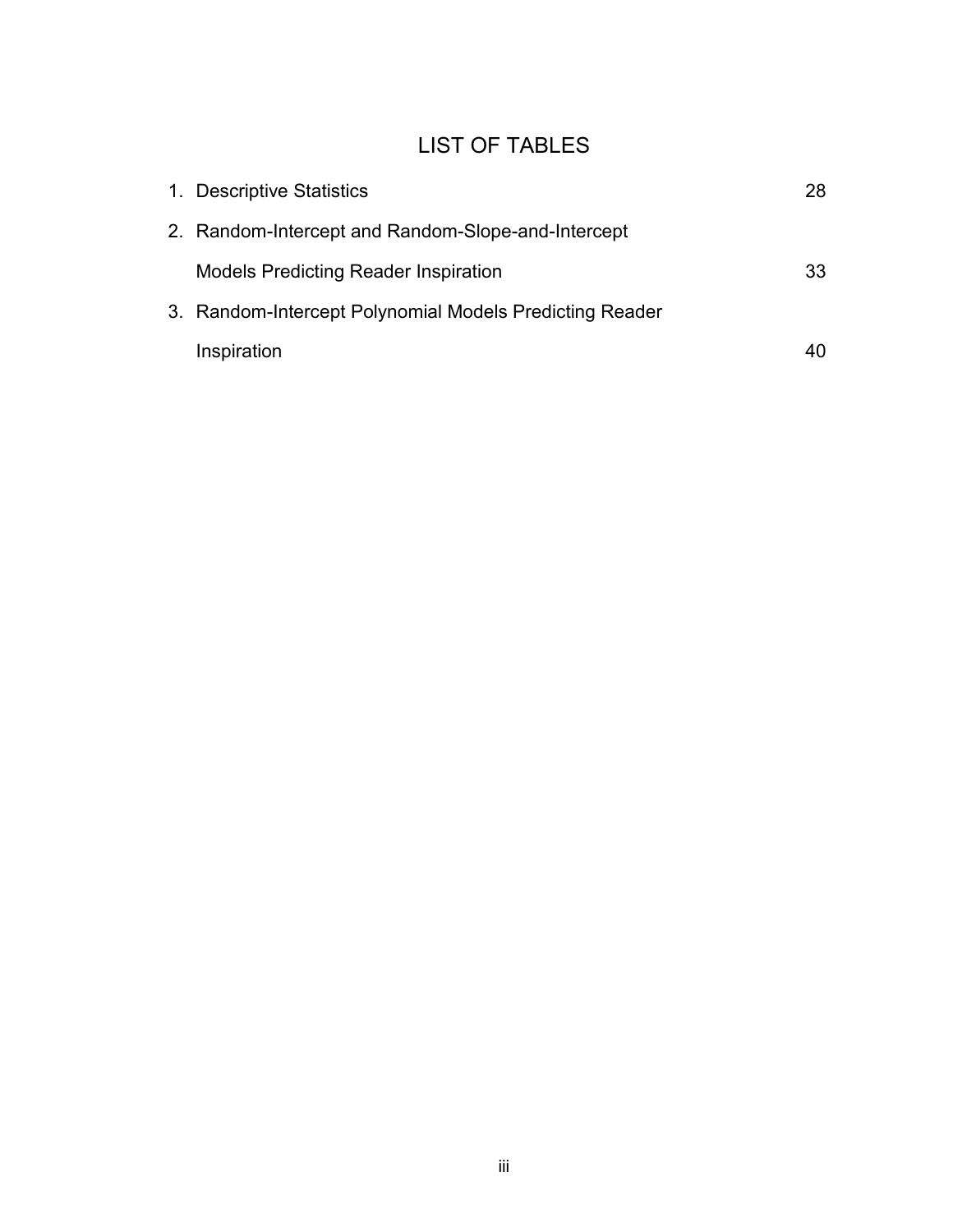## LIST OF FIGURES

| 1. Illustration of Distinctive Profile Similarity | 16 |
|---------------------------------------------------|----|
| 2. Illustration of Writer × Reader Data Structure | 21 |
| 3. Agreeableness Polynomial Graph                 | 35 |
| 4. Conscientiousness Polynomial Graph             | 36 |
| 5. Extraversion Polynomial Graph                  | 37 |
| 6. Neuroticism Polynomial Graph                   | 38 |
| 7. Openness to Experience Polynomial Graph        | 39 |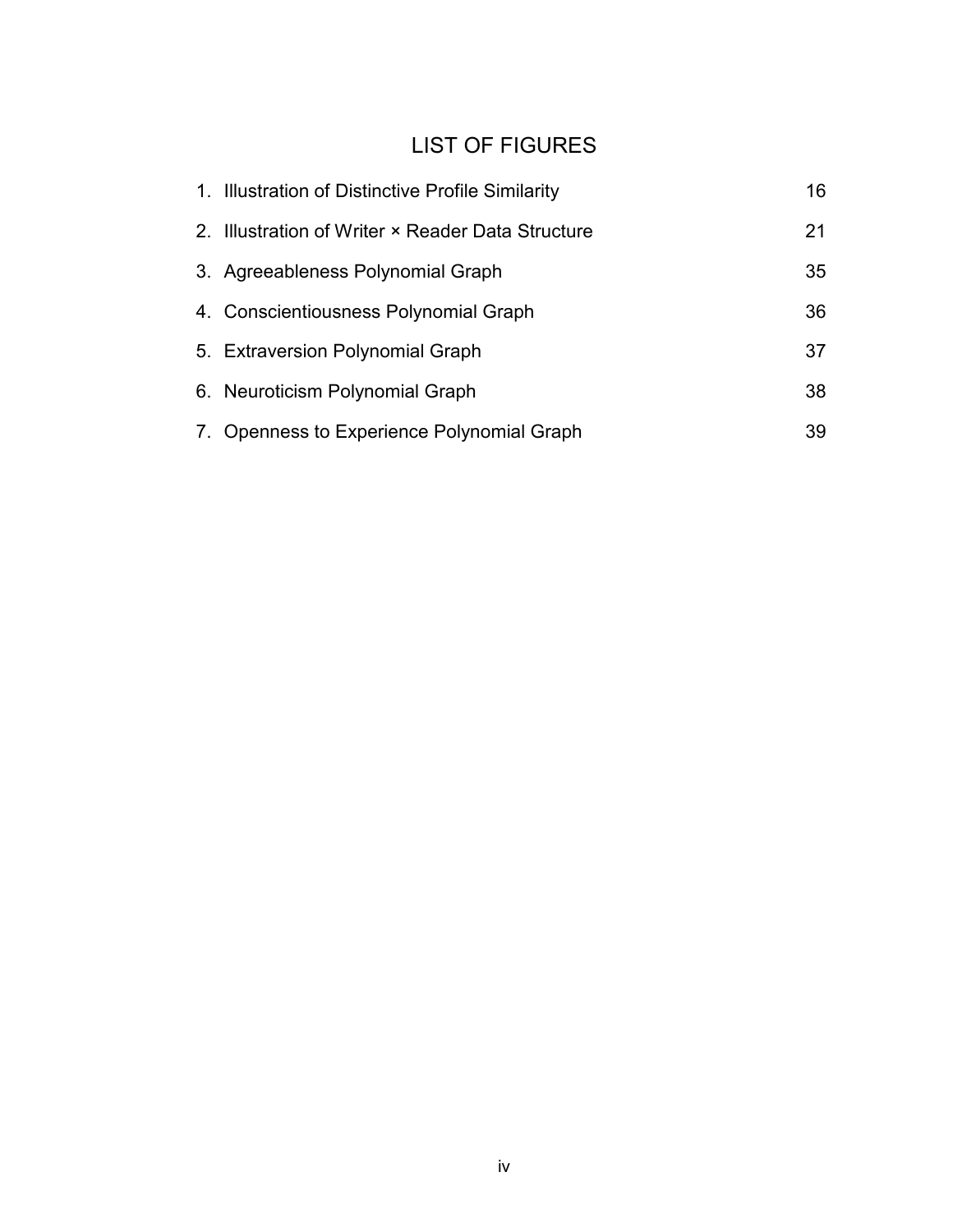"The interests of a writer and the interests of his readers are never the same and if, on occasion, they happen to coincide, this is a lucky accident." - W. H. Auden (1962)

W. H. Auden theorized about the nature of outcomes when writers' interests and readers' interests overlapped; he declared that these events were "lucky accident[s]". In doing so, he suggested that these outcomes were infrequent, due to chance, and positive in nature. Although Auden's proposition has face validity, such that a reader may serendipitously discover a writer whose text is inspiring, his claim is difficult to evaluate with literary theory alone. Literary theorists have used philosophical inquiry, historical reference, and linguistic analysis, among other techniques to theorize about positive outcomes in readers. These methods, however, make it difficult for critics to examine the validity of theories – whether one literary theory has greater verisimilitude than another theory. We propose that the scientific method – a useful framework in which researchers can rigorously evaluate theoretical claims with empirical methods – be used as a technique for examining literary theories. In the current study, we employ the scientific method by using laboratory procedures and statistical techniques to test what Auden referred to as a "lucky accident". Namely, our goal is to test whether similarity between writers and readers leads to positive reader responses. In the following, we highlight the sparse bits of relevant theory and empirical evidence to support our hypothesis.

Theoretical support for our similarity hypothesis originates in part from a school of literary criticism known as reader-response theory. Adherents of reader-response theory are interested in how readers make meaning from a text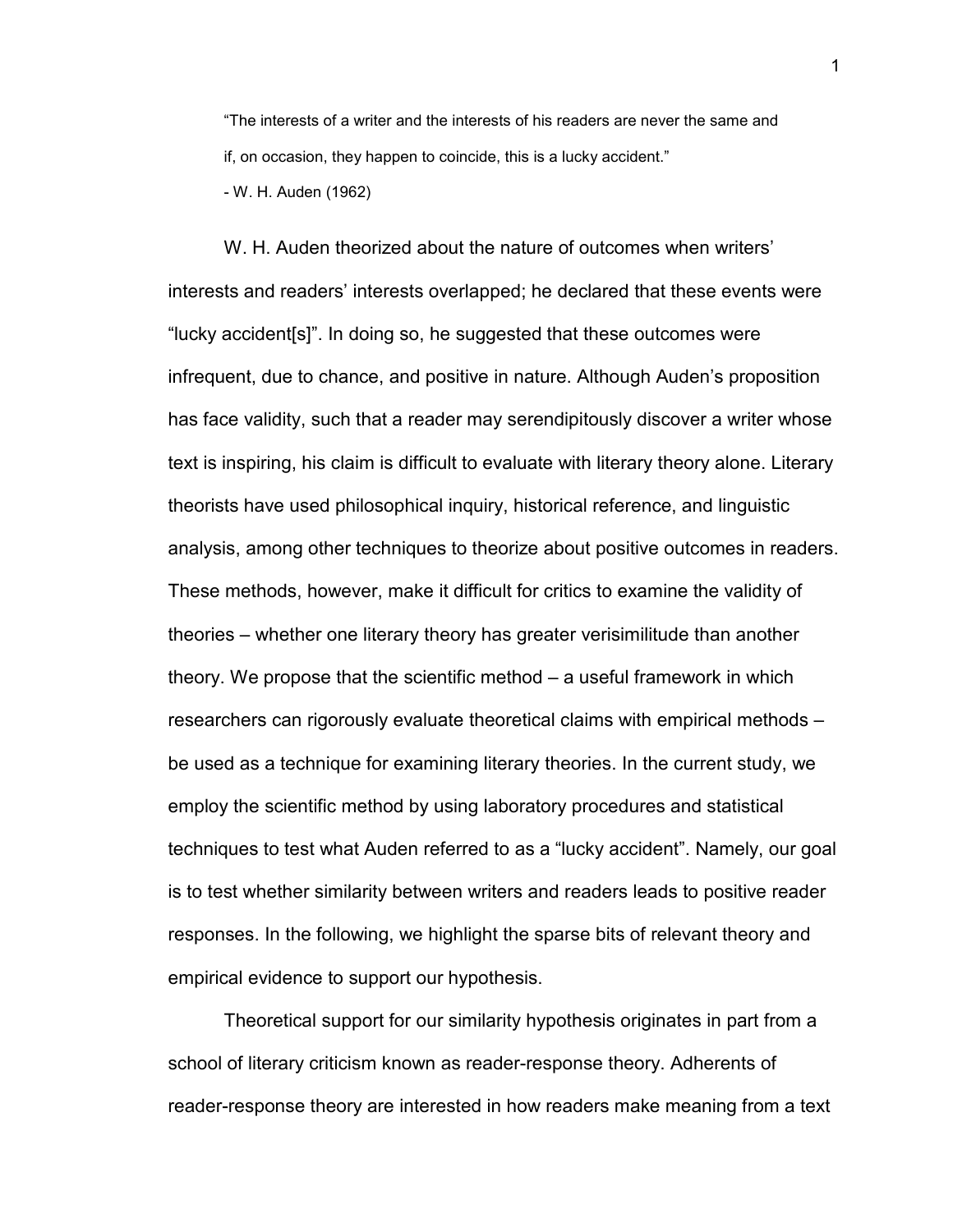(Tyson, 1999). Instead of analyzing the features of a text itself, reader-response theorists study the dynamic process of engaging with the text. For instance, Iser (1974) argued that it is the convergence of a text and a reader that brings a work into existence. The dynamic nature of a text cannot be solely contained within the text or the disposition of the reader, but in the interplay between both. Additionally, Fish (1970) suggested that there is both a general reader response and an idiosyncratic reader response. The general reader response is attributable to readers' "linguistic competence" (Fish, 1970, p. 83) of a text. Readers have similar responses to a text because they share a set of linguistic rules that allows for uniform interpretation. Simultaneously, each reader responds to a text in a unique way depending on their interests, their dispositions, and the interplay between their characteristics and writers' characteristics. This idiosyncratic response allows for "the fact that completely different readers can be differently affected by the 'reality' of a particular text" (Iser, 1974, p. 278).

We propose that Fish's (1970) general-idiosyncratic conceptualization of reader response may be refined by reference to the statistical technique of variance decomposition in a basic analysis of variance (ANOVA) framework. In brief, ANOVA allows researchers to statistically examine the effect of one or more independent variables on a dependent variable. We have two independent variables of interest in the current study – the writer and the reader, and one dependent variable – a positive reader response. There are three separate effects to note. First, there may be a main effect of writer, such that there is something about the writers, the text, or the writing process that affects response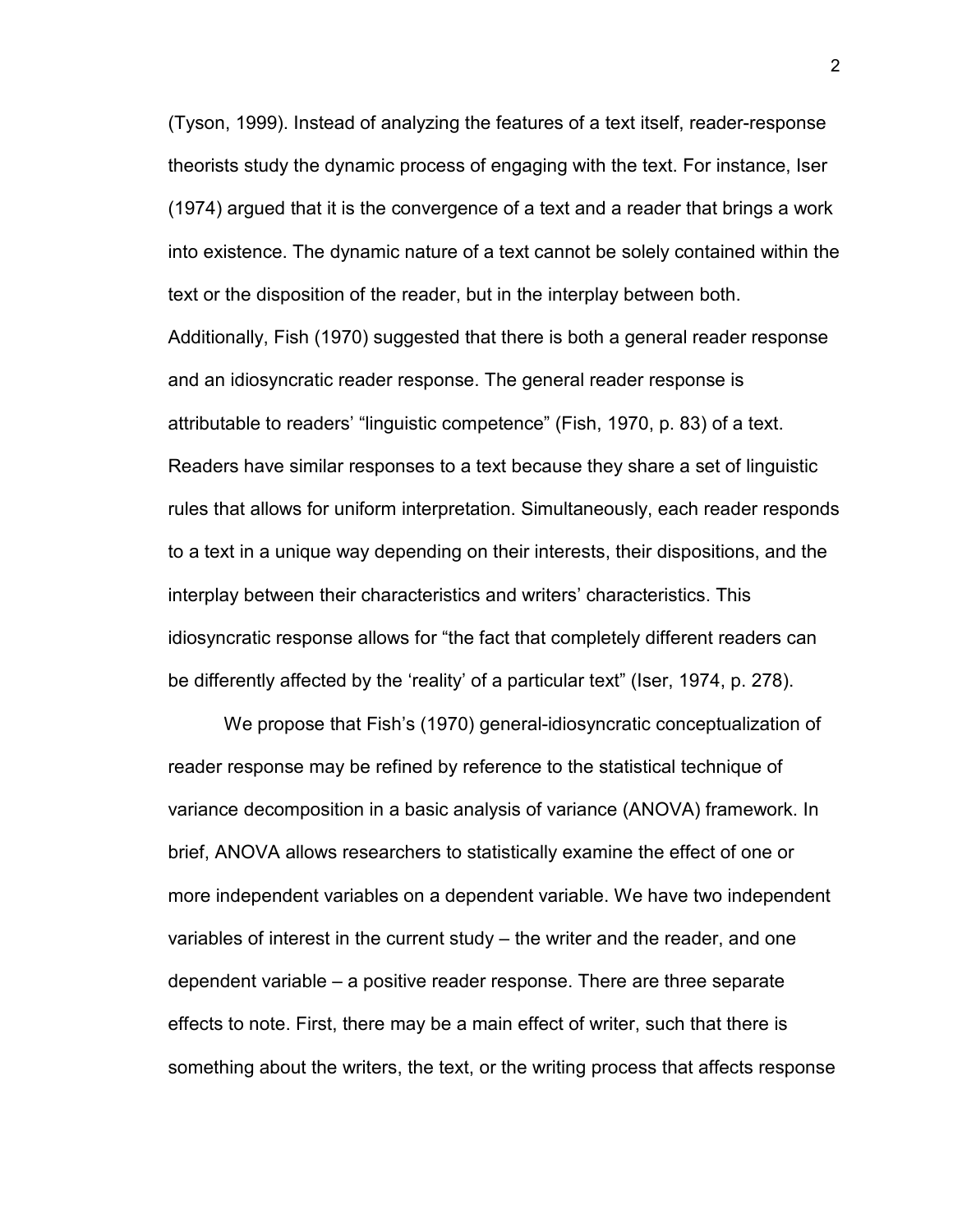in a typical reader. We posit that this main effect of writer conceptually maps onto Fish's general reader response component. There is a uniform quality about the text, whether it is the disposition of the author, the linguistic features he or she uses, or the common understanding of readers (i.e., "linguistic competence", Fish, 1970, p. 83) that elicits a general reader response. Second, there may be a main effect of reader, suggesting that there is something about the readers or the reading process that affects readers' responses to a typical text. While there may be an average reaction among readers to a text, these same readers may also interpret the same text in different ways. Third, there may also be a writer by reader interaction effect, such that there is a unique pairing of a writer variable and a reader variable that affects reader responses. We propose that Fish's idiosyncratic reader response component is a blend of the main effect of reader and the interaction effect between writer and reader. It is possible that readers respond to a text in different ways depending on their dispositions, while it is also possible that readers respond to a text in different ways depending on unique connections between particular writers and particular readers. It is this interaction effect that we are centrally concerned with in the current study: Does greater similarity between a given writer and a given reader lead to a better outcome in the reader?

In the next section, we examine a reader response that is theoretically relevant to writer-reader similarity and can be tested using empirical methods.

#### **Reader Response - Inspiration**

There are a variety of reader responses that can be examined in the broad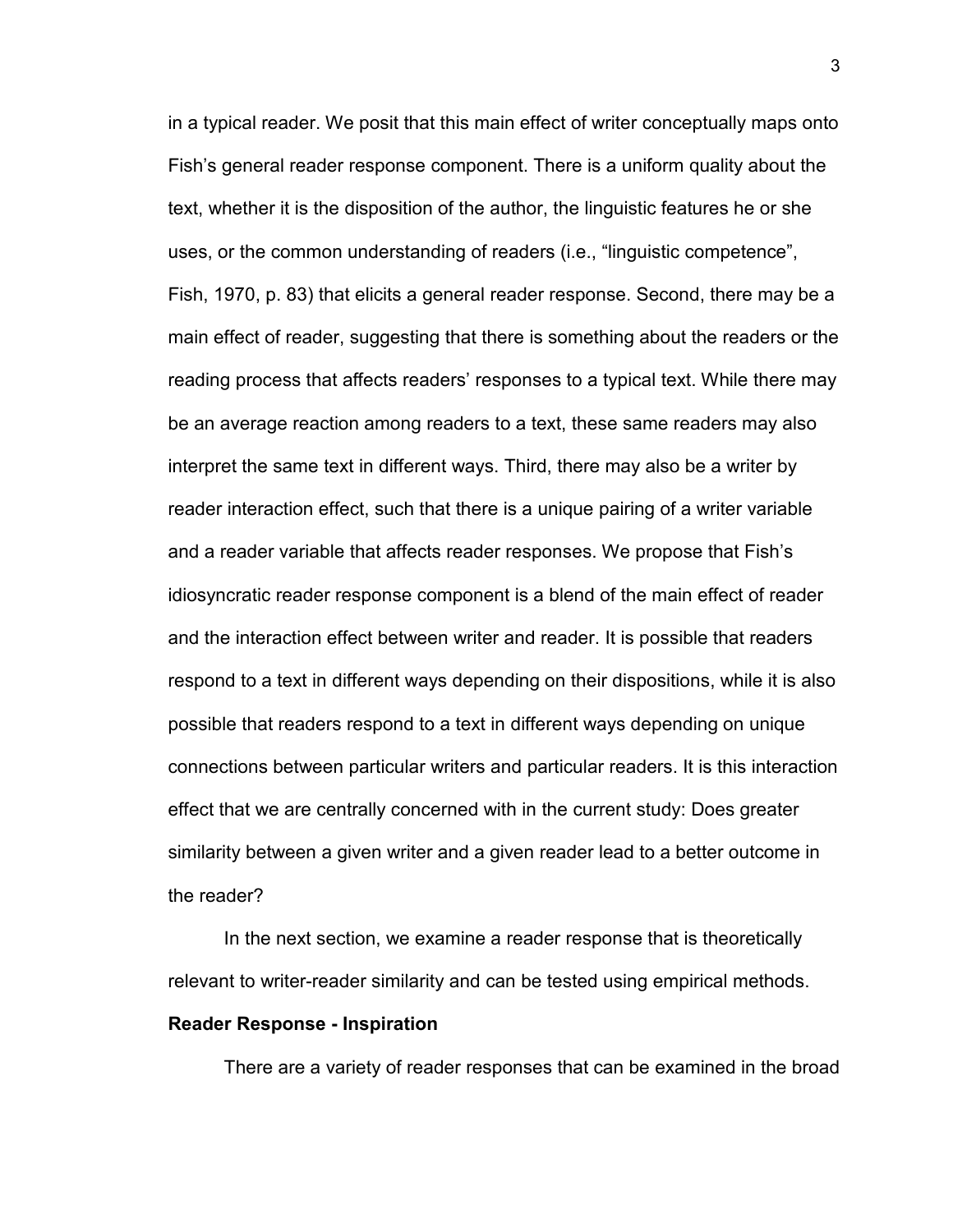context of writing and reading. It is beyond the scope of this article to test all possibilities. Therefore, our imperative is to examine a reader response that is theoretically plausible and empirically testable. Given that literary theorists typically analyze creative texts, we aim to study a reader response relevant to creative writing (i.e., poetry). In effect, we bring forth inspiration in the reader as a plausible reader response. Inspiration is a theoretically relevant reader response because it has undergone a revival in both literary theory and psychological science. For example, the poet Paul Valéry (1958) argued that inspiration in the reader is the primary objective of the poet. Clark (1997) found that inspiration is "the oldest and most contemporary theory of the genesis of the poetic" (p. 282).

In psychology, Thrash and Elliot (2003, 2004) provided a tripartite conceptualization of inspiration that is domain-general and can be used across a variety of disciplines (e.g., literary criticism, psychology, theology). The researchers argued for three defining characteristics of inspiration: evocation, transcendence, and approach motivation. That is, inspiration is *evoked*, such that a stimulus arises from the environment or from an intrapsychic source (e.g., memory). The individual recognizes the stimulus for its epistemic value, which *transcends* an individual's ordinary outlook into new or better possibilities. Finally, these possibilities may be acted out through *approach motivation,* a type of motivation that moves one to pursue positive outcomes rather than to avoid negative outcomes. These three defining features characterize inspiration regardless of context, whether creative, spiritual, or interpersonal. We examine reader inspiration in the context of writing and reading because it is directly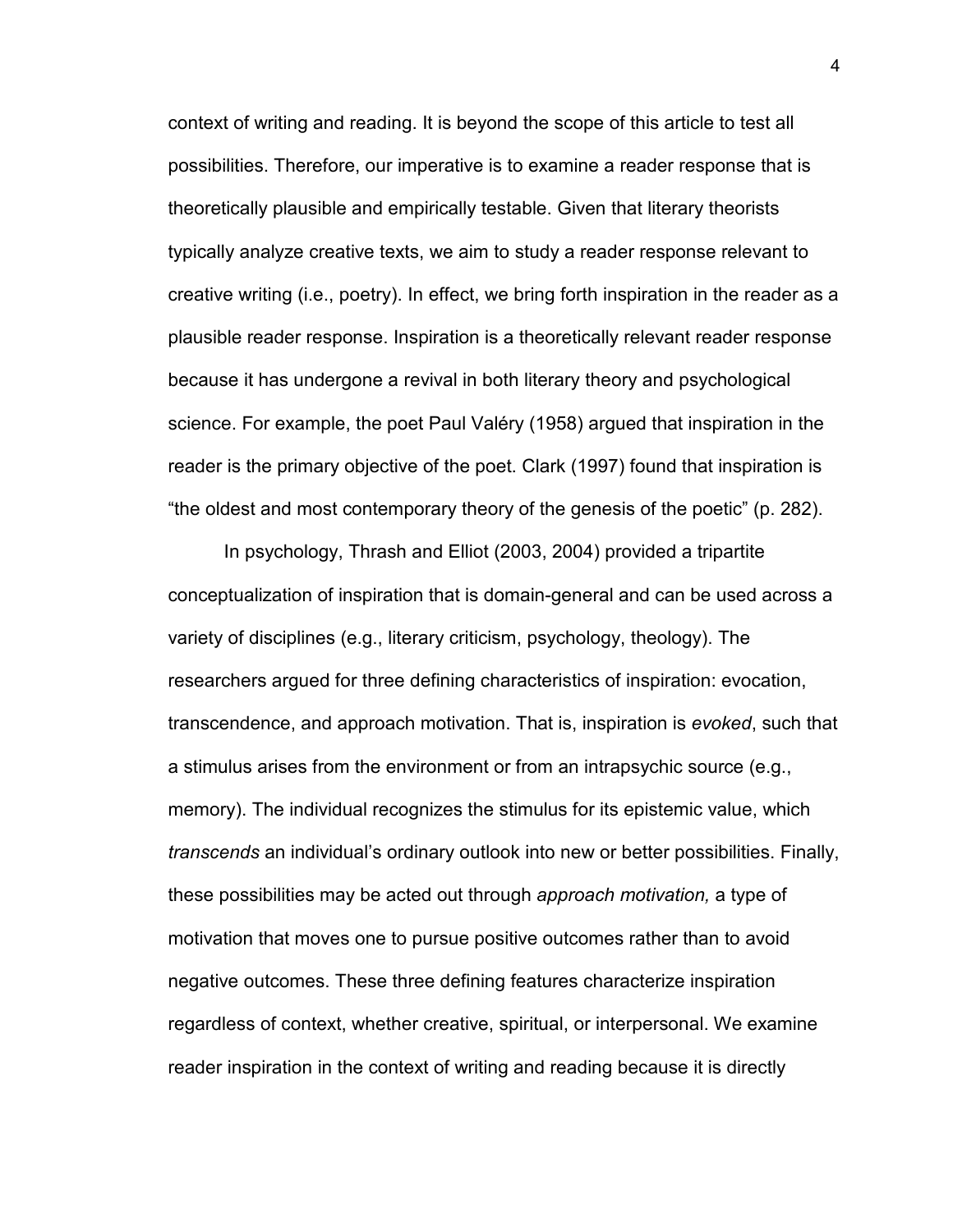relevant to reader responses; readers may be inspired to pursue creative endeavors, spiritual discovery, or other forms of inspiration after reading a creative text.

In the context of writing, the tripartite definition of inspiration amounts to the description given by Thrash, Maruskin, Cassidy, Fryer, and Ryan (2010): Creative inspiration is "a motivational state that is evoked in response to getting a creative idea and that compels the individual to transform the creative idea into a creative product." The researchers showed that inspiration statistically mediates the relationship between a creative idea and a creative product in a variety of writing domains: poetry, fiction, and science. In other words, inspiration functions as a transmitter of a creative idea into a creative product. Related research has shown that greater writer inspiration leads to greater reader inspiration (Thrash, Maruskin, Moldovan, Oleynick, & Belzak, 2016). This effect was moderated by readers' openness to experience, such that readers who were higher in openness to experience were more likely to be inspired when writers were inspired. These results show that inspiration is both a theoretically relevant reader response and a testable psychological construct.

We turn next to the topic of similarity between writers and readers. Auden wrote that a convergence of interests between a writer and reader, however infrequent, resulted in positive outcomes. Overlapping interests may be one of many relevant personal characteristics in explaining positive reader responses. In the current study, however, we propose that a convergence of personality traits between a writer and a reader is also important in explaining a positive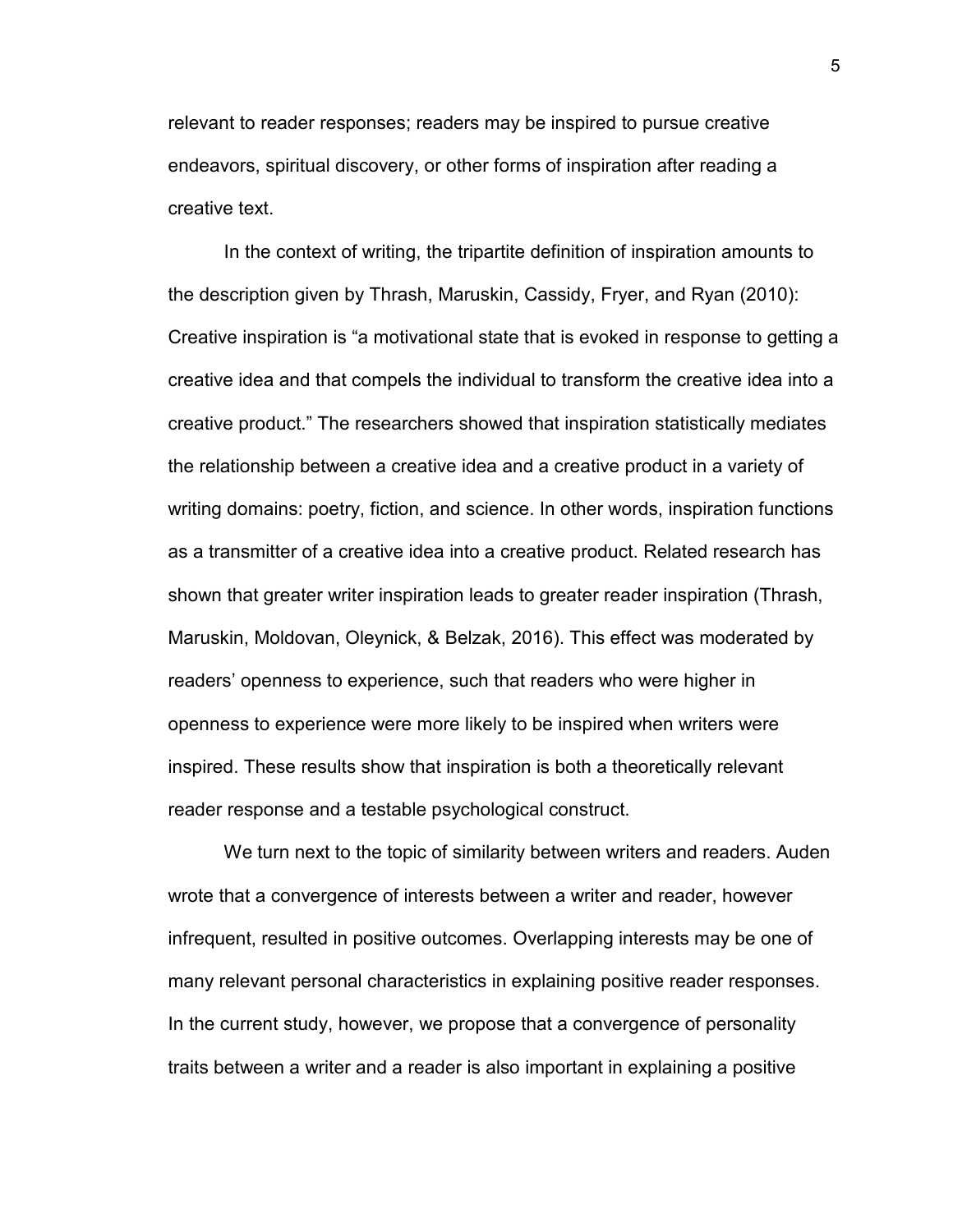response in the reader. We argue that personality traits may better capture the full breadth of individual differences in a parsimonious way. Thus, we test whether greater personality similarity between a writer and a reader will yield greater inspiration in the reader. In the following, we present evidence showing that personality similarity between two individuals generally leads to positive outcomes.

#### **Personality Similarity Outcomes**

Personality similarity between two individuals has seldom been studied in the context of writing and reading. Yet, personality similarity between two individuals has been examined in recent years in other domains, including martial and couple satisfaction (Luo & Klohnen, 2005; Gaunt, 2006), interpersonal attraction (Montoya, Horton, & Kirchner, 2008), organizational relationships (Schaubroeck & Lam, 2002), and business negotiations (Wilson, DeRue, Matta, Howe, & Conlon, 2016). In each of these domains, the consensus is that greater personality similarity between two individuals is linked to positive outcomes. For instance, Luo and Klohnen (2005) showed that there was a positive relationship between personality similarity of couples and marital quality. This effect was significant and robust in both husbands and wives for personality traits, but not for attitudinal characteristics (i.e., values, political attitudes, religiosity). Gaunt (2006) reported that greater personality similarity was associated with higher levels of marital satisfaction and lower levels of negative affect. Montoya et al. (2008) found that greater personality similarity in acquaintances led to more interpersonal attraction. A caveat to this finding was that the effect of similarity on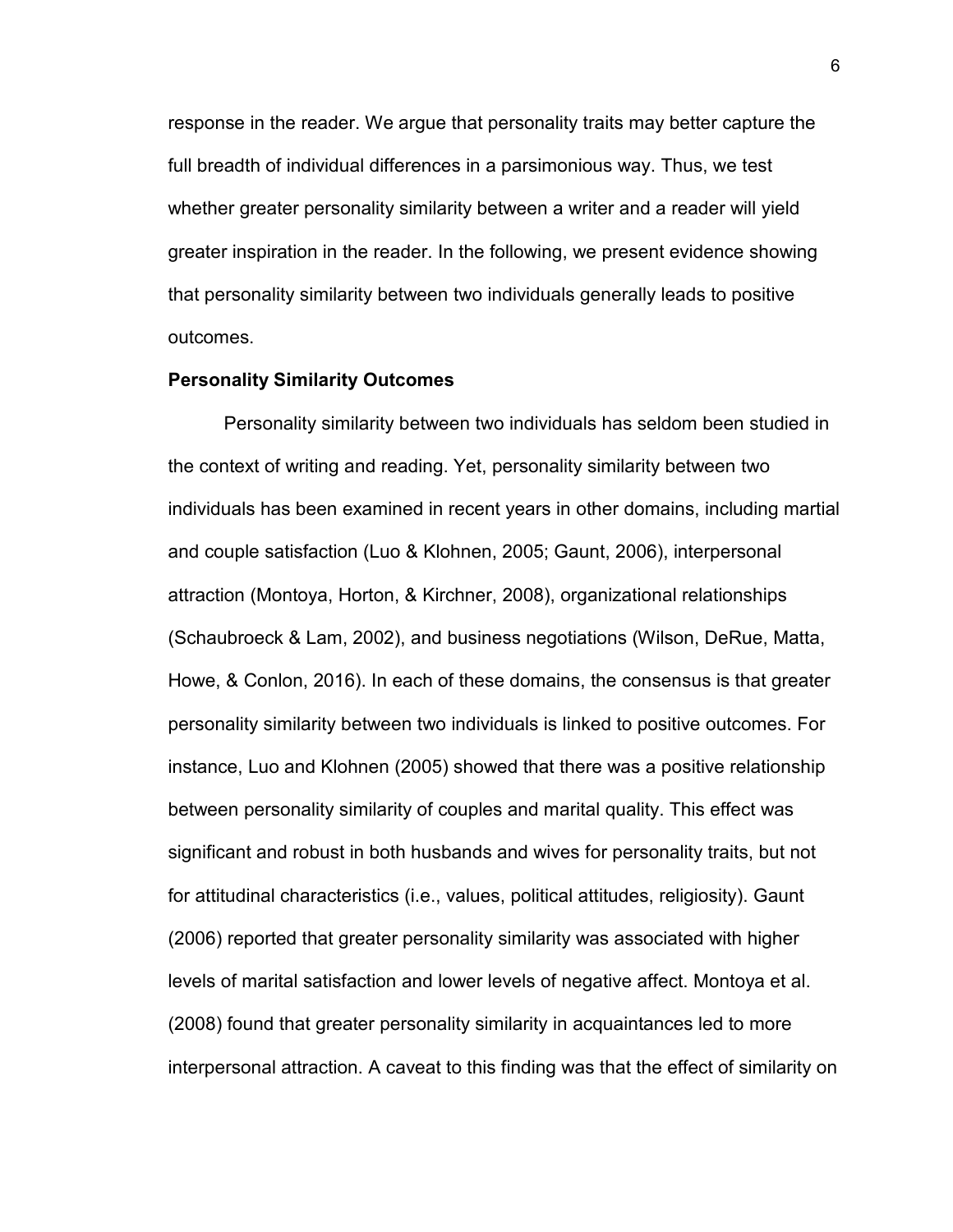interpersonal attraction in friendships diminished as time knowing one another increased; in other words, the effect was not significant in existing friendships. In organizational relationships, Schaubroeck and Lam (2002) showed that individuals were more likely to be promoted if they were similar in personality to their peers while working a highly individualistic setting. Supervisor-subordinate personality similarity predicted more promotions in highly collectivistic work settings. Wilson et al. (2016) found that negotiators who were more similar on both agreeableness and extraversion (i.e., similarly high or low on both traits) were more likely to show positive emotional displays and tended to reach agreements faster. Thus, there is evidence that personality similarity in a variety of contexts is related to positive outcomes.

Having provided theoretical support for the effect of personality similarity on positive outcomes, we turn next to research focused on the personality of the writer.

#### **Personality in Writing**

One of the first to analyze personality in writing was Pennebaker and King (1999). These researchers found that writers' linguistic styles and their use of words are meaningfully related to writers' personality traits. They developed text analysis software called the Linguistic Inquiry and Word Count (LIWC), which places used words into broad categories, such as language composition, psychological processes (i.e., emotional, cognitive, and social), and current concerns. Within these broad categories are more specific language-use categories, including first-person singular pronouns, articles, words of more than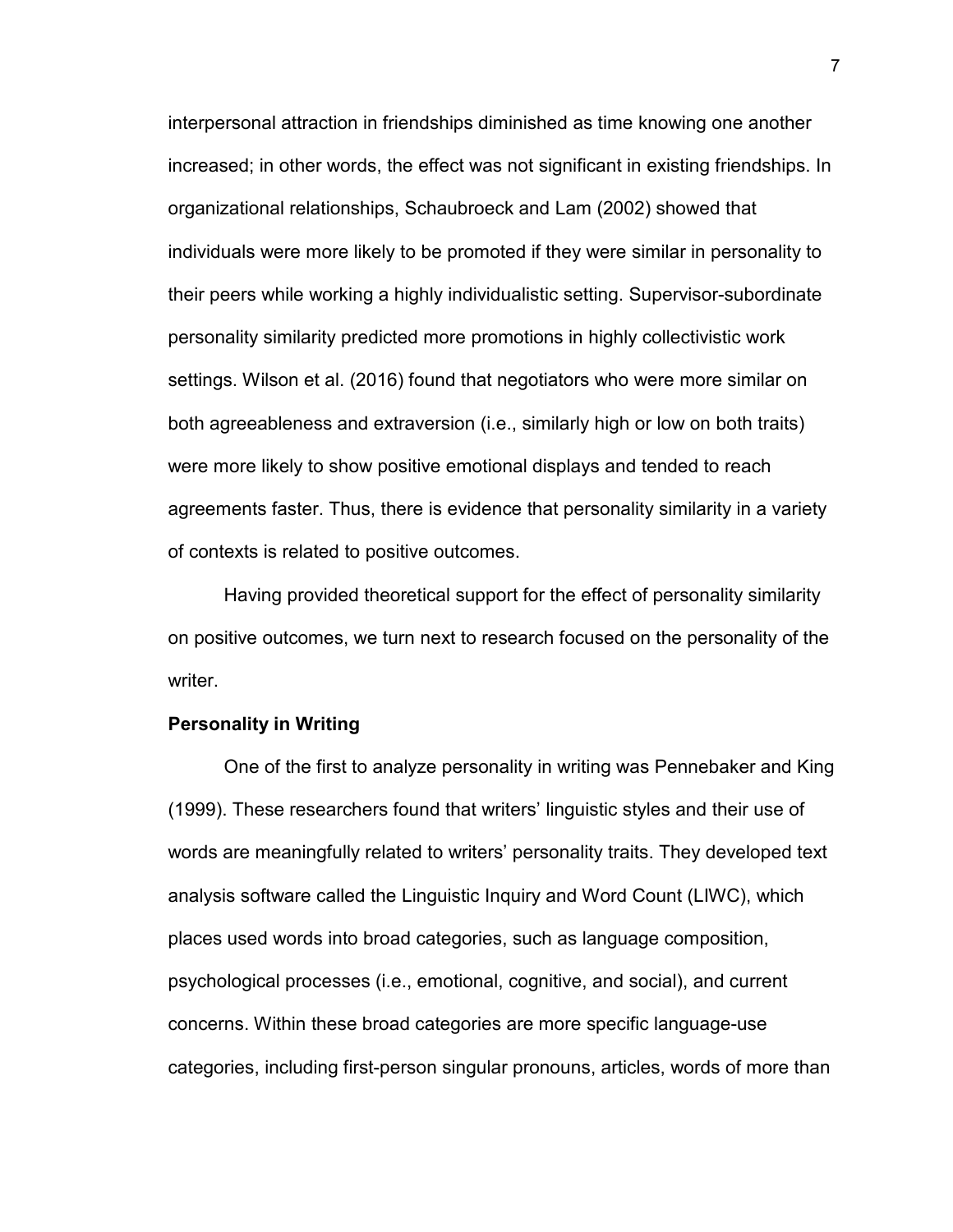6 letters, and positive and negative emotion words. Pennebaker and King found that these language-use categories were modestly correlated with the Big Five personality traits (Costa & McCrae, 1992a). For instance, neuroticism correlated positively with negative emotion words (r = .16), while extraversion correlated positively with positive emotion words (r = .15). Moreover, openness to experience was positively related to words of more than 6 letters (r = .16) and negatively related with first-person singular pronouns (r = -.13) and present tense verbs (r = -.15). Language-use correlations were also found for neuroticism and conscientiousness.

A number of researchers have extended the work of Pennebaker and King. Hirsh and Peterson (2009) found modest to moderate correlations between language-use categories and facets of the Big Five (|r| = .19 - .40). Fast and Funder (2008) showed that word use is correlated with self-reported and acquaintance-reported personality ratings and behavior. Yarkoni (2010) conducted a large-scale analysis with nearly 700 blogs and found that most LIWC categories were modestly related to personality variables. Qiu, Lin, Ramsay, and Yang (2012) found that, on microblogging websites like Twitter, observers relied on certain linguistic cues for making personality judgements. Together, these studies provide strong empirical support for a link between personality and writing. Although the effect sizes were modest by conventional standards (Cohen, 1988), the evidence indicates that a writer's personality is manifested in the words he or she uses.

#### **Writer-Reader Personality Similarity**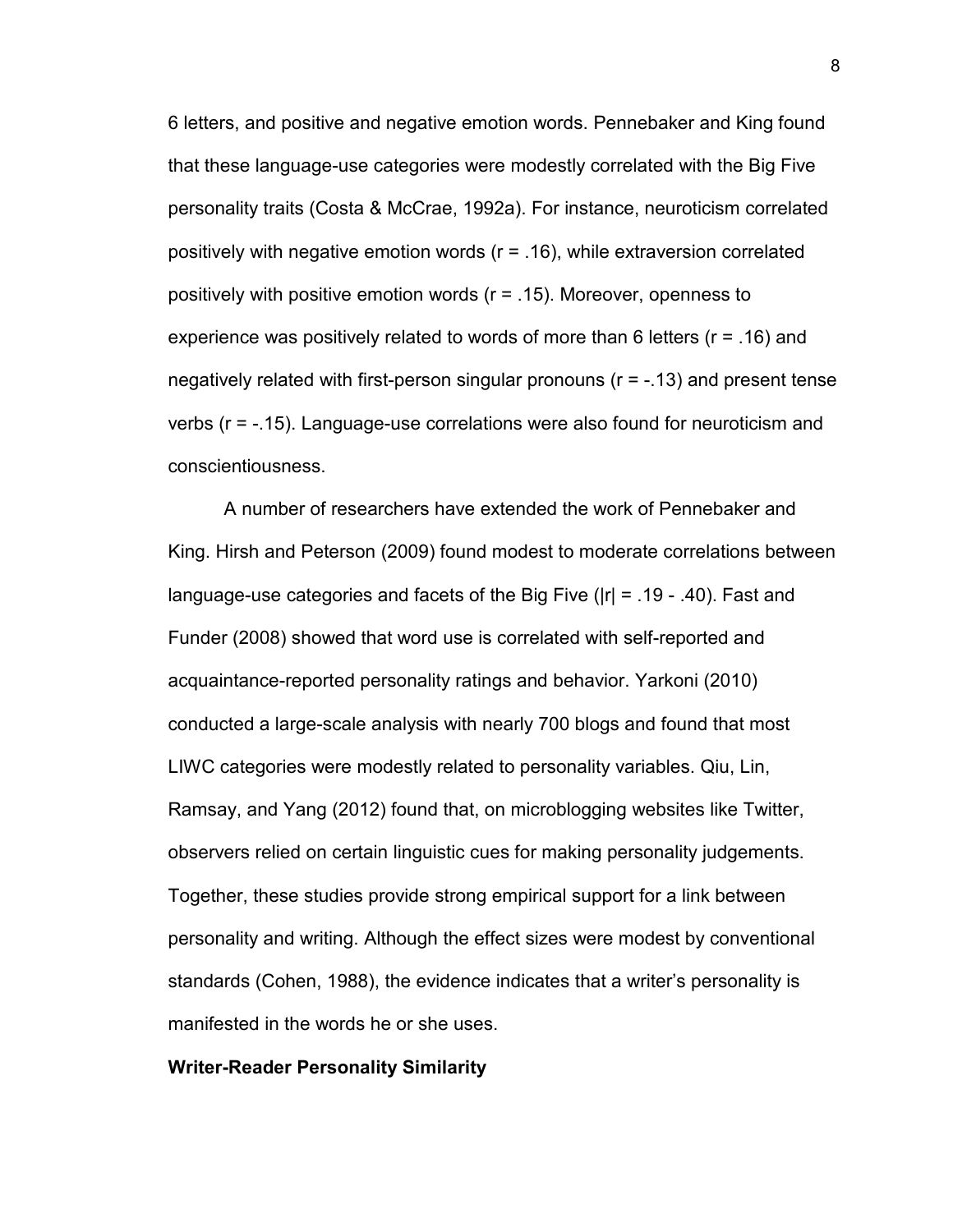Despite the established link between personality and writing, the link between writer and reader personality has not been clearly established. This is in large part due to a dearth of research on personality similarity between writers and readers. An exception to this is work by Li and Chignell (2010).

Li and Chignell (2010), who studied writing and reading in the context of blogging and e-communication, found that readers were more attracted to writers who were *perceived* to be similar to them in personality, but were not necessarily attracted to those writers who were *actually* similar (Li & Chignell, 2010). The readers tended to agree on the personalities of writers based on linguistic cues from the blogs. The readers' judgements of writers' personalities, however, did not always match the actual writers' personalities. This null result for actual similarity is noteworthy because it is does not support our hypothesis that writerreader similarity leads to greater reader inspiration. We note, however, that this study had a major limitation. Li and Chignell used a very small sample size consisting of 8 writers and 12 readers. If the effect size is modest in the population, power in finding such an effect was indubitably low in their study. Thus, the question of whether actual writer-reader personality similarity predicts greater reader inspiration remains unanswered.

Having introduced theory and findings relevant to our hypothesis, we next discuss analytical considerations and methods for testing whether personality similarity leads to greater reader inspiration. We begin by operationalizing personality similarity in two different ways. First, personality similarity may be operationalized by using profiles, such that writers and readers are similar on a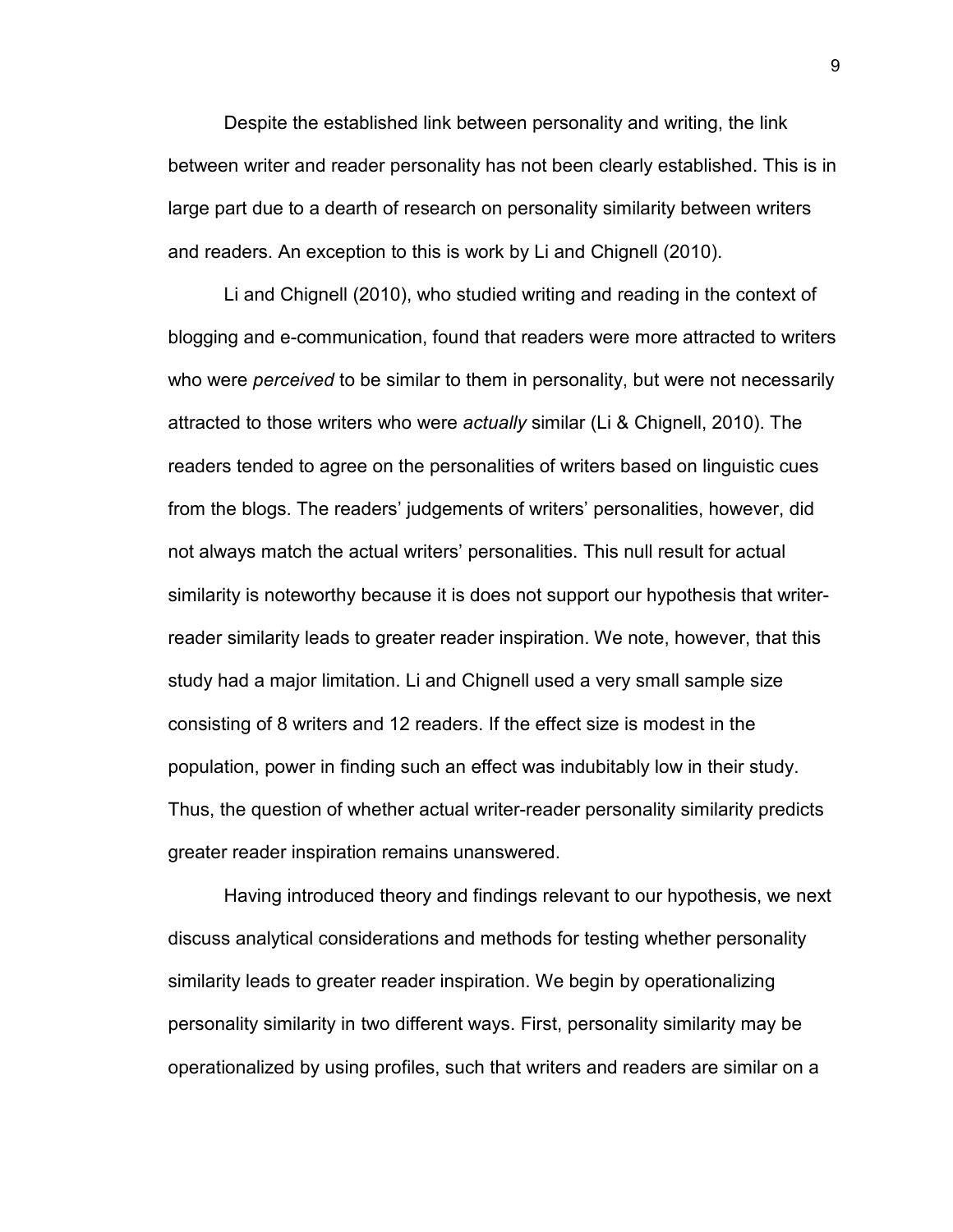configuration of theoretically cohesive variables (i.e., Big Five trait profile). Second, personality similarity can be operationalized by using single traits (i.e., individual Big Five traits). Writers and readers may be similar on individual traits, and similarity on these traits may lead to greater reader inspiration. In the last section before the results, we formally state the hypotheses.

#### **Analytical Considerations**

#### **Profile Similarity**

There are some key considerations involved with measuring similarity between two individuals. One important consideration concerns the set of variables used to define similarity between individuals. A researcher must operationalize similarity between two individuals based on theory and the research question at hand. Another consideration concerns measurement. A variety of measures have been developed to quantify profile similarity, and it is important to use a valid index. In the following, we provide theory and arguments for both considerations.

**Operationalizing profile similarity.** In the current study, we define profile similarity in terms of the Big Five personality framework, which includes agreeableness, conscientiousness, extraversion, neuroticism, and openness to experience (Costa & McCrae, 1992a). Researchers have shown that personality is related to a wide variety of emotional, behavioral, and cognitive outcomes. For example, extraversion predicts greater positive affect (Fleeson, Malanos, & Achille, 2002), conscientiousness predicts higher college grades (McAbee & Oswald, 2013), and openness to experience predicts more creativity and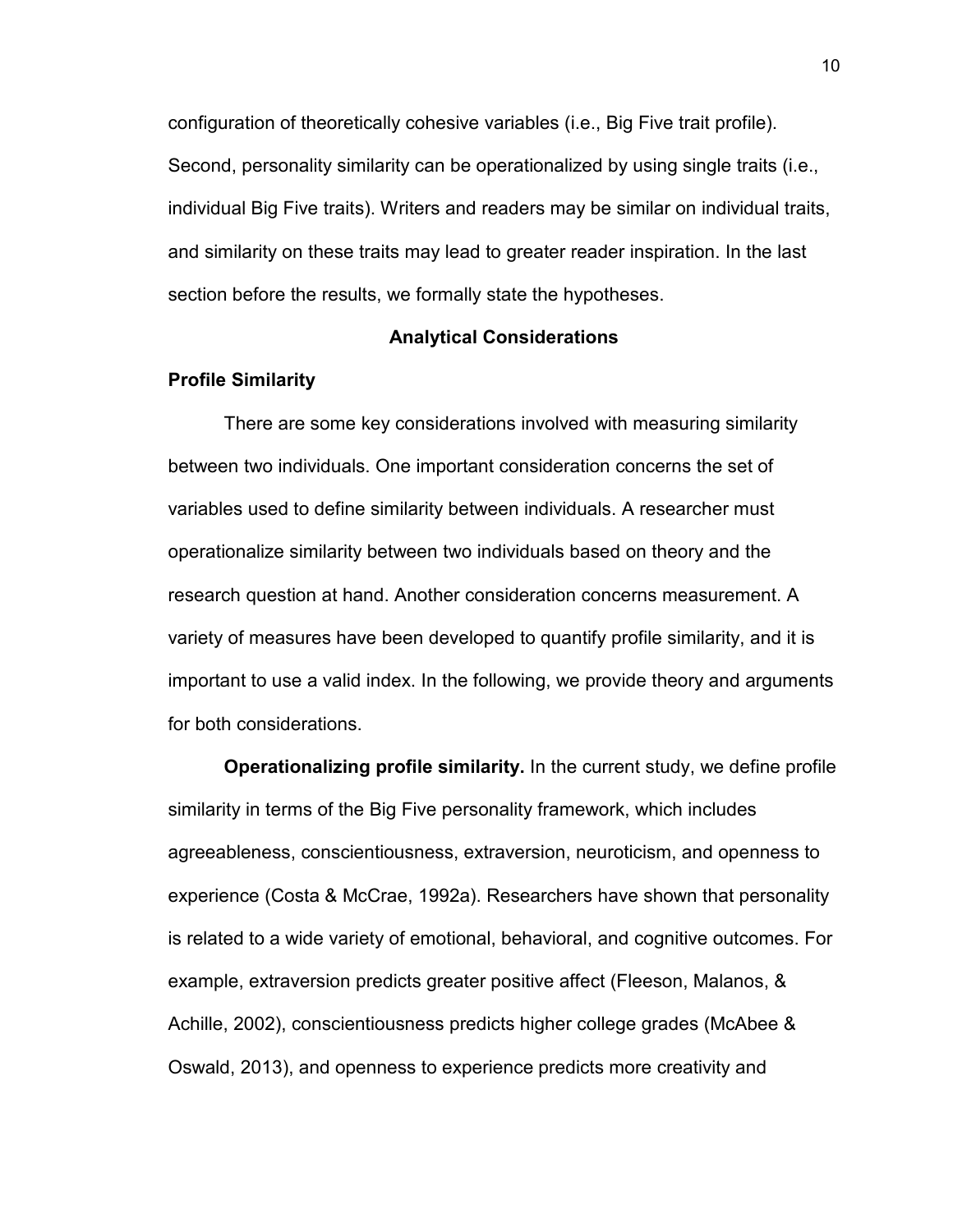divergent thinking (McCrae, 1987). The Big Five trait theory (McCrae & Costa, 1999) has been one of the most broadly used theories of personality structure in modern psychological science. Other theories of personality structure include the HEXACO trait model (Ashton & Lee, 2007), as well those found in the motivation literature, such as approach and avoidance temperaments (Elliot & Thrash, 2002). The HEXACO model builds on the Big Five by adding a dimension of Honesty and Humility, while the approach and avoidance temperaments map on to the extraversion and neuroticism dimensions of the Big Five. We concluded that the Big Five inventory afforded the most parsimonious coverage for measuring personality similarity in writers and readers. In addition to adequate coverage of similarity, researchers have found modest, yet consistent correlations between language use and all Big Five personality traits (Pennebaker & King, 1999; Yarkoni, 2010). By using the Big Five model to measure personality similarity between writers and readers, we may also extend the findings of previous research in a scientifically useful way.

**Measuring profile similarity.** Multiple indices of profile similarity have been developed and used in dyadic research since the 1930s. Candidate indices include correlations (Burt, 1937; Cohen, 1969), distance metrics (Cattel, 1949; Cronbach & Gleser, 1953), and distinctive profile similarity (Furr, 2008). It is important to identify an index that is valid and theoretically defensible for the current study. The following discussion provides arguments for operationalizing writer-reader profile similarity in terms of distinctive profile similarity.

Pearson's correlation was one of the first indices to be used in similarity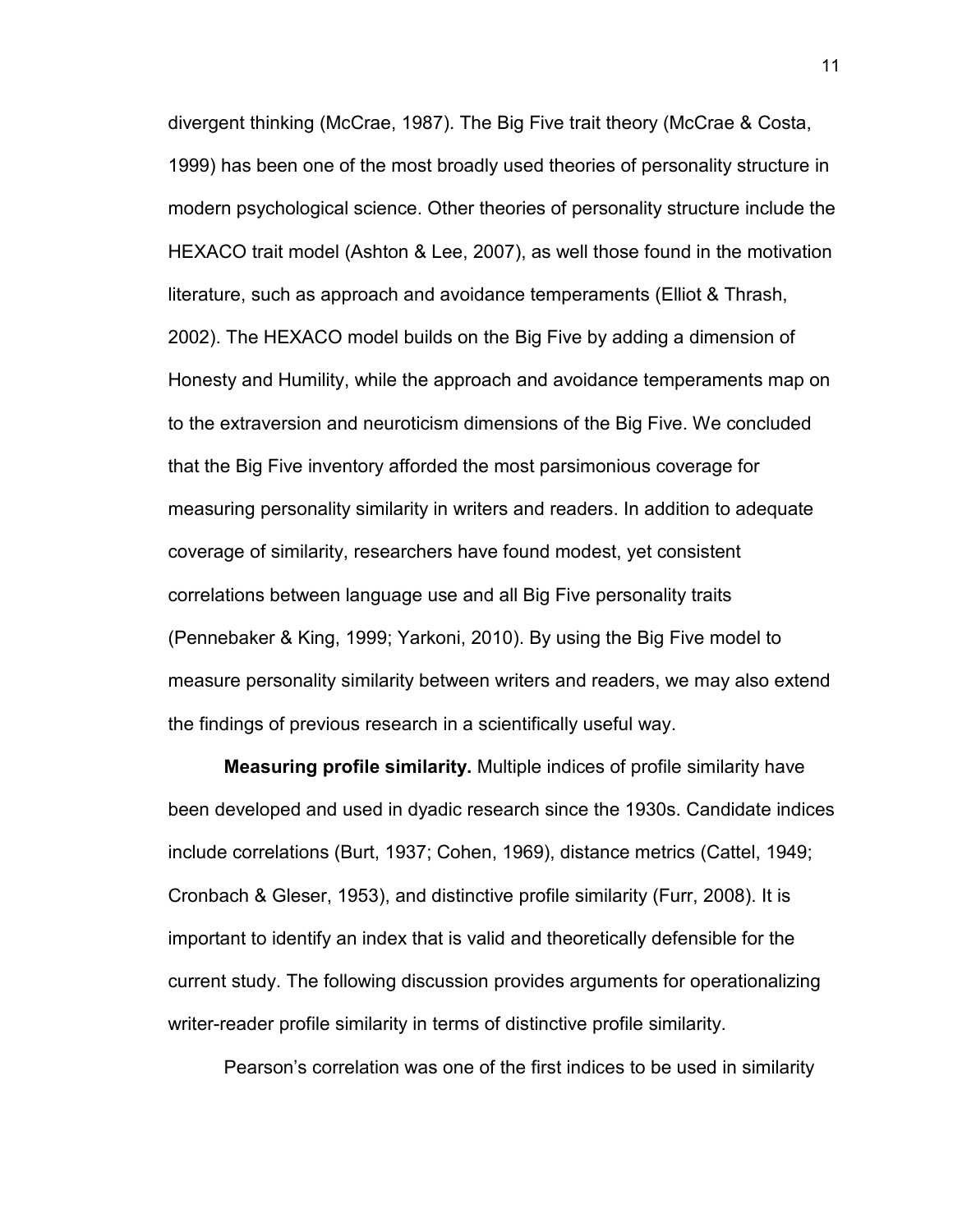research. Instead of correlating variables among a group of individuals, as is typical when using a correlation, Burt (1937) proposed correlating individuals among a group of variables. For instance, in the current study, profiles are comprised of the Big Five traits. In effect, five cases of data (i.e., five traits) would be used to compute a correlation between two individuals. Correlating individuals provides an index that ranges from +1 to -1 and measures "shape" similarity. For example, if person A and person B were both higher on extraversion than on neuroticism and both higher on conscientiousness than openness to experience, these individuals would likely have high shape similarity. Although a correlation across a set of traits (i.e., between individuals) provides an intuitive and easily computed index for profile similarity, some researchers have noted that it does not take into consideration mean differences between profiles (i.e., "elevation") or differences in variability between profiles (i.e., "scatter"). For instance, if person A scored high in many traits, while person B scored low in many traits, these individuals would have different elevations. Furthermore, if person A scored far from his or her mean on many traits, while person B scored close to his or her mean on many traits, these individuals would have different scatter. Therefore, correlations may only capture the extent to which two individuals are higher or lower on a particular variable relative to another variable (i.e., shape similarity).

Distance measures, like the one provided by Cronbach and Gleser (1953), have been proposed to address this presumed shortcoming of profile correlations. By determining the Euclidean distance between corresponding variables on two profiles, distance measures have been proposed to account for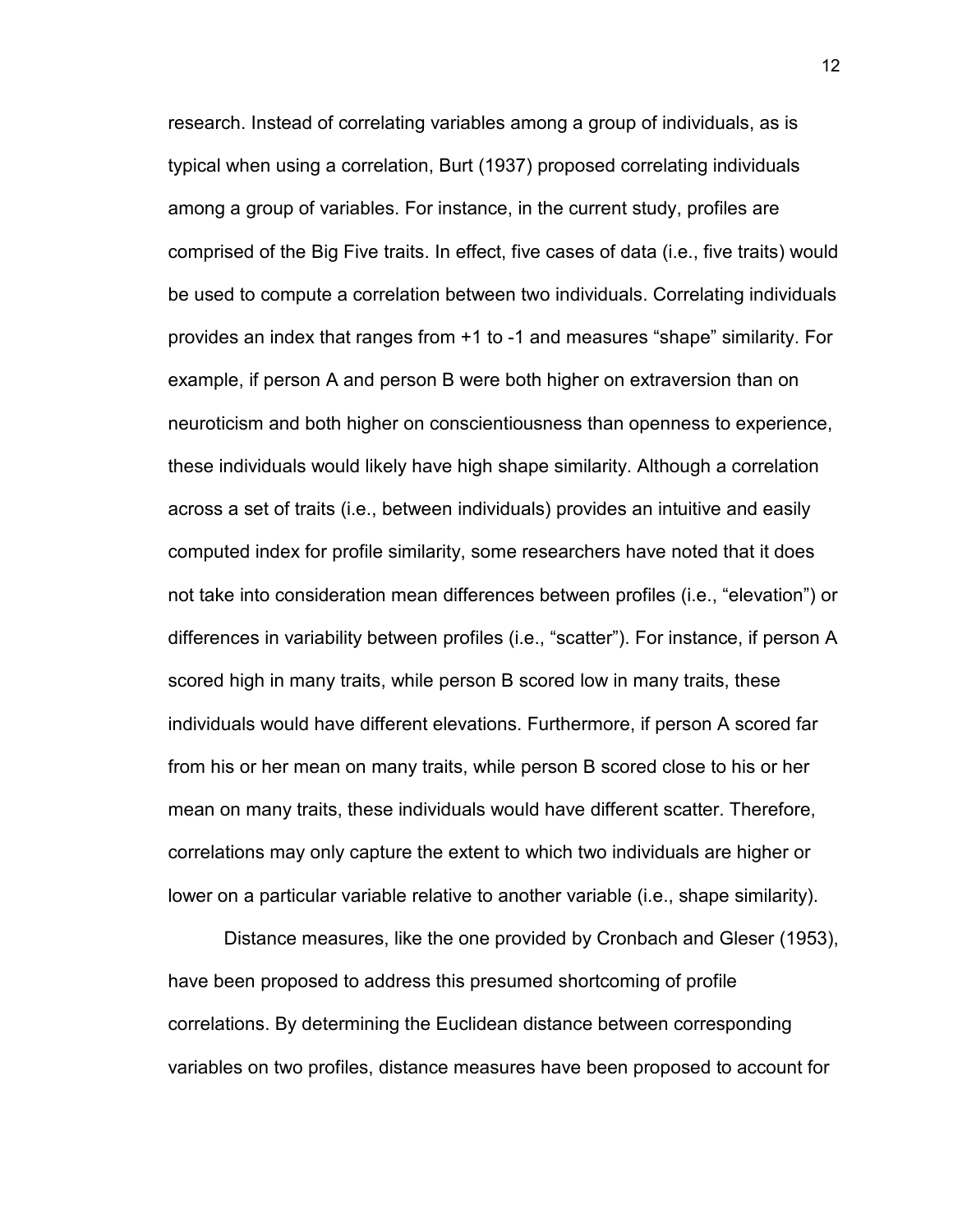profile differences in shape, elevation, and scatter. But despite the supposed deficiency of correlating persons, and therefore using distance measures to account for elevation and scatter differences, distance measures do not in fact correct for profile elevation.

Cohen (1969) showed that profile correlations (and profile elevations) are affected by an arbitrary direction of scaling in the profile elements. For example, a researcher can either score an extraversion-introversion trait variable with a high score indicating extraversion and a low score indicating introversion, or a high score indicating introversion and a low score indicating extraversion. The direction of scaling does not affect the factor structure (Tellegen, 1965), but does affect profile correlations. Cohen provided a remediation for this problem, which involves reflecting the variables in a profile, appending these reflected scores to each profile, and correlating individuals using both the original variables and the reflected variables. To illustrate, each profile originally consisted of five cases since we used the Big Five inventory. With Cohen's remediation, each profile would now consist of 10 cases; five cases are the original Big Five trait scores and five cases are the reflected Big Five trait scores. These profiles of 10 cases are then correlated with other individuals' profiles to yield correlations that do not change due to the arbitrary scaling of variables. Since Cohen drew attention to this scaling problem, another observation can be made as it relates to the concept of elevation – a component of profiles that distance measures supposedly account for. If a researcher can arbitrarily scale a variable high or low, then the elevation differences between profiles are not inherent to the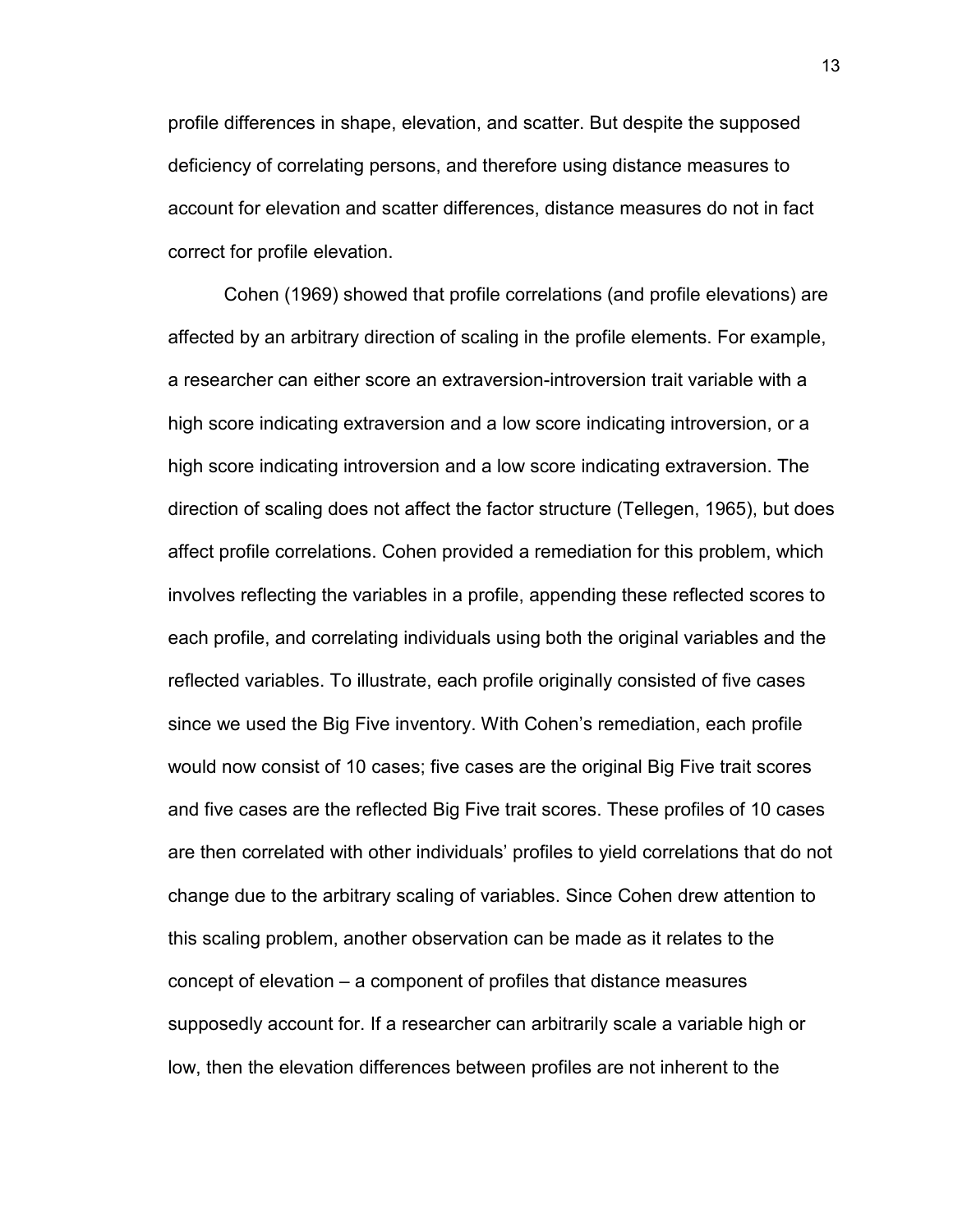profiles. In other words, profile elevation is dependent on the arbitrary direction of scaling. Therefore, distance measures do not provide any more information about profile similarity than what correlations provide.

 We have noted the specious solution of using distance measures to account for profile elevation and scatter. We have also highlighted a real problem with using profile correlations as an index of profile similarity. That is, the direction of scaling a trait can cause large discrepancies in profile correlations. To correct for this problem, Cohen (1969) provided a remediation. But there is another problem with using profile correlations: profile correlations are confounded by normativity (Cronbach, 1955; Furr, 2008).

Researchers have found that two random profiles are likely to be positively correlated because (1) both profiles reflect elements of their group's average profiles, and (2) the average profiles across groups are likely to be similar. This problem has been deemed the normativity problem: similarity between individuals may not be due to actual similarity, but rather due to an artifact of individuals being similar to the group average and group averages being similar to each other. Additionally, normativity has been found to be a proxy for socially desirable responses (Wood & Furr, 2016), suggesting that group similarity (i.e., normativity) may confound profile similarity between two individuals. To prevent confounding of similarity between profiles, Furr (2008) recommended removing normativity from each profile. This is accomplished by first subtracting the average group profile from each individual's observed profile. The resulting profile indicates the ways in which an individual differs from the average profile.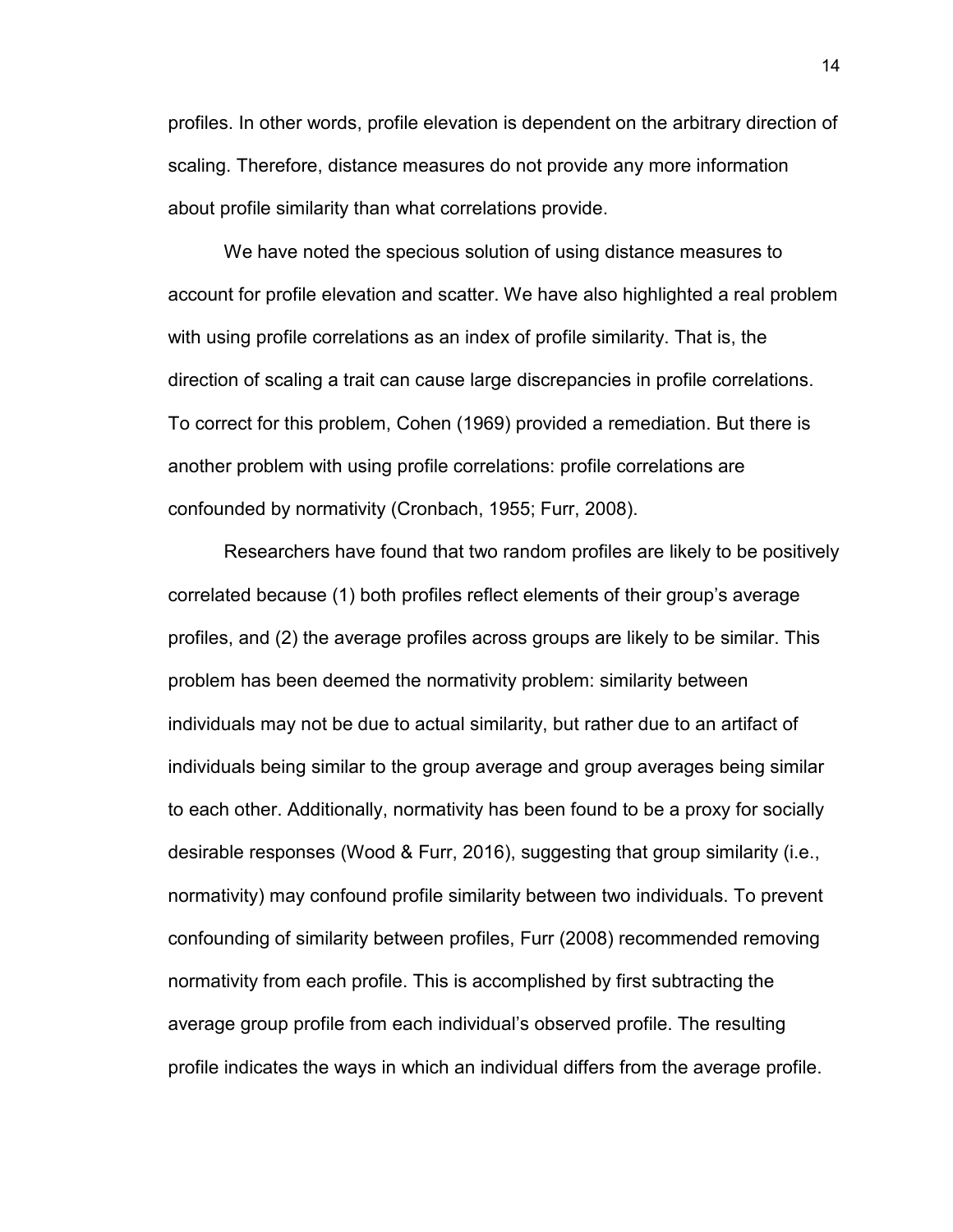This mean-centered profile is called a distinctive profile. Second, a researcher correlates distinctive profiles to determine the extent to which individuals differ from the average profile in similar ways. For example, if two individuals were both much higher than average on extraversion and conscientiousness and slightly lower than average on neuroticism and openness, their distinctive profile similarity correlation would be strong and positive.

 In addition to removing normativity, Furr (2008) showed that an overall profile similarity correlation (i.e., correlating observed-score profiles) may be algebraically decomposed into a distinctive profile correlation and other correlations of possible theoretical use. Furr's Model 2 was of theoretical interest in our writer-reader framework because it decomposed overall profile similarity into a distinctive similarity correlation, a constant term across all profiles, and two cross-profile correlations. In our writer × reader context, the cross-profile correlations included writer normativity – the extent to which a writer is similar to the average reader, and reader normativity – the extent to which a reader is similar to the average writer (see Furr, 2008, Model 2 decomposition). Writer normativity may be particularly important for reader inspiration because a writer may appeal to a wide reader base because he or she is similar to the average reader. Reader normativity may also be important for reader inspiration because a given reader may connect to a common thread present among the average writer (e.g., writer intent) because he or she is similar to the average writer. Thus, testing these additional variables provide a valuable level of investigation for the current study.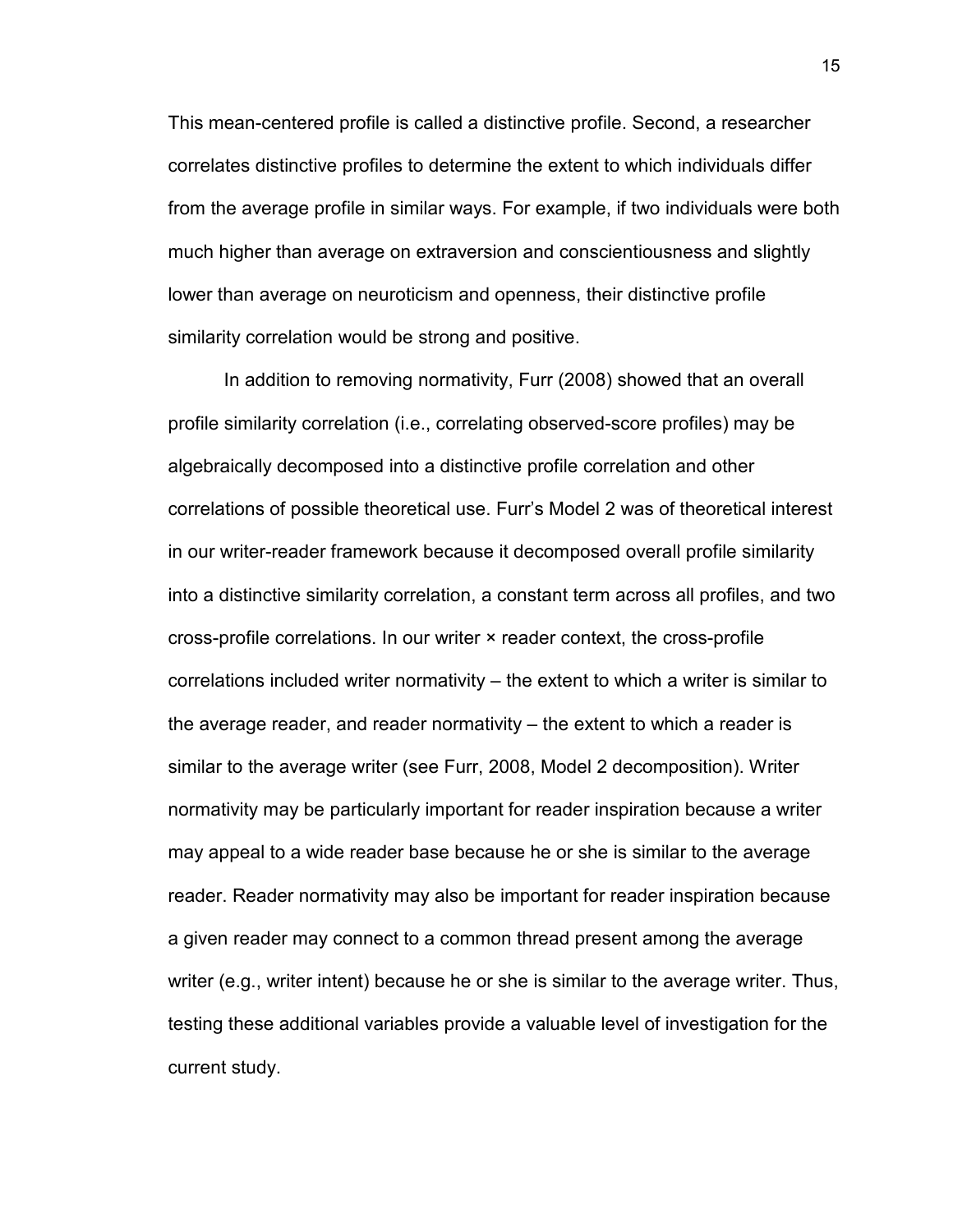Our review suggests that combining Furr's (2008) Model 2 decomposition approach with Cohen's (1969) scaling remediation provides the most defensible index to test our hypothesis. Figure 1 shows an illustration of these indexing methods. We turn next to similarity between individuals on single traits.

| Observed<br>Normative Personality                                            |                |                          |                           |         | <b>Distinctive Personality</b> |
|------------------------------------------------------------------------------|----------------|--------------------------|---------------------------|---------|--------------------------------|
| <b>Personality Profile</b><br>Profile                                        |                |                          |                           | Profile |                                |
| Writer A                                                                     |                |                          |                           |         |                                |
| Agreeableness                                                                | $\overline{2}$ | $\overline{\phantom{a}}$ | 4.00                      | $=$     | $-2.00$                        |
| Conscientiousness                                                            | 4              |                          | 3.50                      | =       | $-0.50$                        |
| Extraversion                                                                 | 5              |                          | 3.75                      | Ξ       | 1.25                           |
| Neuroticism                                                                  | 3              |                          | 2.00                      | =       | 1.00                           |
| Openness to Experience                                                       | 4              |                          | 3.00                      | =       | 1.00                           |
| Agreeableness (R)                                                            | 4              |                          | 2.00                      | =       | 2.00                           |
| Conscientiousness (R)                                                        | 2              |                          | 2.50                      | =       | 0.50                           |
| Extraversion (R)                                                             | 1              |                          | 2.25                      | =       | $-1.25$                        |
| Neuroticism (R)                                                              | 3              |                          | 4.00                      | =       | $-1.00$                        |
| Openness to Experience (R)                                                   | 2              |                          | 3.00                      | $=$     | $-1.00$                        |
| Reader B                                                                     |                |                          | (constant across readers) |         |                                |
| Agreeableness                                                                | 4              | $\overline{a}$           | 4.25                      | $=$     | $-0.25$                        |
| Conscientiousness                                                            | 5              |                          | 3.75                      | $=$     | 1.25                           |
| Extraversion                                                                 | $\overline{c}$ |                          | 4.00                      | =       | $-2.00$                        |
| Neuroticism                                                                  | 1              |                          | 1.50                      | =       | $-0.50$                        |
| Openness to Experience                                                       | 2              |                          | 2.50                      | =       | $-0.50$                        |
| Agreeableness (R)                                                            | 2              |                          | 1.75                      | $=$     | 0.25                           |
| Conscientiousness (R)                                                        | 1              |                          | 2.25                      | =       | $-1.25$                        |
| Extraversion (R)                                                             | 4              |                          | 2.00                      | =       | 2.00                           |
| Neuroticism (R)                                                              | 5              |                          | 4.50                      | =       | $-0.50$                        |
| Openness to Experience (R)                                                   | 4              |                          | 3.50                      | $=$     | 0.50                           |
| <b>Distinctive Similarity</b>                                                |                |                          |                           |         | $-0.45$                        |
| (distinctive profile correlation between writer A and reader B)              |                |                          |                           |         |                                |
| <b>Writer Normativity</b>                                                    |                |                          |                           |         |                                |
| (correlation between writer A observed profile and reader normative profile) |                |                          |                           |         | $-0.55$                        |
| <b>Reader Normativity</b>                                                    |                |                          |                           |         |                                |
| (correlation between reader B observed profile and writer normative profile) |                |                          |                           |         | $-0.27$                        |

*Figure 1*. Two example distinctive profiles for a writer and reader with Cohen's (1969) remediation.

#### **Single-Trait Similarity**

In addition to profile similarity, we examined single-trait similarity, or how

similarity between writers and readers on a particular trait (e.g., extraversion)

predicts greater reader inspiration. Examining similarity of particular traits

provides a related, but different level of analysis for the study. On one hand,

testing the effects of profile similarity and single-trait similarity on reader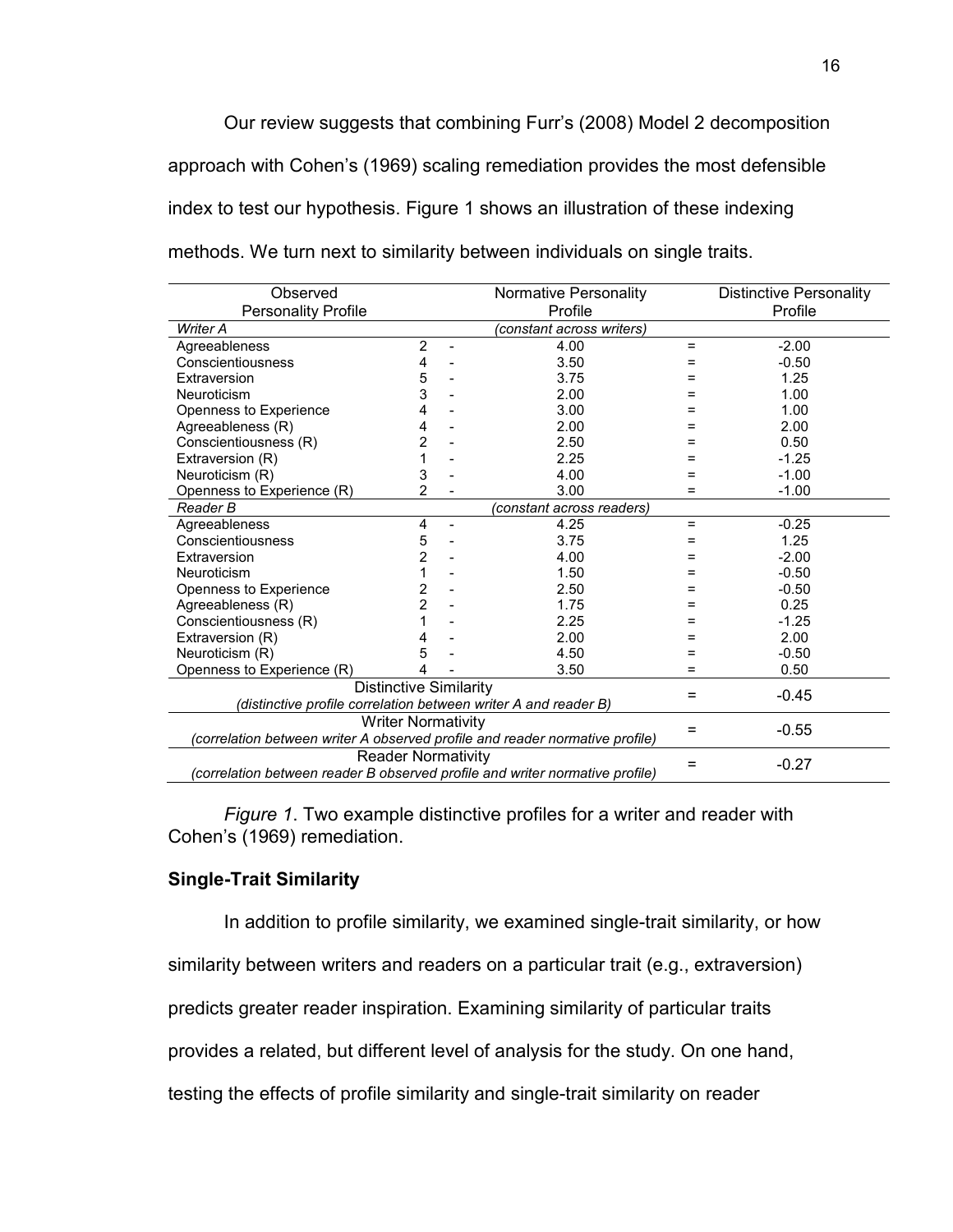inspiration are intertwined just by virtue of involving the same Big Five traits. On the other hand, profile similarity and single-trait similarity test different hypotheses. Profile similarity concerns whether the writer and reader have similar configurations of traits and therefore is a person-focused concept rather than a variable-focused concept. Nevertheless, it is also important to examine similarity of particular traits because similarity may be less beneficial for some traits than others. For instance, Thrash and Elliot (2003) argued and found that openness to experience and extraversion are conducive to inspiration. It is possible that being high in these particular traits, rather than being similar to the writer on these traits, is conducive to maximal reader inspiration. Therefore, it is possible that openness to experience and extraversion may show weaker similarity effects on the reader. In the following, we discuss our method for testing the effect of singletrait similarity on reader inspiration.

**Measuring single-trait similarity.** We looked to the congruence literature in organizational research to identify a valid method for measuring congruence (i.e., similarity) on single personality traits and testing the effects of single-trait similarity on reader inspiration. Many studies in organizational research have used difference scores to measure congruence or similarity between managers and subordinates. These difference scores are then used to predict outcomes of theoretical interest. Despite the prevalence of difference scores in research, there has been mounting criticism of their use for multiple reasons (Edwards, 2001; Edwards & Parry, 1993). These reasons include (1) conceptual ambiguity in using a measure composed of two components, (2) constraining the coefficient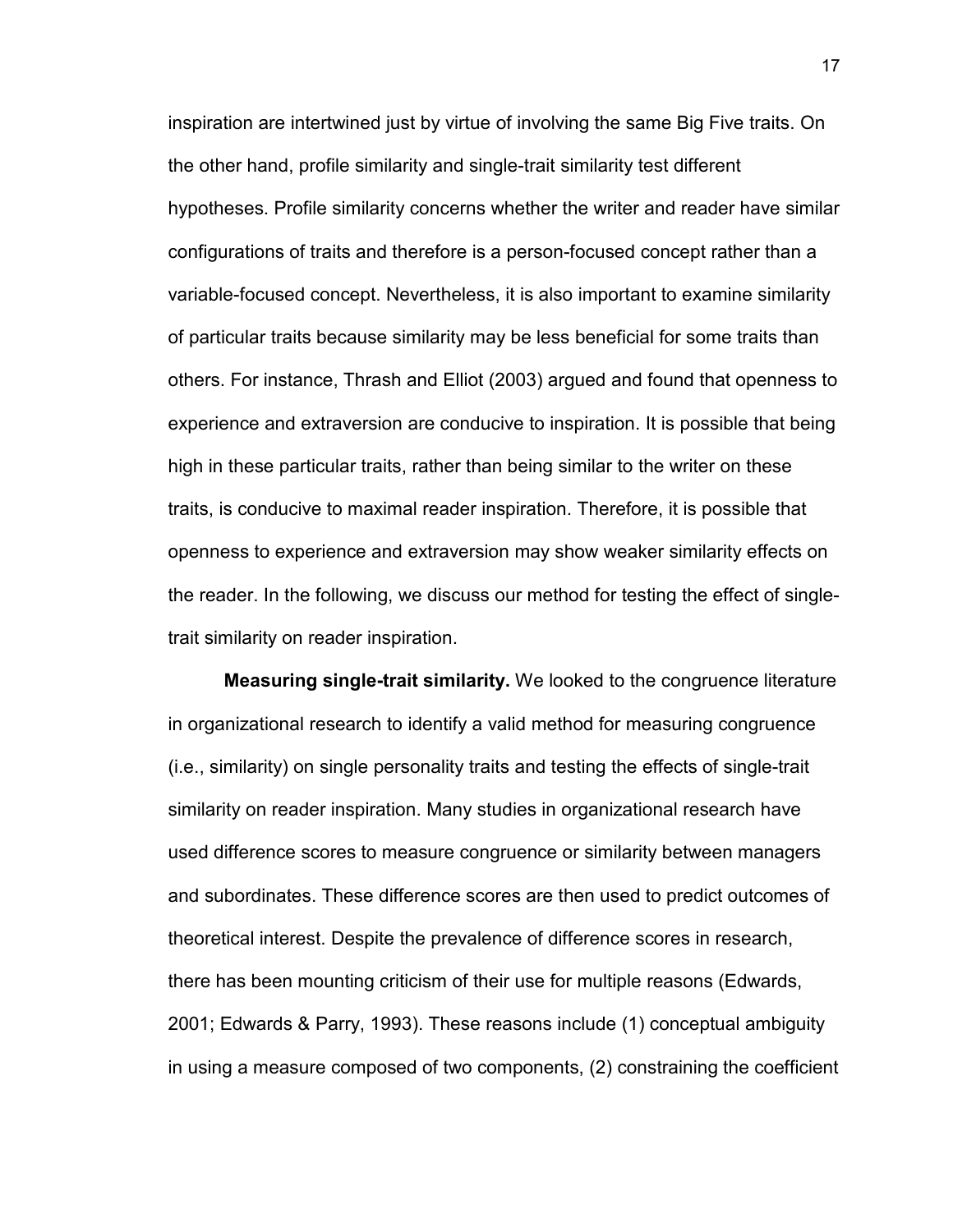of both components of a difference score to be equal and negative of one another without theoretical or empirical support, and (3) the insidious influence of component variances on difference scores (see Edwards, 2001, for details).

 The proposed alternative to using difference scores in congruence or similarity research is polynomial regression and response surface methodology (Edwards & Parry, 1993). Polynomial regression allows us to properly model the three-dimensional relationship between a writer trait, a corresponding reader trait, and reader inspiration. To capture non-linear relationships between these three variables, higher-order terms for each trait (i.e., quadratic, cubic, etc.), in addition to a product term between a writer trait and a corresponding reader trait, are included into a regression model. These additional terms in the model allow for a three-dimensional graphical representation (e.g., saddle-shaped) of the effect of single-trait similarity on reader inspiration. Also, response surface methodology provides a set of procedures to formally test similarity hypotheses. For instance, if a researcher hypothesizes that an outcome variable (e.g., reader inspiration) will be maximized when two individuals have the same score on two corresponding variables (e.g., writer extraversion and reader extraversion), then the surface of the polynomial model should be greatest at the line  $y = x$ .

Edwards (1995) provided a systematic strategy for determining whether a model should incorporate higher-order terms and whether to formally test surface features of the model. There are four conditions that must be met to support a polynomial model. First, the variance explained by the equation should significantly differ from zero. Second, the coefficients should follow the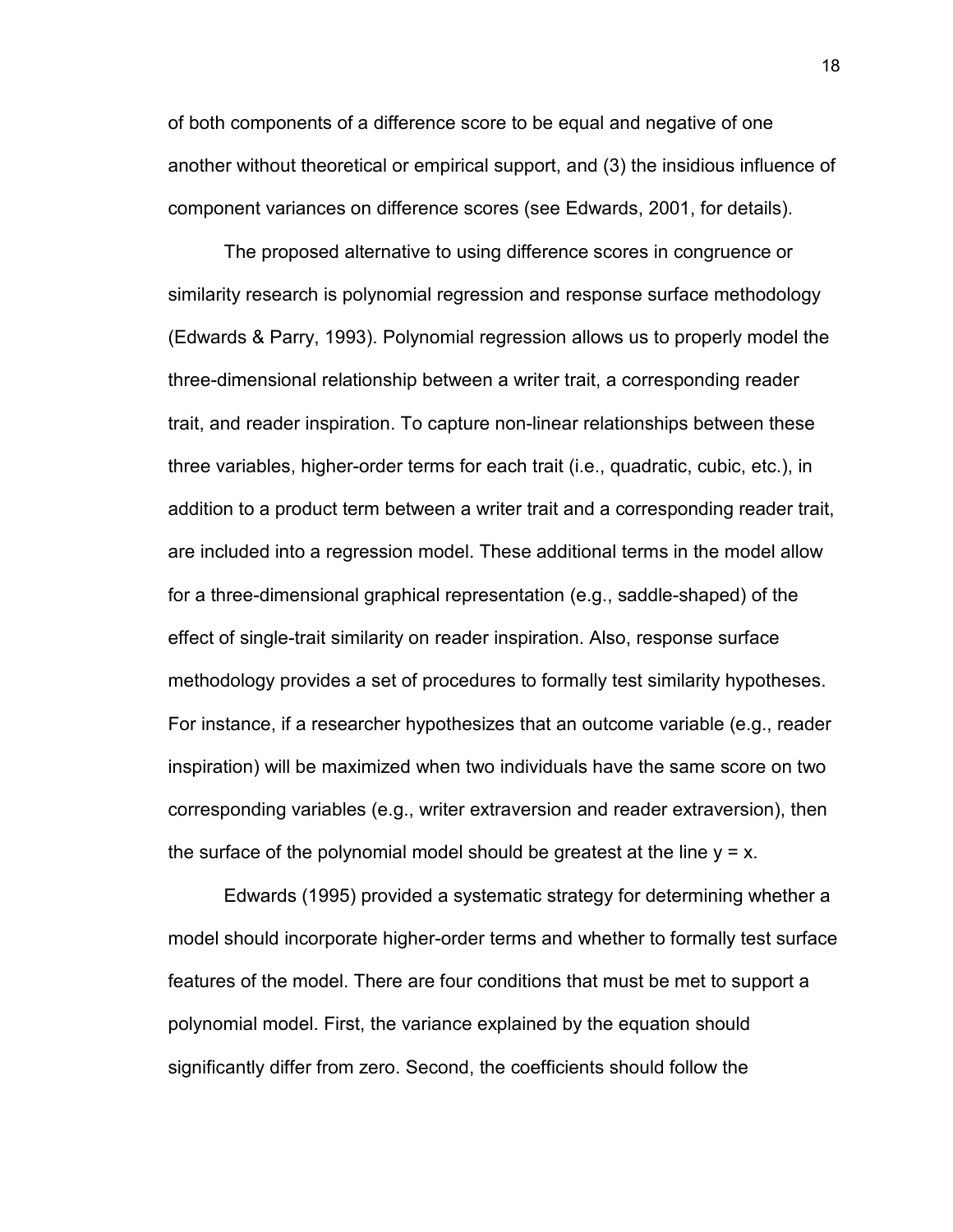appropriate pattern, such that coefficients differ significantly from zero and have the expected signs. Third, the constraints corresponding to the model should be satisfied. Lastly, the variance explained by the set of terms one order higher than those in the equation should equal zero. If these four conditions are met, the researcher may conclude support for the polynomial model and proceed to test for similarity effects using response surface methodology. If these four conditions are not met, the researcher may not conclude support for the polynomial model.

Edwards (2002) also distinguished between an exploratory approach and a confirmatory approach. For an exploratory approach, no model is specified a priori. Instead the researcher estimates regression equations with increasingly higher powers (i.e., linear, quadratic, cubic, etc.) included in the model until one or more of the four conditions is not met. For a confirmatory approach, the researcher specifies an a priori polynomial model based on previous research or the hypothesis being tested. A researcher may specify a quadratic polynomial model without building up from lower order models by using a confirmatory approach. Edwards (2002) recommended specifying an a priori model if the goal is to test for congruence (i.e., similarity) and the effects of congruence on an outcome variable. Thus, we took a confirmatory approach with the current analyses and specified a quadratic (second order) polynomial model to test the effects of single-trait similarity on reader inspiration. That is, for each Big Five trait we specified a quadratic polynomial model<sup>2</sup>.

#### **Data Structure**

In the current study, we combined two datasets used in previously

19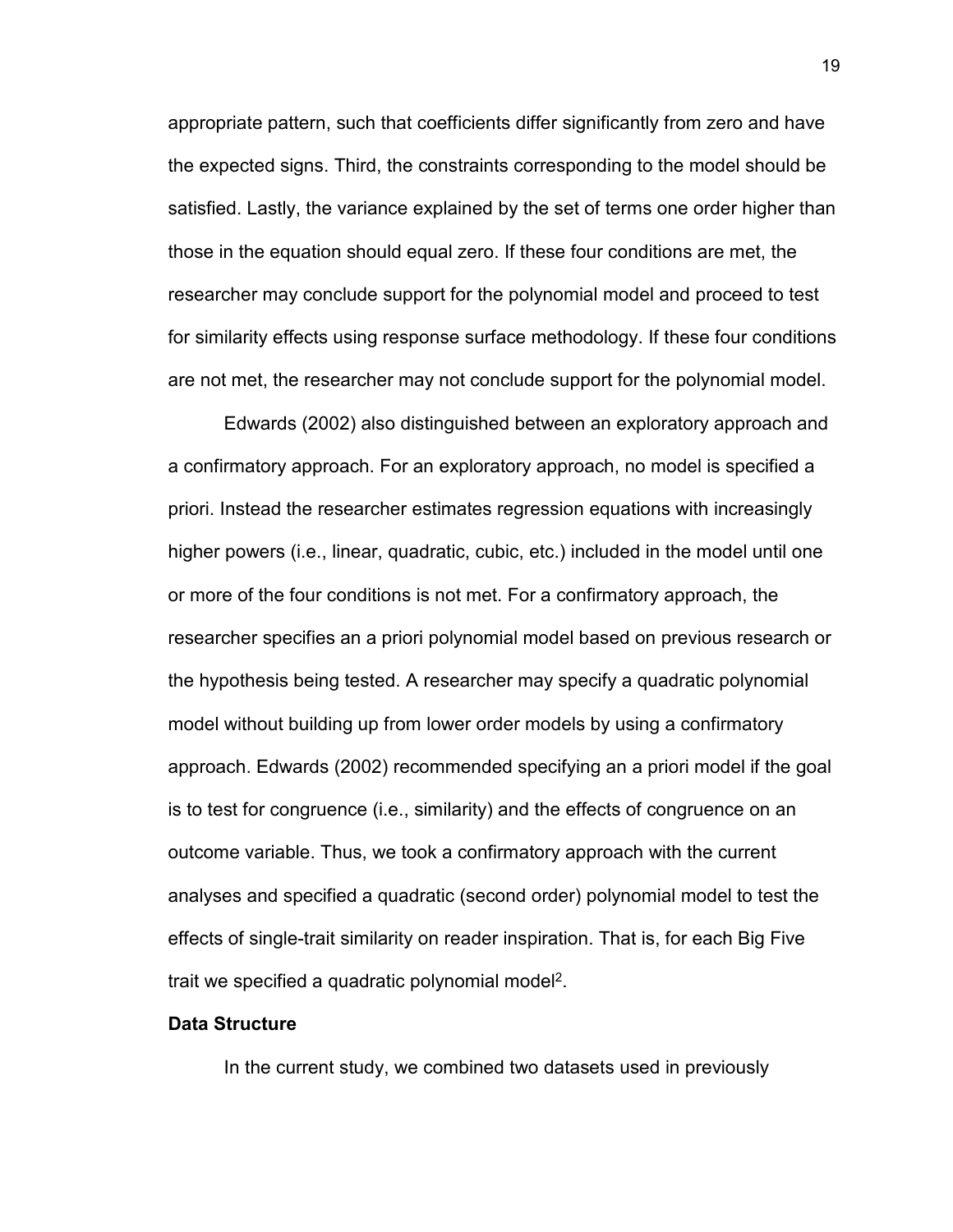published studies. In the first study, 195 student writers wrote a poem about the human condition (Study 3, Thrash et al., 2010). In the second study, 220 student readers read each poem from Thrash et al., (2010) and responded using selfreport questionnaires (Thrash et al., 2016). Consistent with Thrash et al. (2016), we crossed the 195 student writers with the 220 student readers to produce a writer × reader data matrix as shown in Figure 2. There were 42,900 possible writer × reader observations. The writer × reader data matrix in Figure 2 shows that each cell includes one observation per outcome: for example, reader 1 inspiration in response to the poem of writer 1. Each row in the data matrix is populated by a writer and their poem, while each column is populated by a reader. Crossing a writer with a reader results in a writer × reader cell observation (i.e., reader inspiration). This unique data structure creates various statistical challenges.

One statistical challenge is the nesting structure that results when crossing writers with readers. To illustrate, any given writer's text was read by every reader (missing data aside). Different readers' responses to the same text cannot be considered independent of one another. Thus, responses are nested within writers' texts. Additionally, all writers' texts were read by any given reader. Since a reader may respond to all texts in a similar way, his or her responses also cannot be considered independent of one another. Thus, responses are also nested within readers.

We have two nesting structures that exist within one dataset. To account for these crossed dimensions, in which responses are dually nested within both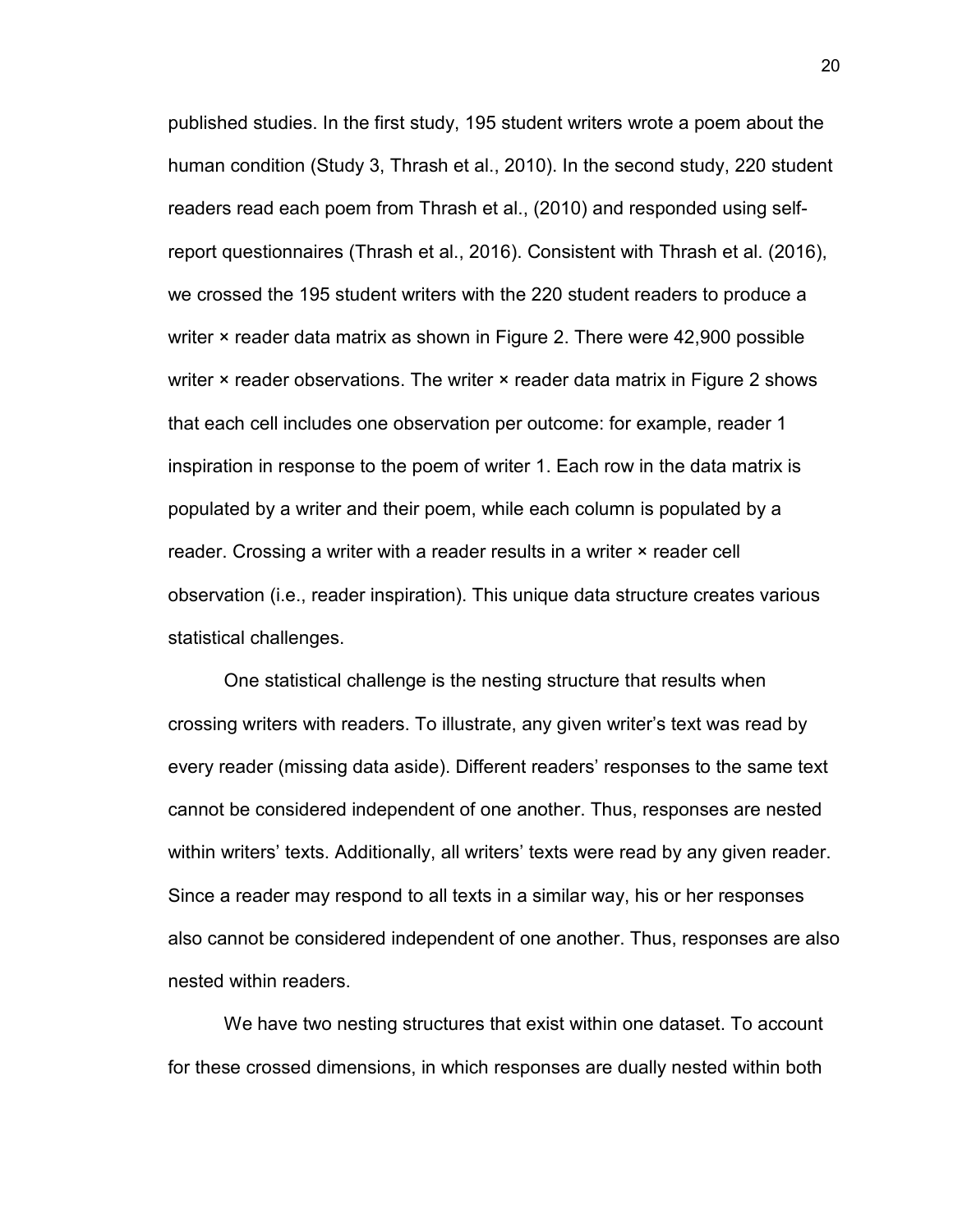writers' poems and readers, we must use a special case of multilevel modeling called cross-classified multilevel modeling (Raudenbush & Bryk, 2002). Crossclassified multilevel modeling properly models the error structure resulting from multiple dimensions of nesting within a dataset.



*Figure 2*. Illustration of writer × reader cross-classified data structure.

#### **Hypotheses**

Having discussed relevant theory and empirical work, as well as considering analytical challenges regarding the current study, we formally state

our hypotheses in the following section.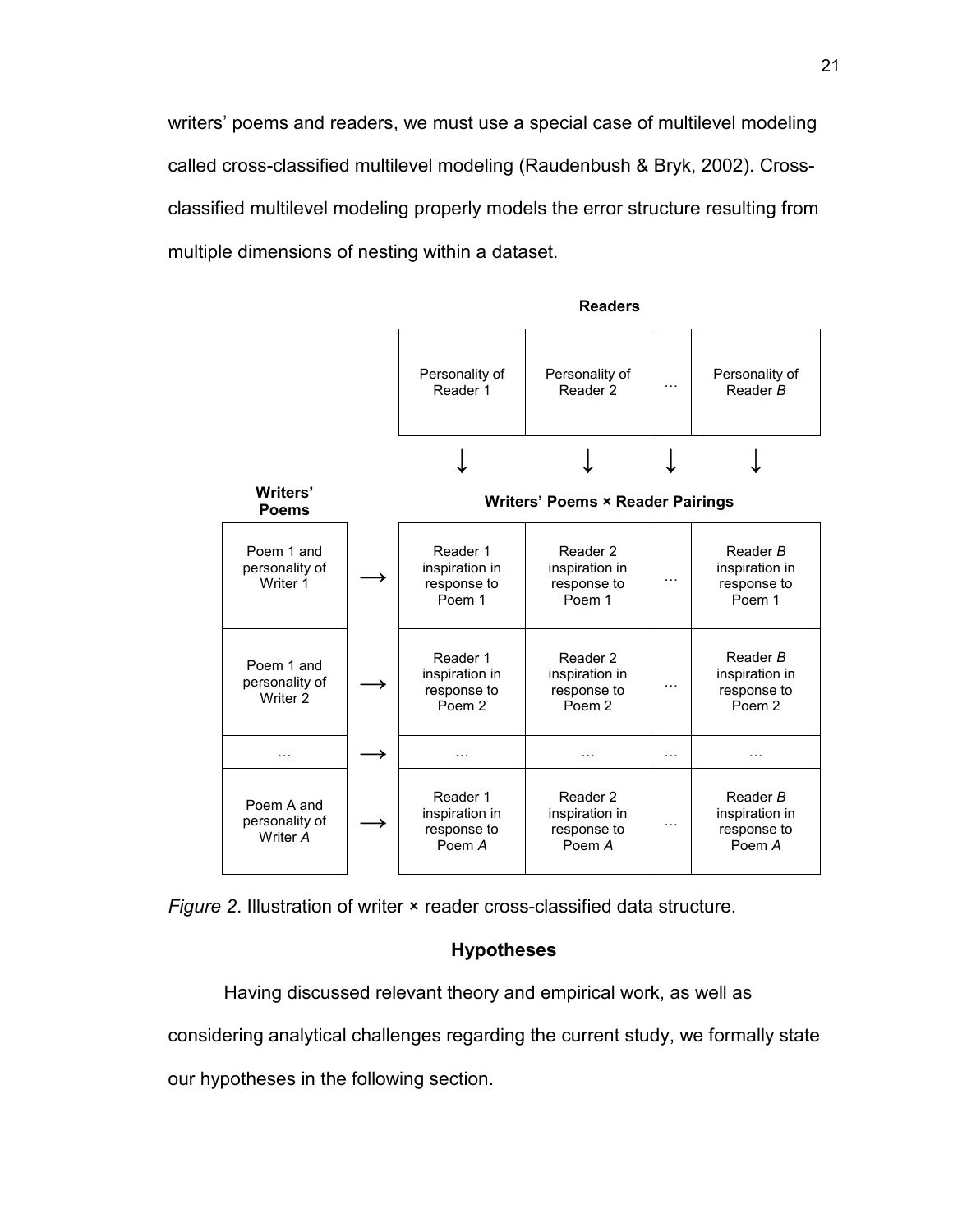#### **Profile Similarity**

Our main goal in the current study is to determine whether personality similarity between writers and readers leads to greater inspiration in the reader. In the following, we present two hypotheses pertaining to profile similarity and reader inspiration.

First, we hypothesized that distinctive profile similarity would predict greater reader inspiration. That is, reader inspiration was expected to be greater when writers and readers differ from the average person in a similar way. We also included writer normativity and reader normativity as predictors of reader inspiration. We hypothesized that both writer normativity and reader normativity would predict greater inspiration in the reader. Reader inspiration was expected to be greater when a particular writer is similar to the average reader (i.e., writer normativity). Also, we expected reader inspiration to be greater when a particular reader is similar to the average writer (i.e., reader normativity). We expected these three effects on reader inspiration to be positive.

In addition to our hypotheses about distinctive similarity, writer normativity, and reader normativity, we also conceptualized writer normativity as a moderator variable. Our rationale stemmed from the notion that writer normativity was a particularly salient variable in relation to distinctive similarity, such that a writer's ability to appeal to a broad reader base may affect the extent to which distinctive similarity impacts reader inspiration. Put another way, given that distinctive similarity captures the extent to which writers and readers differ from the normative profile in similar ways, then a particularly unique writer-reader pairing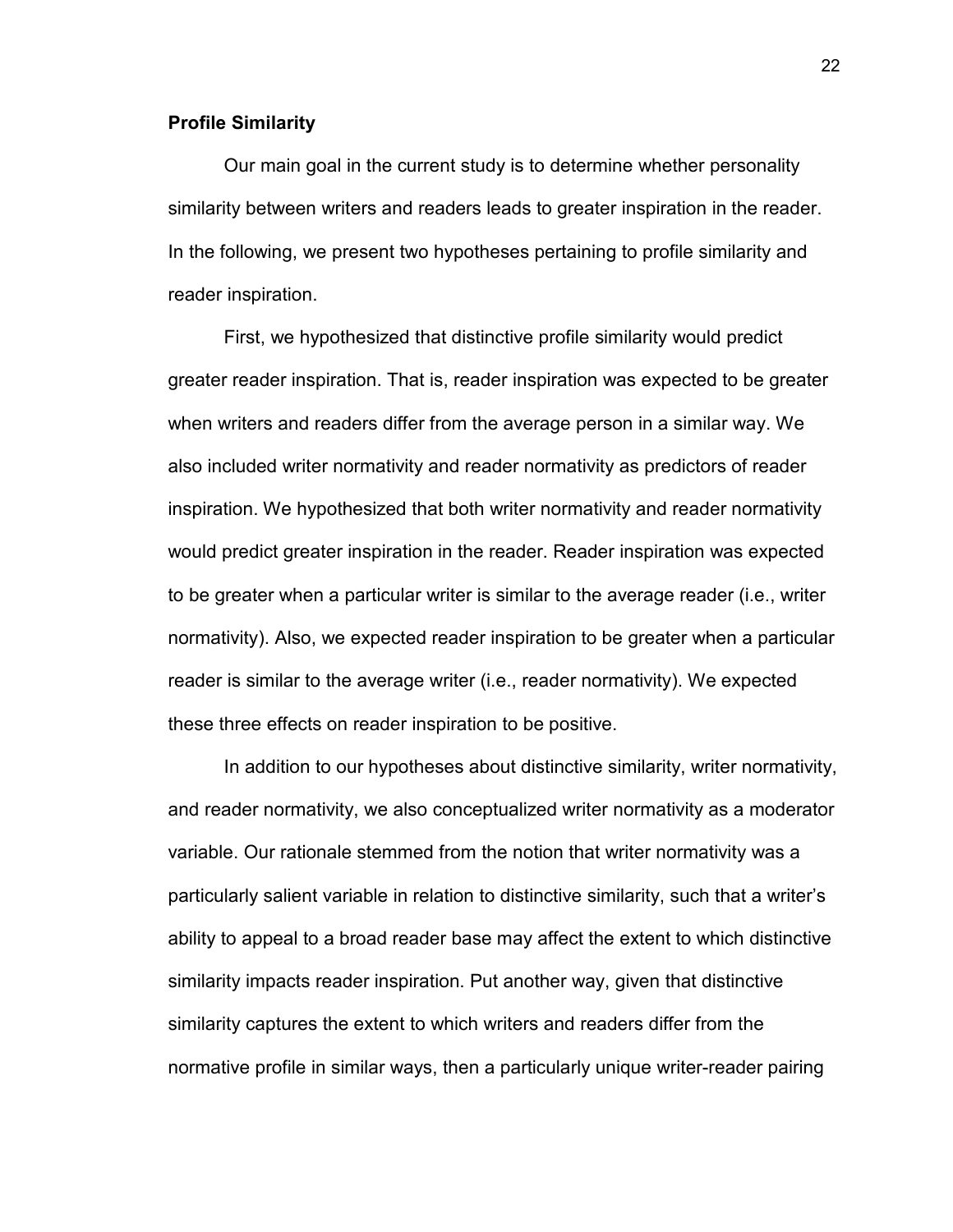may be more important for evoking inspiration in the reader when a writer is not able to appeal to the masses (i.e., low writer normativity). Thus, formally stated, we hypothesized that greater writer normativity would attenuate the effect of distinctive profile similarity on reader inspiration.

#### **Single-Trait Similarity**

We have one primary hypothesis pertaining to single-trait similarity and reader inspiration. We hypothesized that, for all Big Five traits, single-trait similarity between writers and readers would predict greater reader inspiration. That is, reader inspiration was expected to be greater when writers and readers are similar on a particular trait (e.g., agreeableness). We expected the interaction effect in the polynomial models to be positive and significant for all Big Five traits. Having noted above, however, we theorized that some traits (openness to experience and extraversion) are relevant to inspiration for reasons having nothing to do with writer-reader similarity, and therefore we did not necessarily expect effects to be comparable across traits. Nevertheless, we expected that similarity would be conducive to reader inspiration for all Big Five traits.

#### **Method**

We present methods concerning both the writer and reader data collections. Findings from both data sets have been published previously (Writers: study 3 of Thrash et al., 2010; Readers: Thrash et al., 2016). Most writer and reader trait variables were not used previously, however, and no analyses of writer-reader similarity have been reported.

#### **Participants**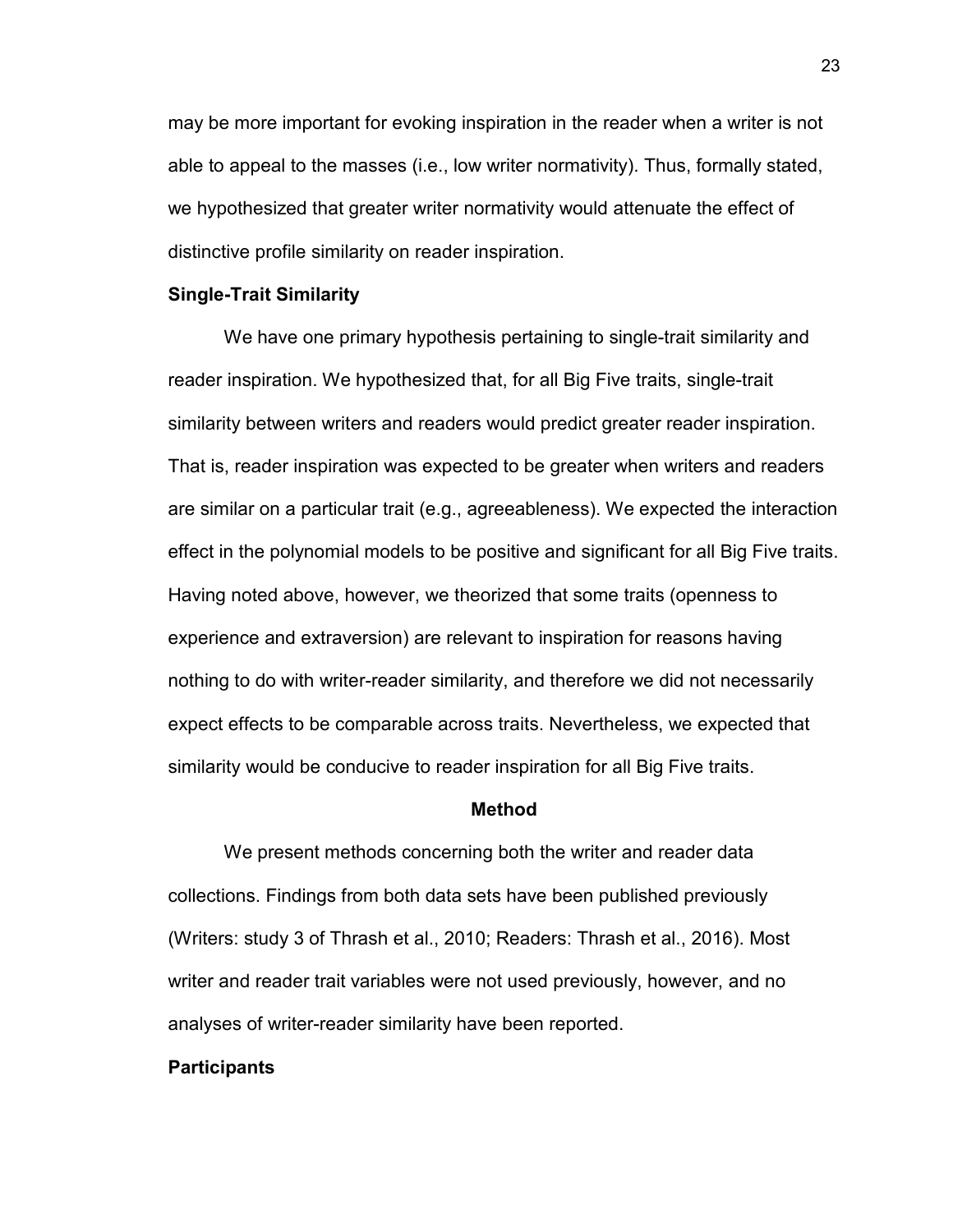**Writers.** The writer sample included 195 undergraduates (50.7% female) who were enrolled in an introductory psychology course. Seven participants were dropped because they reported knowing about the writing topic beforehand. One additional participant started the study but quit before the writing process questionnaire because his or her English was too poor to understand it. Participants received credit towards a research participation requirement upon completion of the study. Ethnicity was distributed as follows: African American, 9.2%; Asian, 4.6%; Caucasian, 80.0%; Hispanic, 2.6%; Native American, .5%; Other, 3.1%.

**Readers.** The reader sample included 220 undergraduates (70.0% female) who were enrolled in a course on personality and poetry. Seven participants failed to complete personality questionnaires or any poem questionnaires and were dropped prior to analyses. Participants received credit towards a research participation requirement upon completion of the study. As an additional incentive, participants were offered feedback about their scores. Ethnicity was distributed as follows: African American, 7.7%; Asian, 10.0%; Caucasian, 69.1%; Hispanic, 6.4%; Native American, .5%; Other, 6.4%. Both writer and reader samples came from a competitive university with five years between data collections.

#### **Procedure**

**Writers.** Participants attended individual lab sessions and first completed a demographic and personality questionnaire. Participants were then given 30 minutes to write a poem about the human condition using a word processor.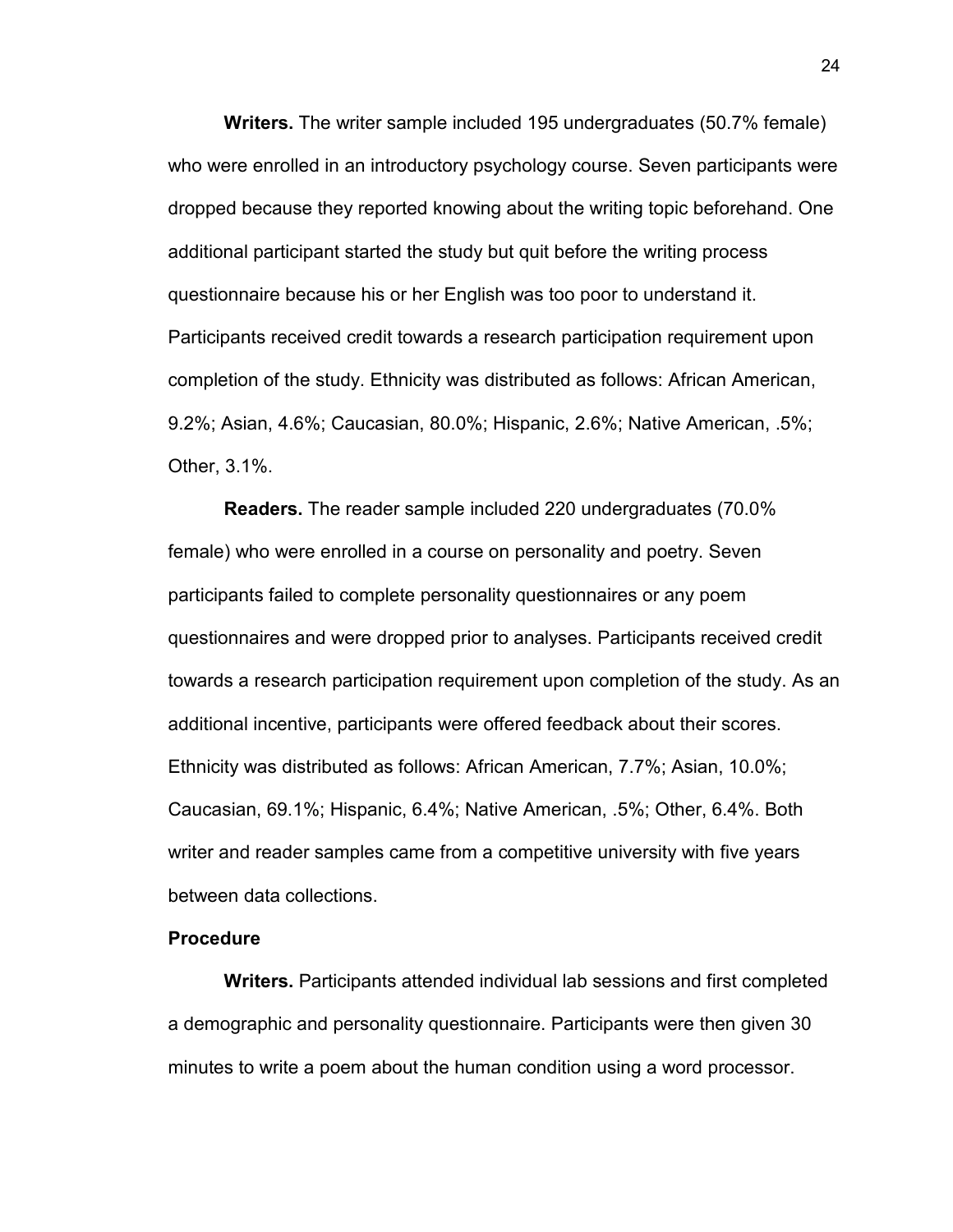They were granted more time upon request. Finally, participants completed a questionnaire regarding inspiration during particular stages of the writing process.

**Readers.** Participants attended a preliminary orientation and completed personality questionnaires towards the start of the semester. Throughout the semester, participants read poems at times of their choosing in private locations. For each poem, participants read the poem and answered questions regarding their reactions to the poem (e.g., inspiration). Poems were presented in a random order for each reader.

 The poem questionnaire data initially contained 41,397 cases. The data were then cleaned by removing cases that met any of the following criteria: (a) the participant provided no identifying information; (b) the data came from someone who did not provide consent or complete the personality questionnaires; (c) the participant gave an affirmative answer to a question asking whether he or she would want to redo a poem questionnaire at a later time due to disruption or other factors that could have invalidated the data; (d) there were duplications in submissions; (e) time stamps showed that the participant spent less than 2 minutes on the poem questionnaire (2 minutes was the lowest point of a bimodal distribution); (f) the data came from a poem that was erroneously included (this poem came from the writer whose English was too poor to complete the writing process questionnaire). The cleaned file contained 36,020 poem questionnaires, and the number of poem questionnaires per reader ranged from 1 to 195 (median of 193).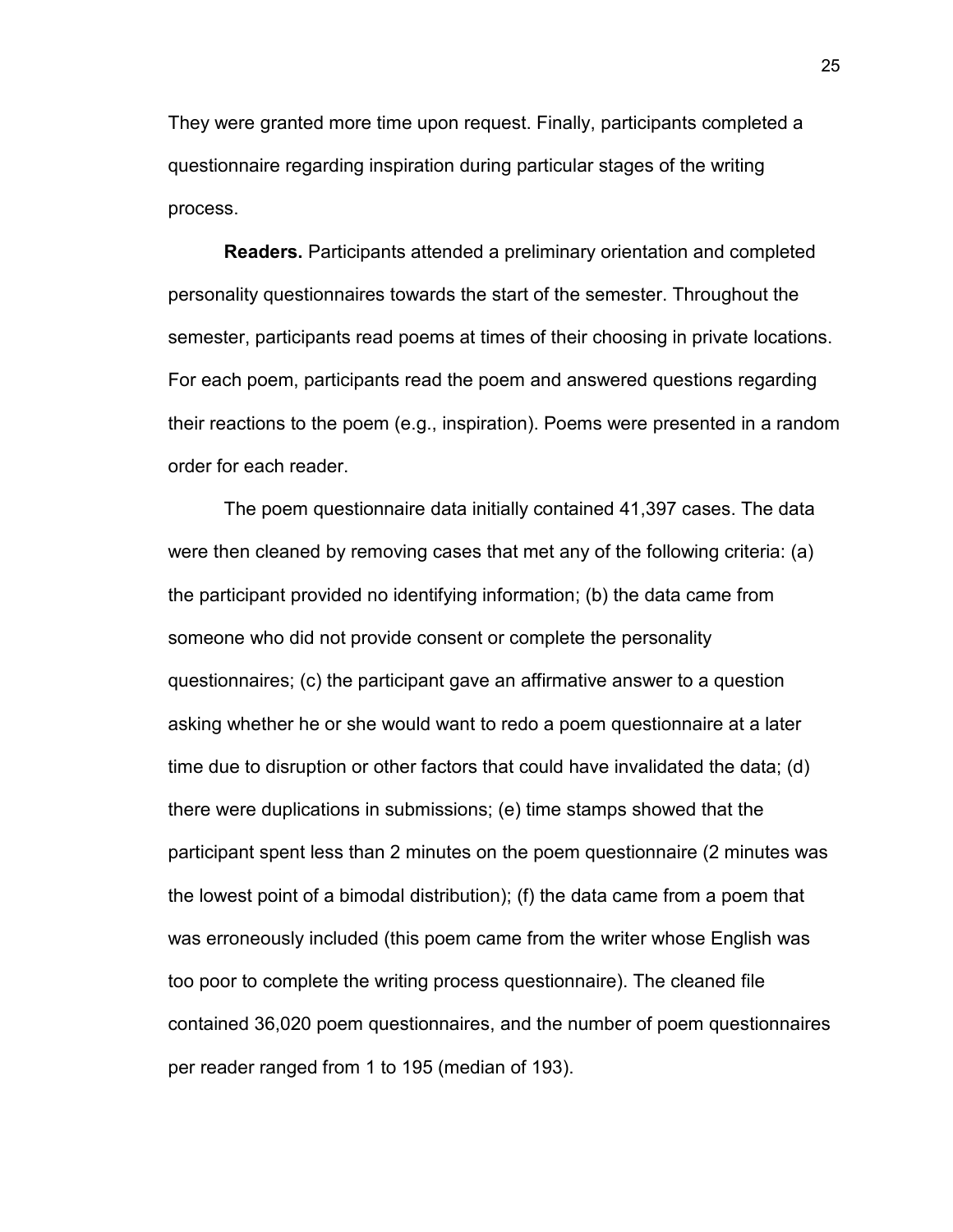#### **Measures**

In the following, we present study measures. All descriptive statistics may be found in Table 1.

 **Writer and Reader traits.** *Big Five traits* were measured in both writers and readers using Costa and McCrae's (1992b) 60-item NEO Five Factor Inventory. Agreeableness, Conscientiousness, Extraversion, Neuroticism, and Openness to Experience were each assessed with 12-item sub-scales from the NEO Five-Factor Inventory. Response options ranged from 1 (*strongly disagree*) to 5 (*strongly agree*). Composite trait scores were formed by averaging the 12 items corresponding to each trait.

*Distinctive profile similarity* was computed as follows. First, we subtracted the group average profile from individuals' observed profiles. Second, we reflected the observed distinctive scores and appended the reflected distinctive scores to each profile (Cohen, 1969). Third, we correlated each writer's distinctive profile with each reader's distinctive profile (Furr, 2008). Finally, we used Fisher's z-transformation to normalize the distribution of distinctive profile similarity correlations.

*Writer normativity* was computed by correlating each writer profile with the average (i.e., normative) reader profile (Furr, 2008). The average reader profile was constant across all readers. Writer profiles and the average reader profile consisted of both observed and reflected scores. Fisher's z-transformation normalized the distribution of writer normativity scores.

*Reader normativity* was computed by correlating each reader profile with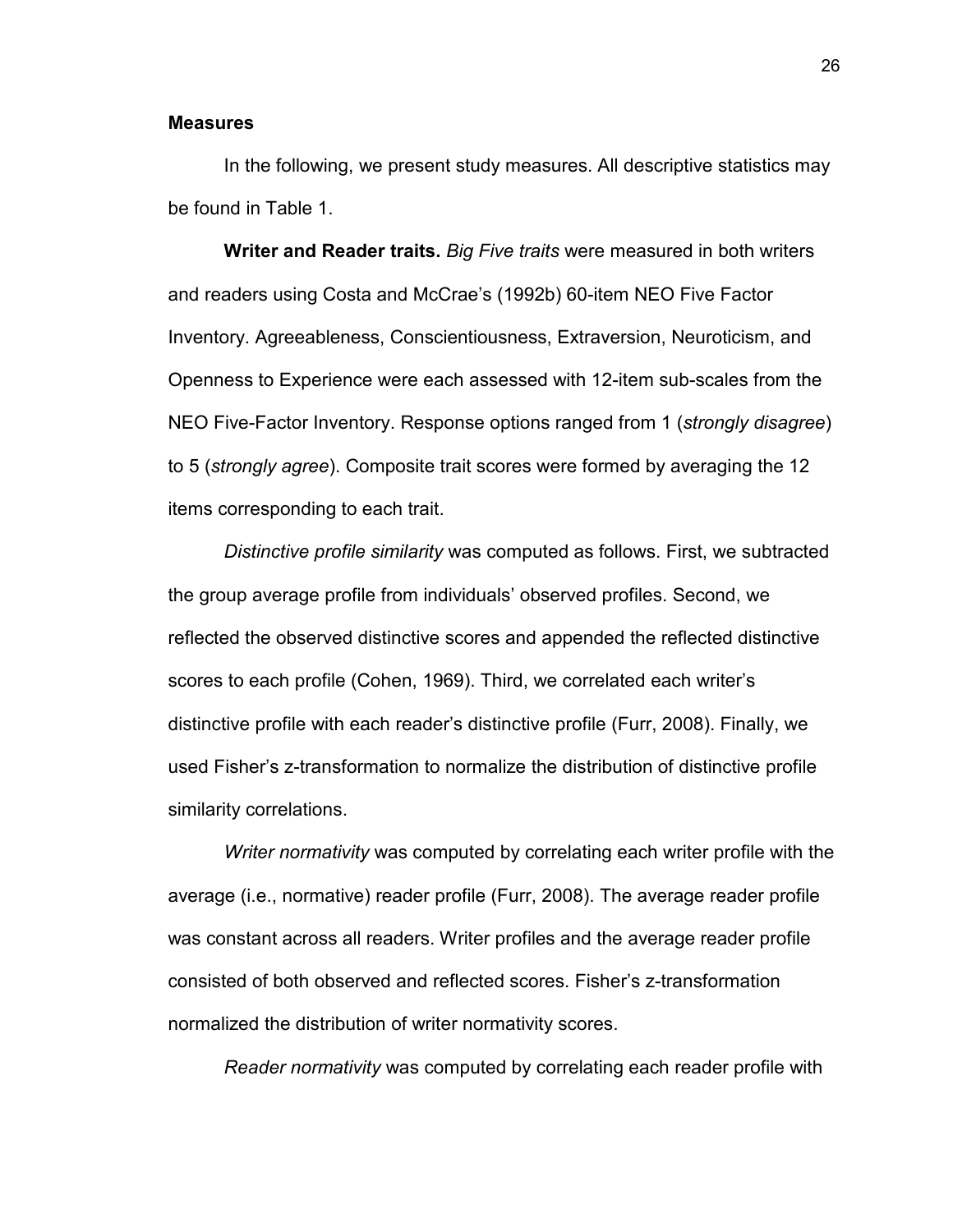the average (i.e., normative) writer profile (Furr, 2008). The average writer profile was constant across all writers. Reader profiles and the average writer profile consisted of both observed and reflected scores. Fisher's z-transformation normalized the distribution of writer normativity scores.

**Reader response.** *Inspiration* was measured using the four-item state version of the Inspiration Scale (Thrash & Elliot, 2003). One item from the original scale ("Something I encountered or experienced inspired me") was adapted for the reader study ("Something about the poem inspired me"; Thrash et al., 2016). Response options ranged from 1 (*not at all*) to 7 (*deeply or strongly*). An inspiration composite was formed by summing the four items.

#### **Variable Transformation**

 We examined variable distributions with Q-Q plots and found strong positive skew in reader inspiration. To reduce skew, reader inspiration was log transformed. This non-linear transformation effectively pulled large values closer to small values.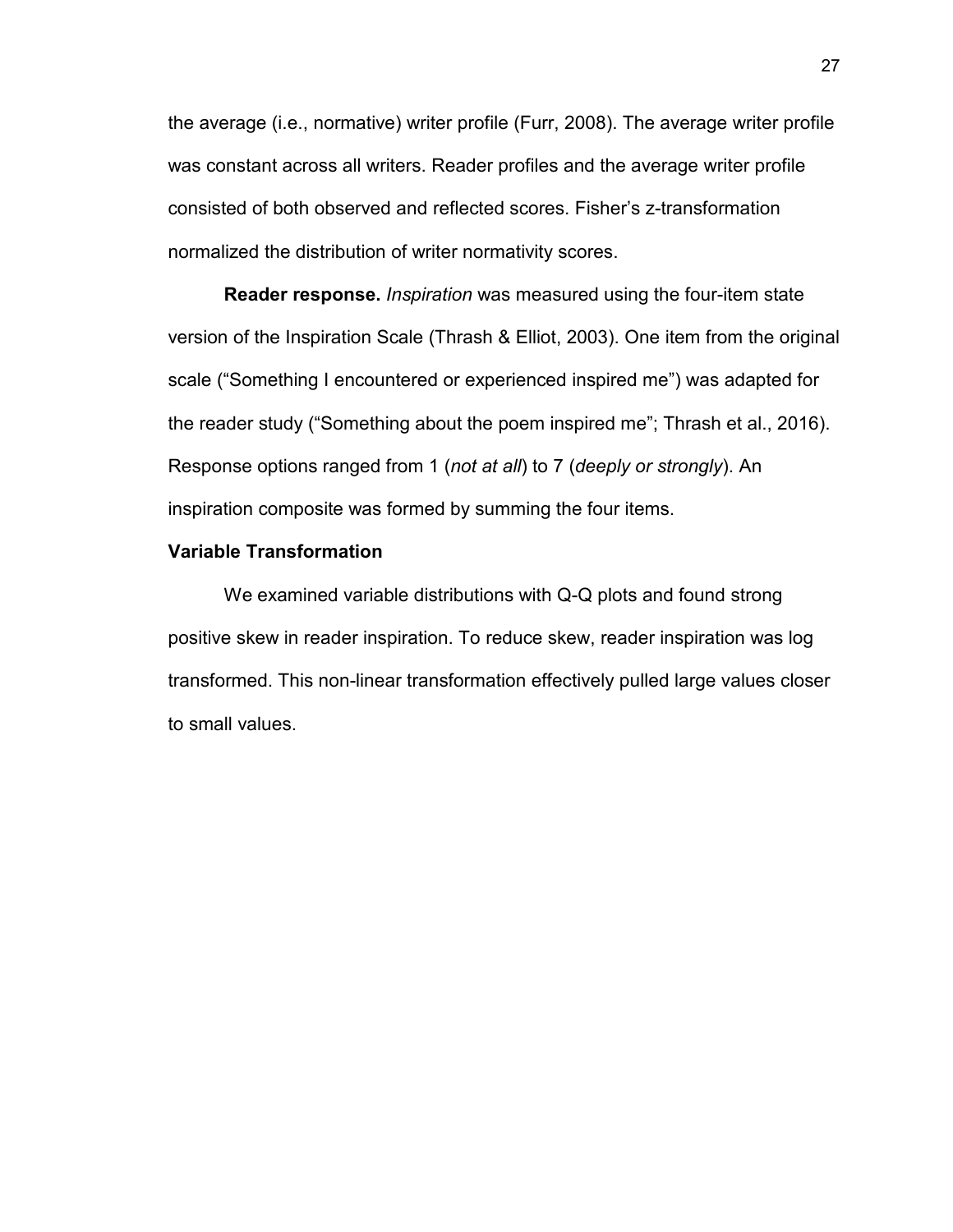| Table 1. |                                |
|----------|--------------------------------|
|          | <b>Descriptive Statistics.</b> |

| Variable                      | м    | SD   | Range          | Cronbach's $\alpha$ |
|-------------------------------|------|------|----------------|---------------------|
| <b>Writer Traits</b>          |      |      |                |                     |
| Agreeableness                 | 3.69 | 0.52 | 2.17-4.75      | .77                 |
| Conscientiousness             | 3.34 | 0.65 | 1.58-4.83      | .87                 |
| Extraversion                  | 3.66 | 0.56 | 2.00-5.00      | .83                 |
| Neuroticism                   | 2.65 | 0.72 | 1.00-4.67      | .88                 |
| Openness to Experience        | 3.54 | 0.55 | 1.92-4.58      | .78                 |
| <b>Reader Traits</b>          |      |      |                |                     |
| Agreeableness                 | 3.67 | 0.59 | 1.83-4.75      | .82                 |
| Conscientiousness             | 3.76 | 0.59 | 1.92-4.92      | .87                 |
| Extraversion                  | 3.50 | 0.59 | 1.75-4.75      | .84                 |
| Neuroticism                   | 2.80 | 0.66 | 1.00-4.42      | .84                 |
| Openness to Experience        | 3.59 | 0.56 | 2.08-4.83      | .79                 |
| <b>Study Variables</b>        |      |      |                |                     |
| <b>Distinctive Similarity</b> | 0.00 | 0.48 | $-0.99 - 1.00$ |                     |
| <b>Writer Normativity</b>     | 0.62 | 0.30 | $-0.55 - 0.99$ |                     |
| <b>Reader Normativity</b>     | 0.62 | 0.32 | $-0.51 - 0.99$ |                     |
| Reader Inspiration            | 0.37 | 0.48 | $0.00 - 1.40$  |                     |

*Note*. Descriptive statistics for distinctive similarity, writer normativity, and reader normativity are not normalized using Fisher's r-to-z transformation in Table 1. Descriptive statistics for reader inspiration is log-transformed. Writer and reader traits are average scores.

#### **Results**

#### **Data Plan**

The cross-classified multilevel data structure for the current study can be decomposed into three orthogonal levels of variance: Level 2A, Level 2B, and Level 1 (Muthén & Muthén, 2012)<sup>3</sup>. We refer to these three orthogonal levels as the Writer level, the Reader level, and the Writer × Reader level, respectively. It is important to distinguish between these independent levels of analysis in a cross-classified multilevel model because standardized estimates are computed with respect to the variance at each level.

At the Writer level, any variance explained in the outcome variable (i.e.,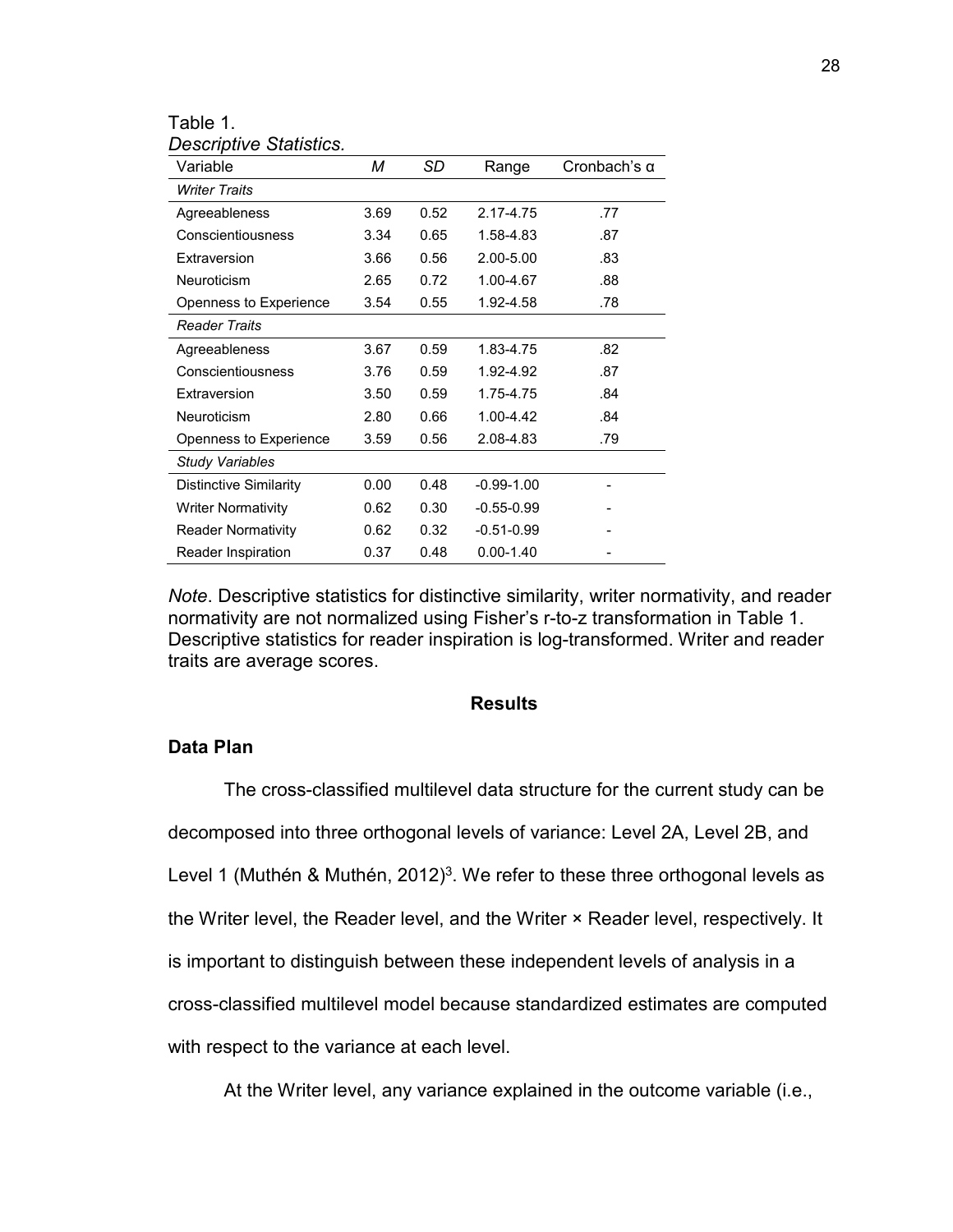reader inspiration) attributable to a predictor variable measured at the Writer level (e.g., writer extraversion) is due to differences between writers. The Writer level corresponds to the writers' poems and populates the rows on the left margin of Figure 2. Writer normativity in the profile similarity analyses, as well as writer traits in the single-trait similarity analyses, were modeled at the Writer level of analysis ( $N = 195$ ).

At the Reader level, any variance explained in the outcome variable (i.e., reader inspiration) attributable to a predictor variable measured at the Reader level (e.g., reader extraversion) is due to differences between readers. The Reader level populates the columns on the top margin of Figure 2. Reader normativity in the profile analyses and reader traits in the single-trait analyses were modeled at the Reader level of analysis (N = 220).

At the Writer × Reader level, any variance explained in the outcome variable (i.e., reader inspiration) attributable to a variable measured at the Writer × Reader level (i.e., distinctive profile similarity) is a term that includes writer × reader interaction variance and within-cell variance. Writer × reader interaction variance is variance due to a unique pairing between a writer and a reader, or a two-way interaction between writers and readers. Within-cell variance is variance within each Writer × Reader cell. In the current design, involving only a single observation per cell (e.g., reader 1's response to poem 1), within-cell variance cannot be distinguished from interaction variance (i.e., writer × reader variance). Distinguishing interaction and within-cell variance would have required assessing each reader's reaction to each poem multiple times. Due to practical limitations,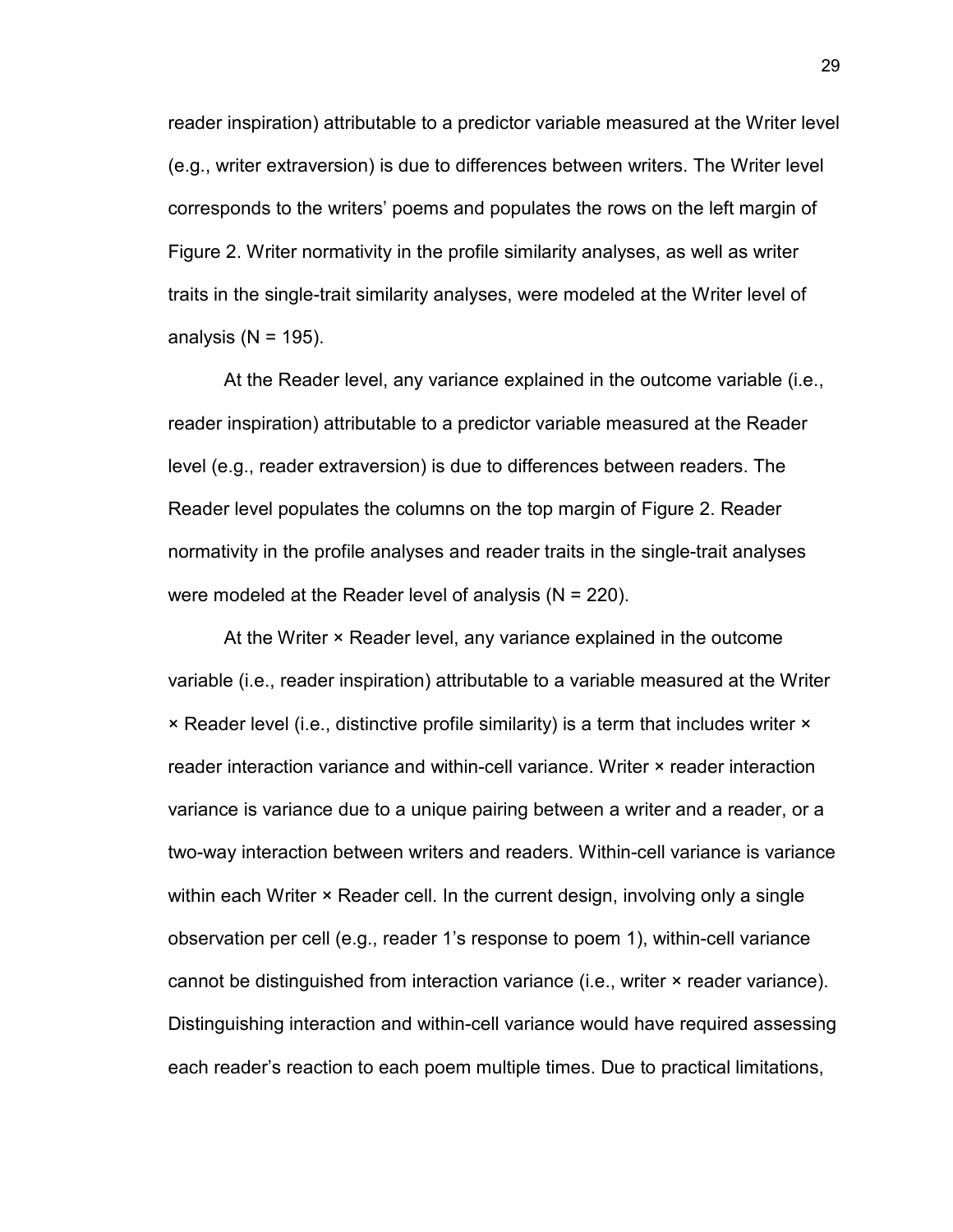such a design was not feasible. Thus, we only have an average effect at the Writer × Reader level. The Writer × Reader level populates the cells of the data matrix in Figure 2. Distinctive profile similarity and reader inspiration were modeled at the Writer  $\times$  Reader level of analysis (N = 36,020).

 Analyses were conducted in Mplus 7.4 (Muthén & Muthén, 2012) using Bayesian estimation (Muthén, 2010). Bayesian estimation was used due to the computationally-complex nature of cross-classified multilevel models. It is too difficult to estimate parameters in cross-classified models using traditional estimation methods (e.g., maximum likelihood) because of the highdimensionality of the data. We specified diffuse priors as opposed to informative priors because there has been little previous research that informed the expected effect sizes in the current study. Bayesian estimation included use of the Markov Chain Monte Carlo (MCMC) algorithm based on the Gibbs sampler to form the posterior distribution for each variable. Two MCMC chains were used, while the second half of each chain was retained. Model convergence was assessed using the Gelman-Rubin potential scale reduction criterion (Gelman & Rubin, 1992; Muthén & Muthén, 2012). We repeated all analyses setting the minimum number of iterations at four times the number of iterations from the initial analysis. This strategy minimizes the risk of premature model convergence (Muthén & Asparouhov, 2012). All reported point estimates are medians of the posterior distributions. Additionally, Bayesian 95% credible intervals (CIs) provide bounds for statistical significance of effects, and *p*-values are one-tailed and indicate the proportion of the posterior distribution that is below or above zero for positive or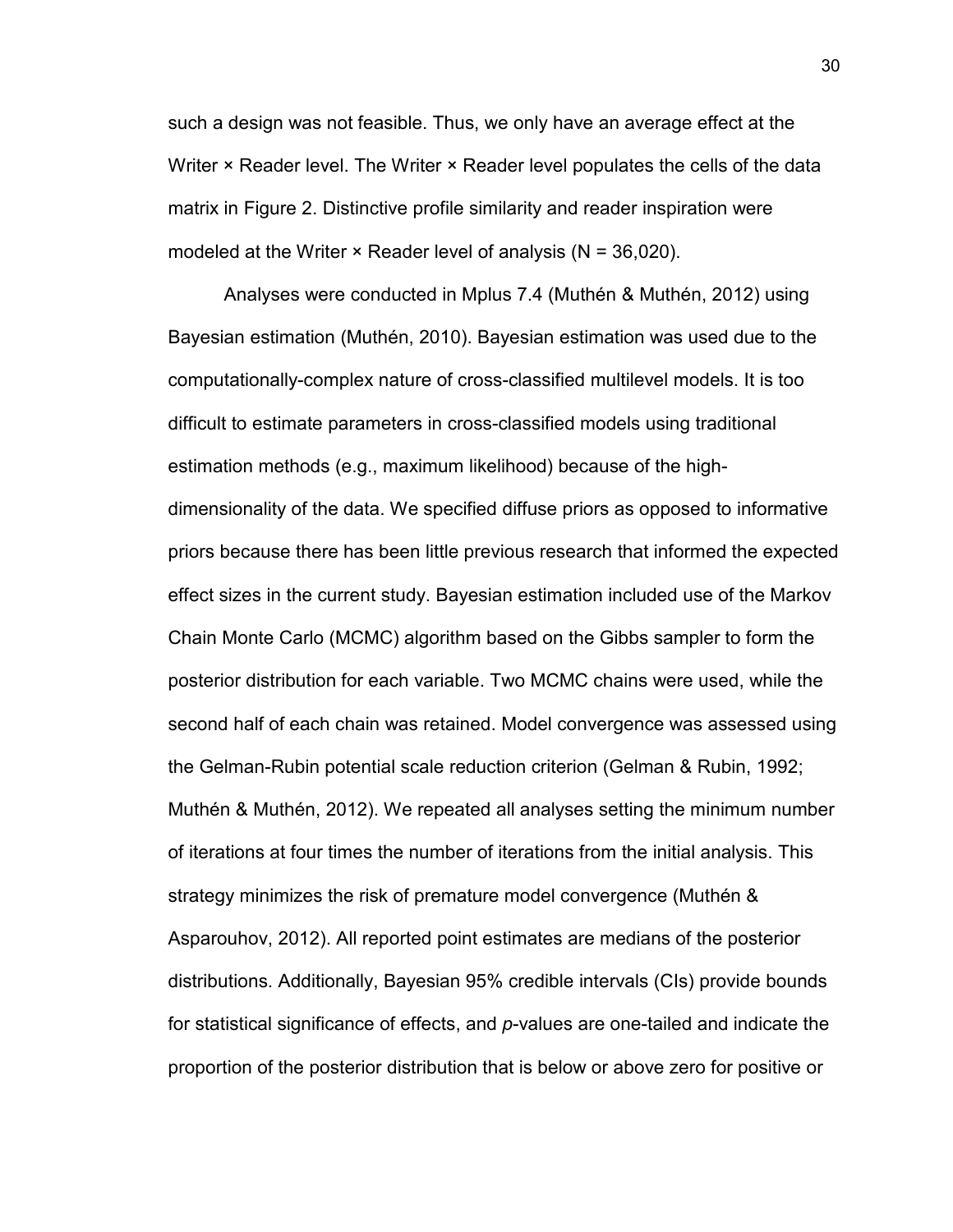negative estimates, respectively.

#### **Variance Decomposition of Reader Inspiration**

 A cross-classified variant of intraclass correlations (ICCs) indicate the proportions of total variance found at any given level of analysis (Raudenbush & Bryk, 2002). In our model, variance occurs at the Writer level, Reader level, and Writer × Reader level. The percentages of variance for reader inspiration were as follows: Writer level, 5.7%; Reader level, 42.8%, and Writer × Reader level, 51.5%. 5.7% of the total variance occurring at the Writer level indicates a weak tendency for some poems to be more inspiring than other poems. 42.8% of the total variance occurring at the Reader level indicates a strong tendency for some readers to be more inspired than other readers. Finally, 51.5% of the total variance occurring at the Writer × Reader level indicates an even stronger tendency for inspiration to be present in particular writer-reader pairings. A strong tendency for inspiration to be present in certain writer-reader pairings is consistent with our hypothesis that matching writers and readers on personality traits predicts greater reader inspiration.

#### **Profile Similarity**

We used a random-intercept model to formally test the effects of distinctive personality similarity, writer normativity, and reader normativity on reader inspiration<sup>4</sup>. Reader inspiration was regressed on distinctive similarity at the cell level, writer normativity at the Writer level, and reader normativity at the Reader level. The intercept was allowed to vary at all levels.

We also used a random-slope-and-intercept model to test whether writer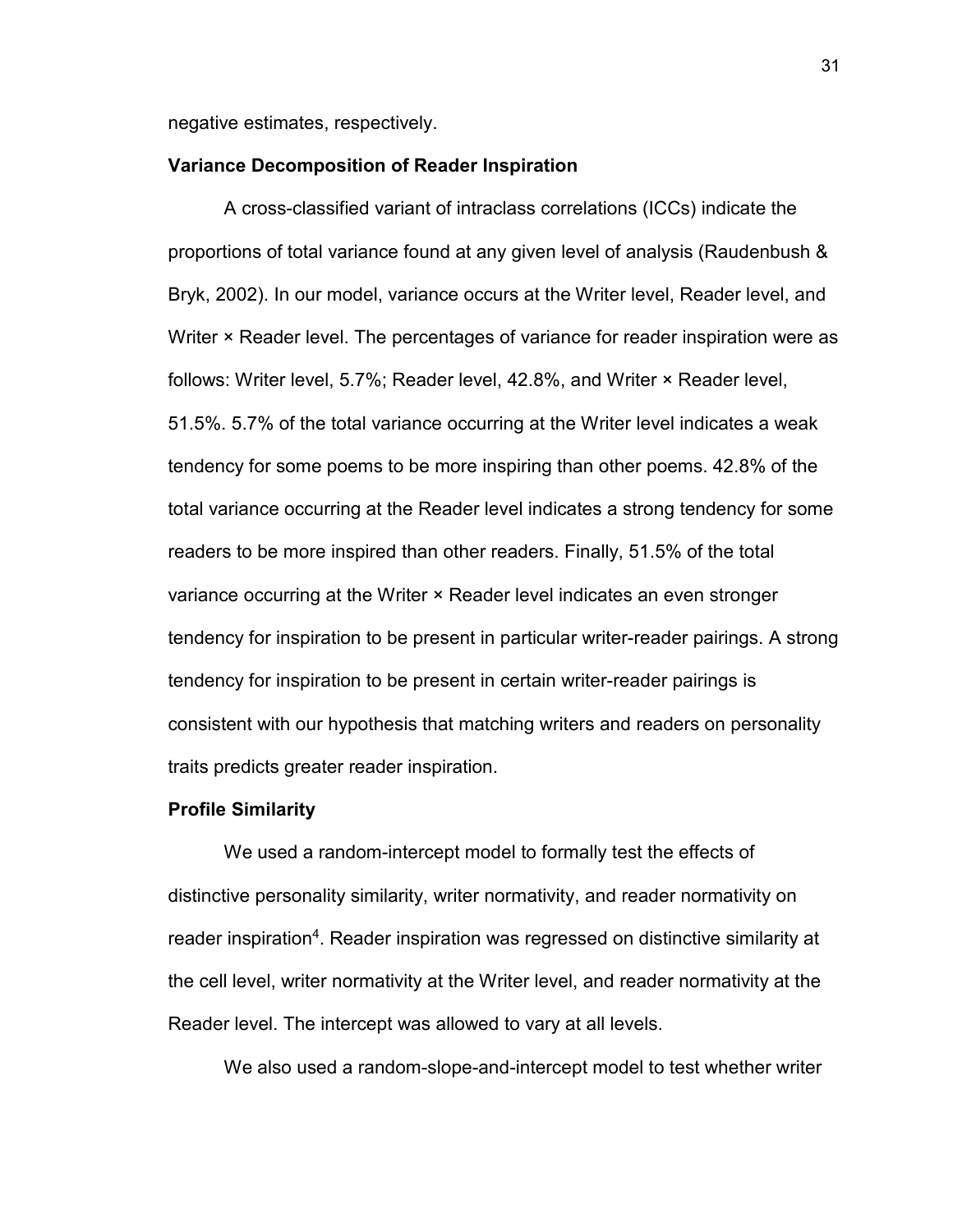normativity moderated the effect of distinctive similarity on reader inspiration. Distinctive similarity, writer normativity, and reader normativity were measured at the Writer × Reader level, the Writer level, and the Reader level, respectively. Reader inspiration was regressed on distinctive personality similarity, with the intercept free to vary at all levels and the slope free to vary across writers. The random effect of distinctive personality similarity was regressed on writer normativity, such that writer normativity moderated the effect of distinctive personality similarity on reader inspiration.

**Distinctive profile similarity.** Fixed effects are in standardized form and shown in Table 2. The fixed effect of distinctive personality similarity on reader inspiration was positive as hypothesized, with the 95% CI excluding zero [.027, .048]. The point estimate was .039 ( $p < .001$ ). This indicates that readers are more inspired when writers and readers differ from the average profile in similar ways.

The fixed effect of writer normativity on reader inspiration was also positive as hypothesized [.037, .357]. The point estimate was .194 (p < .05). This indicates that readers are more inspired when writers are similar to the average reader. Indeed, writers who appeal to a broad reader base are more likely to inspire readers. The fixed effect of reader normativity on reader inspiration was not significant  $[-.086, .051]$ . The point estimate was  $-.018$  (p = .280).

**Writer normativity as a moderator.** Random effects are unstandardized and shown in Table 2. The random effect of distinctive similarity on reader inspiration was regressed on writer normativity. This provided a test of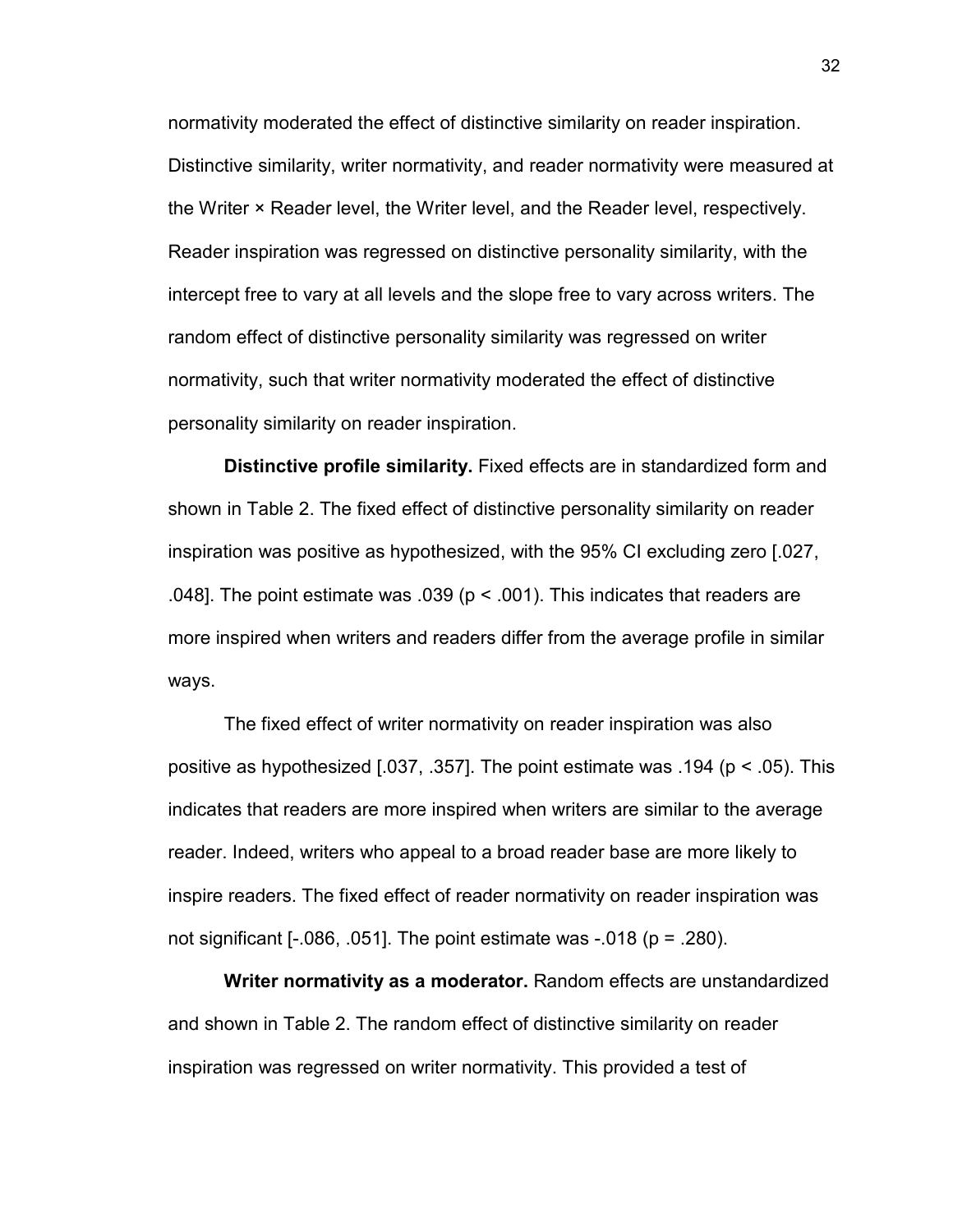moderation. As hypothesized, greater writer normativity attenuated the effect of distinctive similarity on reader inspiration, such that zero was not included in the 95% CI [-.024, .000]<sup>5</sup>. The point estimate was -.015 ( $p < .05$ ). This provides evidence that a unique writer-reader pairing is more important for reader inspiration when the writer is dissimilar to the average reader.

In summary, distinctive similarity and writer normativity predicted greater reader inspiration. In addition, greater writer normativity attenuated the effect of distinctive similarity on reader inspiration. These results provide evidence in favor of our profile similarity hypotheses. We turn next to single-trait similarity predicting reader inspiration.

#### Table 2

| Random-Intercept and Random-Slope-and-Intercept Models Predicting Reader |  |
|--------------------------------------------------------------------------|--|
| Inspiration                                                              |  |

| <b>Similarity Variable</b>                                    | Fixed Effects $(\beta)$ | Random Effects $(\beta)$  |  |  |  |  |  |
|---------------------------------------------------------------|-------------------------|---------------------------|--|--|--|--|--|
| Model 1 - Random-intercept (standardized effects)             |                         |                           |  |  |  |  |  |
| Distinctive similarity                                        |                         |                           |  |  |  |  |  |
| Writer normativity                                            | .194 [.037, .357]       |                           |  |  |  |  |  |
| Reader normativity                                            | $-018$ [ $-086, 051$ ]  |                           |  |  |  |  |  |
| Model 2 – Random-slope-and-intercept (unstandardized effects) |                         |                           |  |  |  |  |  |
| Distinctive similarity                                        | .033 [.018, .048]       |                           |  |  |  |  |  |
| Writer normativity                                            | .039 [.003, .070]       |                           |  |  |  |  |  |
| Writer normativity x<br>Distinctive similarity                |                         | $-.015$ [ $-.024, .000$ ] |  |  |  |  |  |

*Note*. Significant results are bolded. Point estimates are one-tailed and credible intervals are 95%.

#### **Single-Trait Similarity**

Due to the two-dimensional nesting structure of our dataset, each

polynomial model was tested within a cross-classified multilevel framework<sup>6</sup>. The

single-trait similarity hypothesis was tested using a random-intercept model for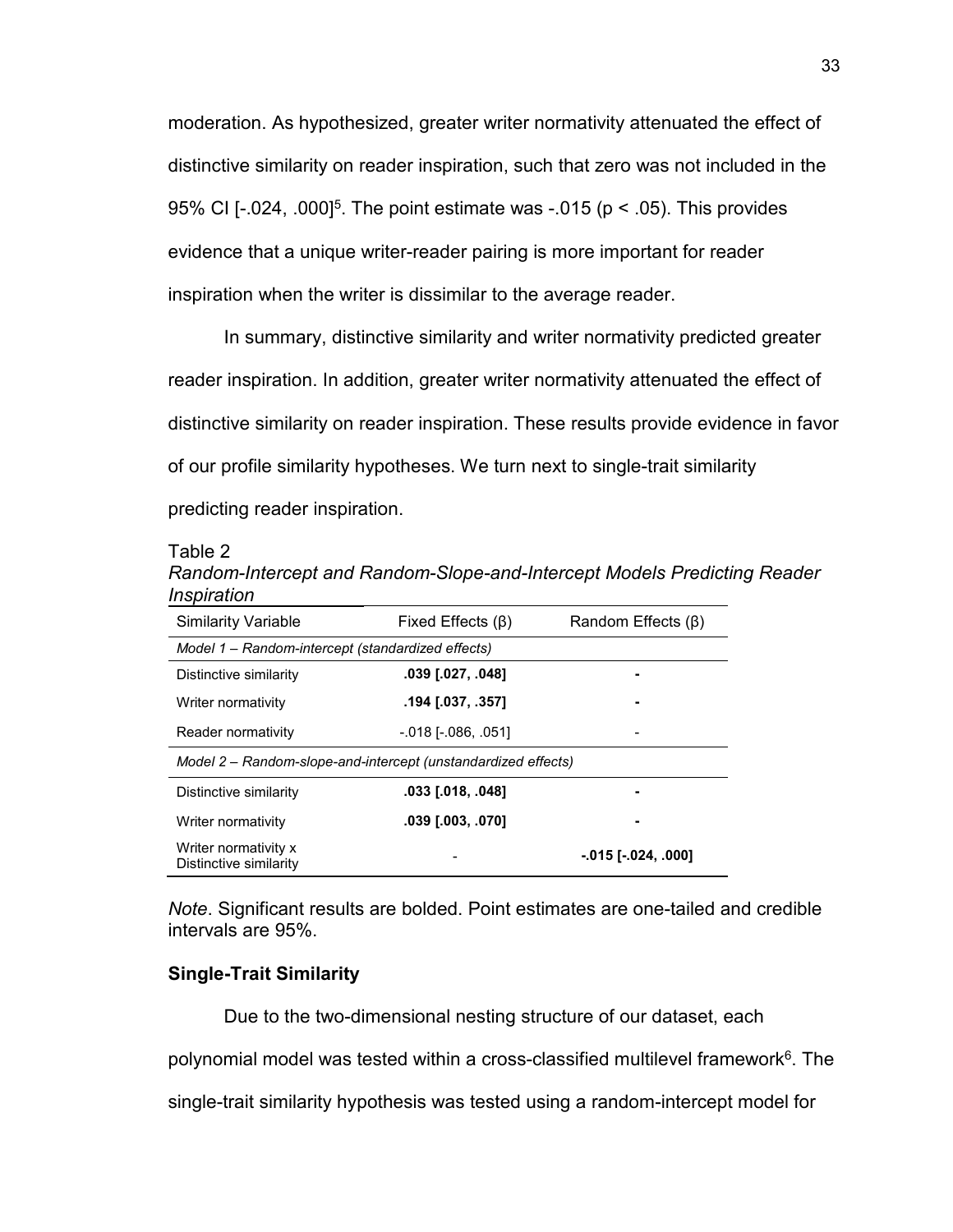each Big Five trait. The intercept was allowed to vary at all levels. All polynomial results are standardized and can be found in Table 3.

**Agreeableness.** The fixed effects of writer agreeableness, reader agreeableness, and both quadratic terms were not significantly different than zero. The interaction term between writer agreeableness and reader agreeableness was positive and significant [0.013, 0.055]. The point estimate was .034 (p < .001). This result provides evidence that writers and readers who were both high or low on agreeableness yielded greater inspiration in readers. The full agreeableness polynomial model is graphed in Figure 3. We repeated these analyses by excluding the quadratic terms and retaining only the main effects and interaction term in the model. All fixed effects in the reduced model were significant and positive.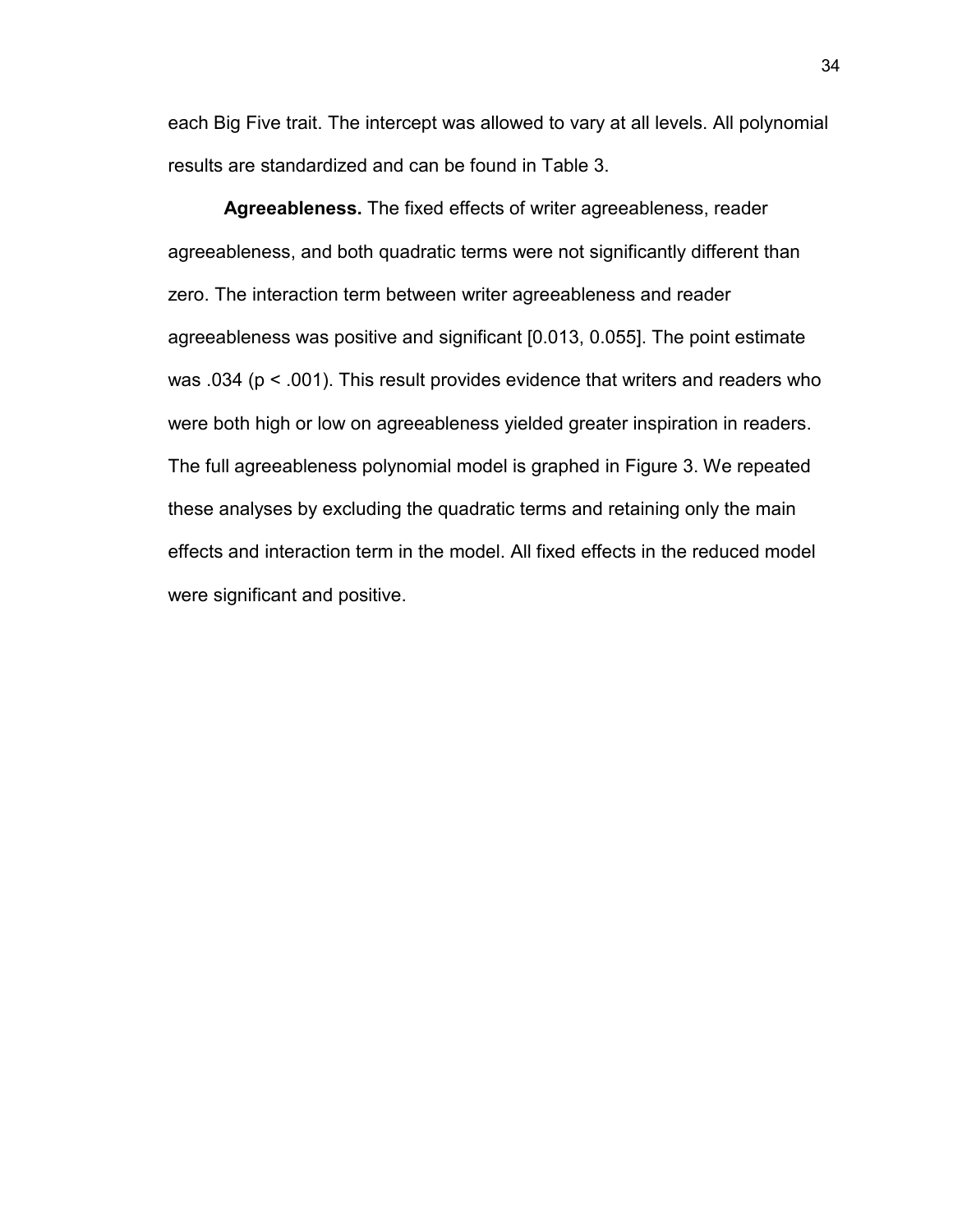

*Figure 3*. Agreeableness. Graphical representation of the full polynomial model (i.e., including quadratic terms) for writer-reader similarity on agreeableness and the effect on reader inspiration.

**Conscientiousness.** The fixed effects of reader conscientiousness, as well as the writer and reader quadratic terms were not significantly different than zero. The fixed effect of writer conscientiousness was positive, such that zero was not included in the 95% CI [.009, .131]. The point estimate was .072 (p < .05). The interaction effect between writer conscientiousness and reader conscientiousness was also positive [.005, .040]. The point estimate was .023 (p < .01). This suggests that writers and readers who were both high or low on conscientiousness yielded greater inspiration in readers. The full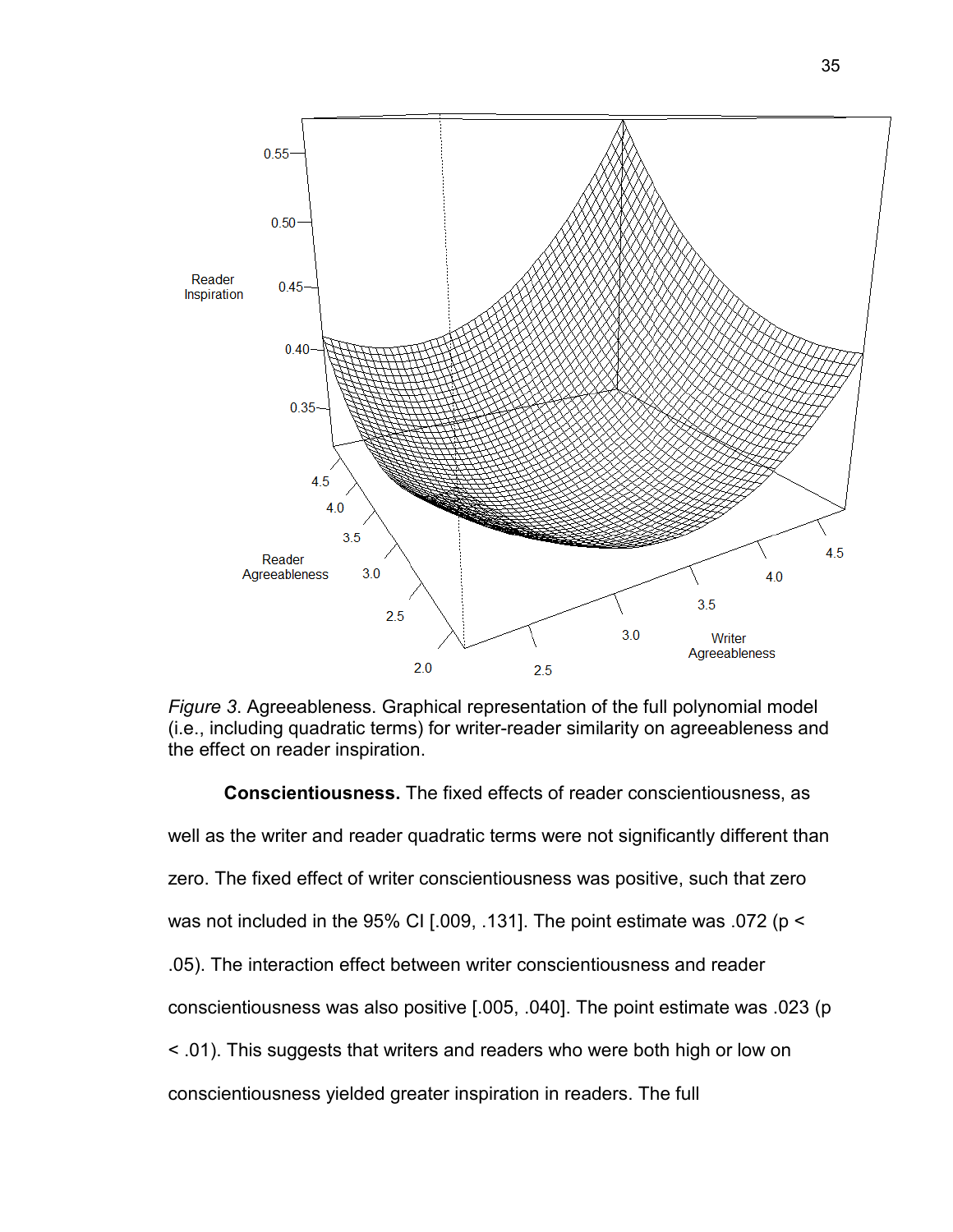conscientiousness polynomial model is graphed in Figure 4. We repeated the analyses without the quadratic terms included in the model and found similar results.



*Figure 4*. Conscientiousness. Graphical representation of the full polynomial model (i.e., including quadratic terms) for writer-reader similarity on conscientiousness and the effect on reader inspiration.

**Extraversion.** The fixed effects of writer extraversion, reader extraversion,

and the corresponding quadratic terms were not significantly different than zero.

The interaction effect between writer extraversion and reader extraversion was

positive  $[.016, .052]$ . The point estimate was  $.034$  ( $p < .001$ ). This suggests that

writers and reader who were both high or low on extraversion yielded greater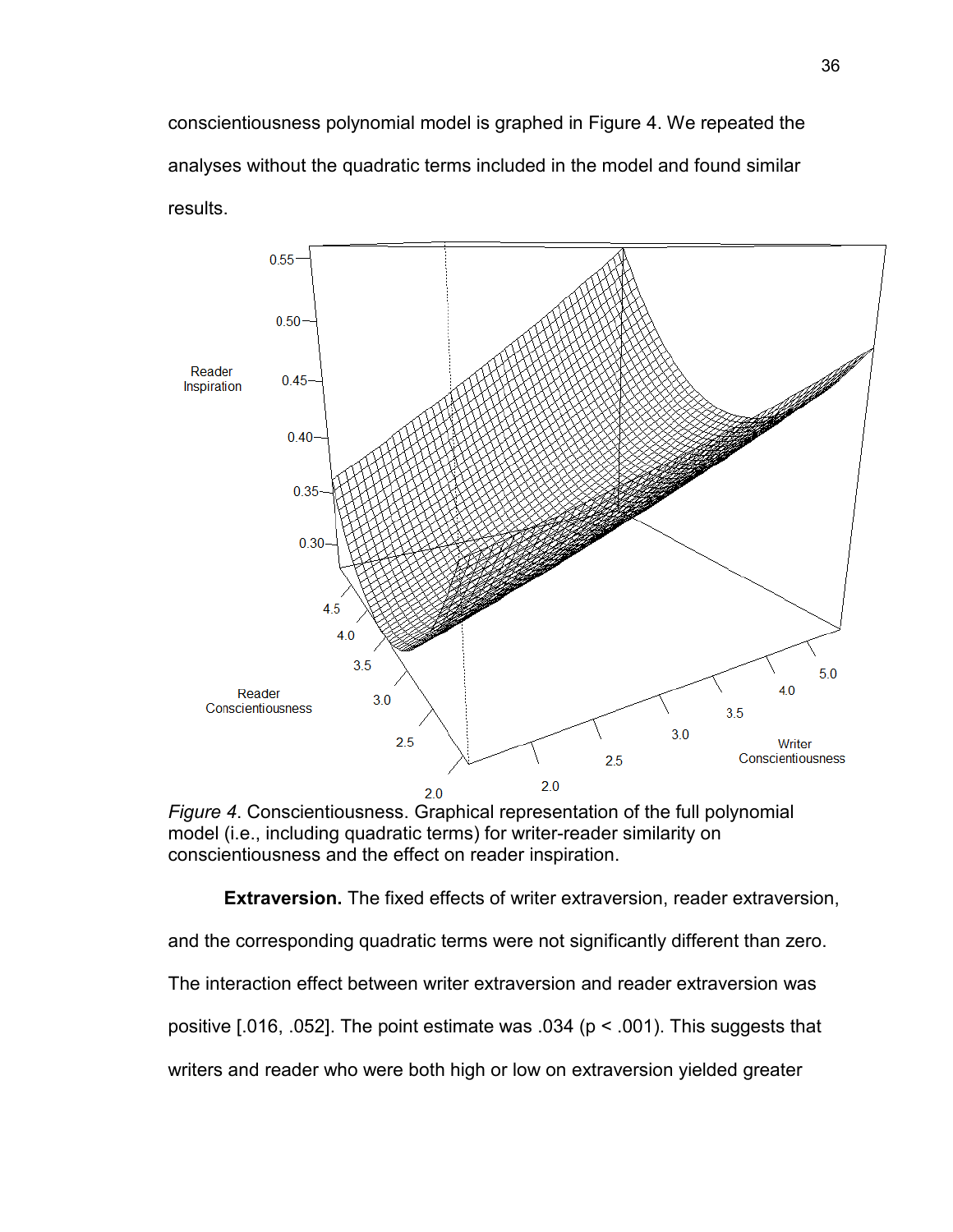reader inspiration. See Figure 5 for the full extraversion polynomial model graphed. Analyses were repeated without the quadratic terms. The main fixed effect of writer extraversion and the interaction term in the reduced model were both significantly positive.



*Figure 5*. Extraversion. Graphical representation of the full polynomial model (i.e., including quadratic terms) for writer-reader similarity on extraversion and the effect on reader inspiration.

**Neuroticism.** The fixed effects of writer neuroticism, reader neuroticism, and both the writer and reader quadratic terms were not significantly different than zero. The interaction effect between writer neuroticism and reader neuroticism was positive [.010, .033], suggesting that writers and readers who were both high or low in neuroticism yielded greater inspiration in readers. The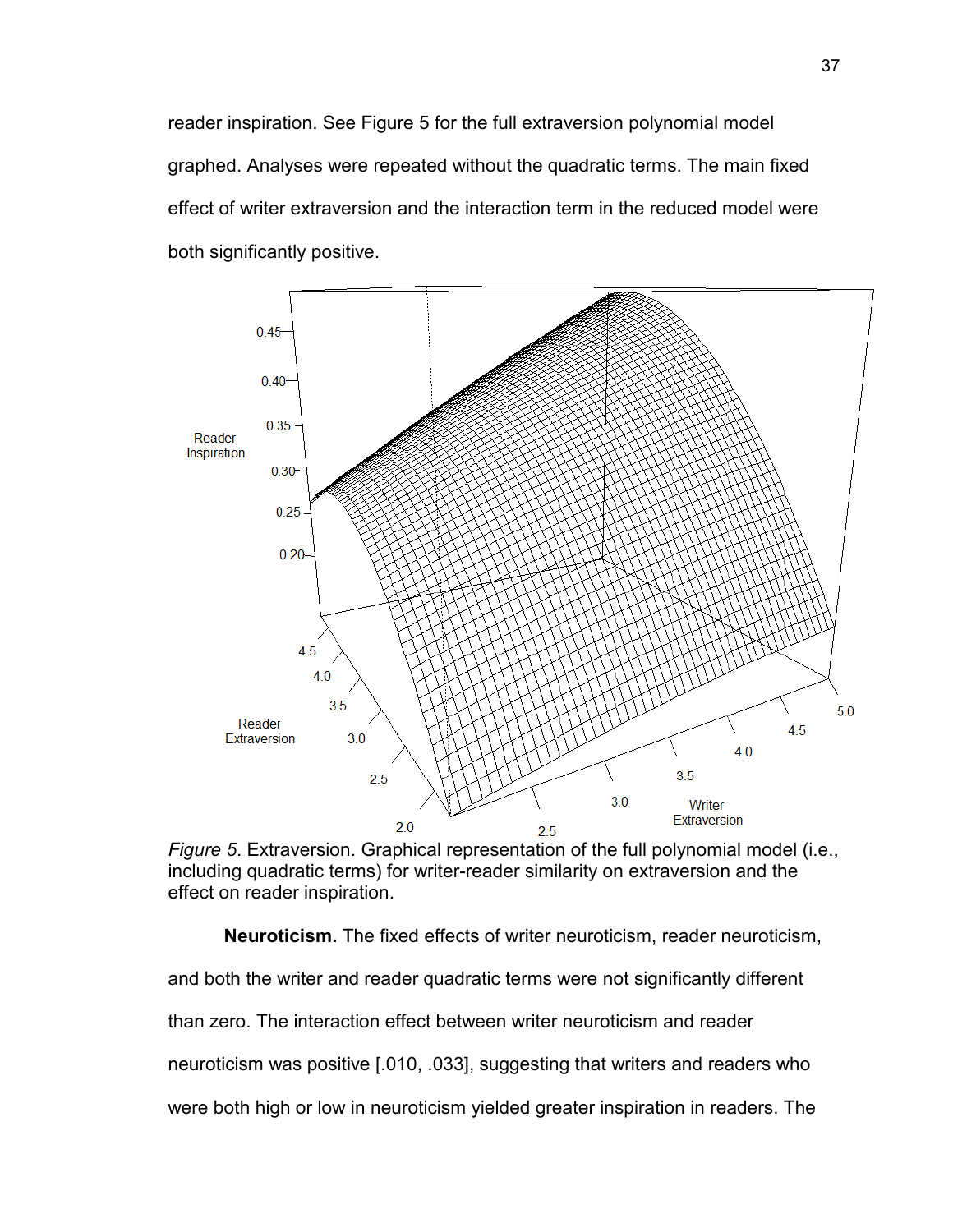point estimate was .022 ( $p < .001$ ). The full polynomial model is graphed in Figure 6. We also repeated the analyses by excluding the quadratic terms. In the reduced model, writer neuroticism retained a negative coefficient, while reader neuroticism predicted greater reader inspiration. The interaction effect remained significant and positive.



*Figure 6*. Neuroticism. Graphical representation of the full polynomial model (i.e., including quadratic terms) for writer-reader similarity on neuroticism and the effect on reader inspiration.

**Openness to Experience.** The fixed effects of writer openness, reader

openness, and both the writer and reader quadratic terms were not significantly

different than zero. Consistent with all other Big Five traits, the interaction term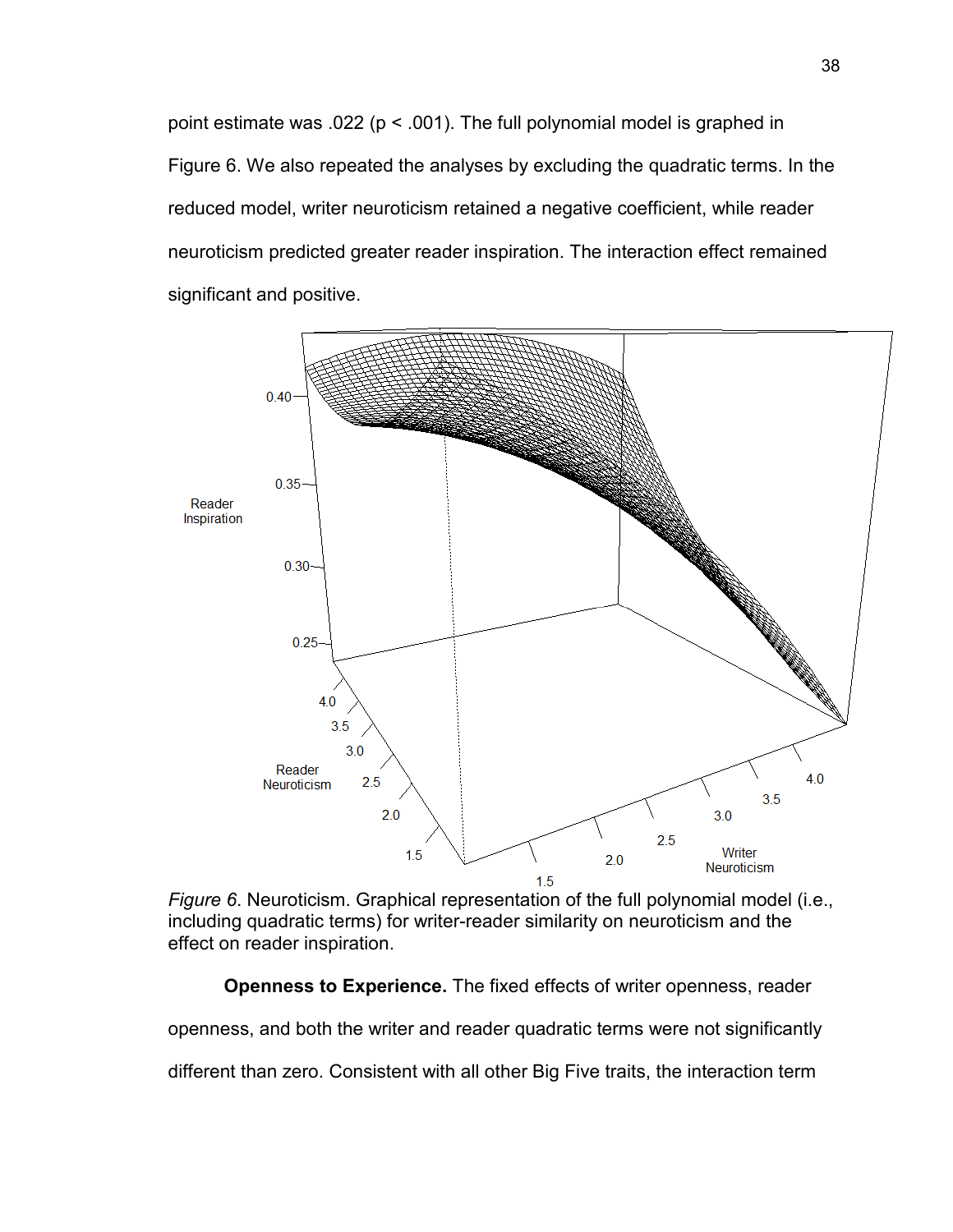between writer openness and reader openness was positive [.037, .072]. The point estimate was .054 ( $p < .001$ ). This indicates that writers and readers who were both high or low in openness yielded greater reader inspiration. The full polynomial model is graphed in Figure 7. We repeated these analyses by excluding the quadratic terms. We found that the effect of writer openness on reader inspiration was significant and negative, while the interaction term was significant and positive.



*Figure 7*. Openness to Experience. Graphical representation of the full polynomial model (i.e., including quadratic terms) for writer-reader similarity on openness to experience and the effect on reader inspiration.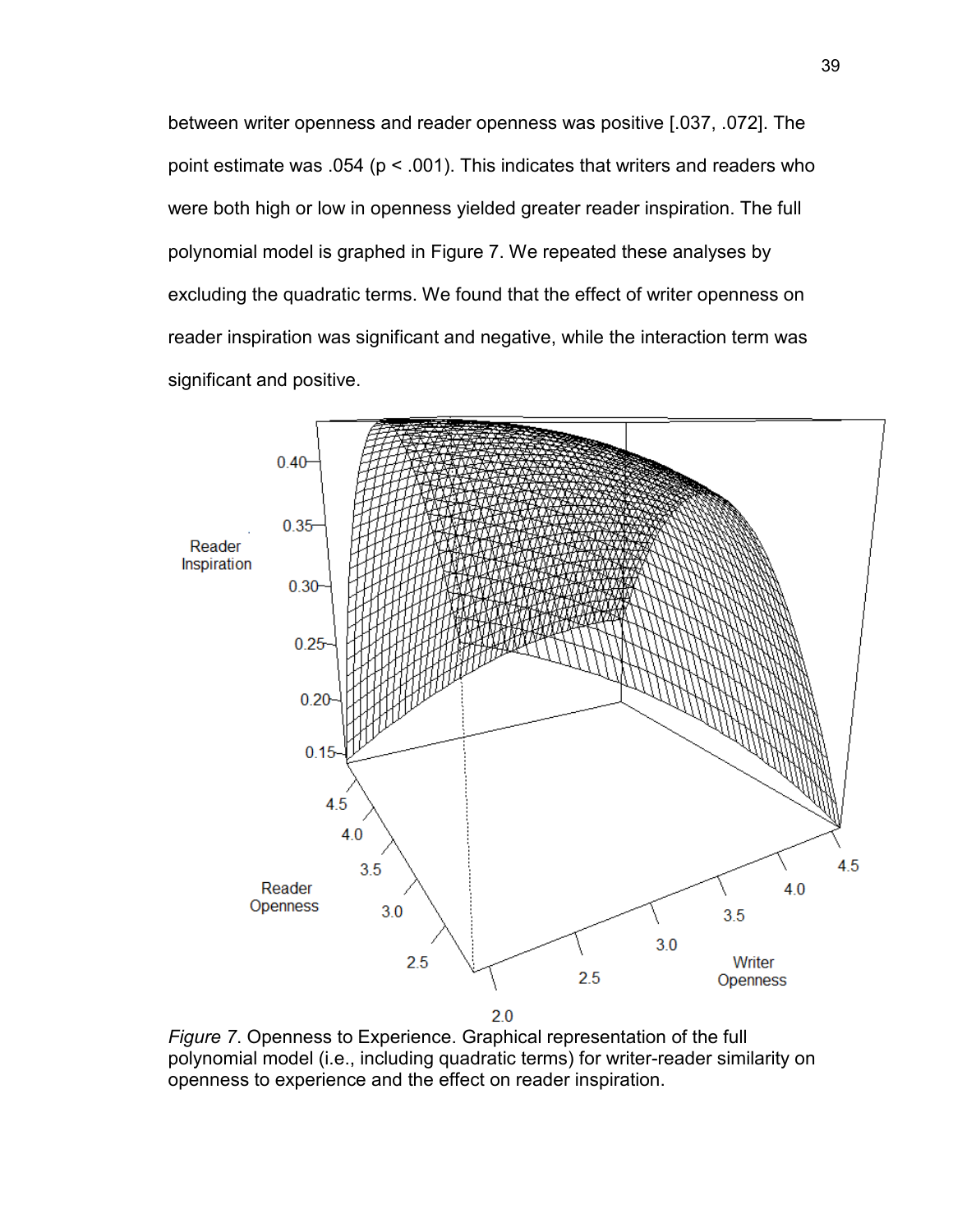All polynomial models failed to meet Edward's (2002) requirements for model support because every quadratic term was non-significant. Due to this result, we did not test for congruence effects using response surface methodology. We did, however, find significant and positive interaction effects for all Big Five traits. We discuss these polynomial results, as well as the profile similarity results, in light of our hypotheses.

Table 3.

| Trait Model        | Writer          | Reader           | Writer x Writer       | Reader x Reader | Writer × Reader |
|--------------------|-----------------|------------------|-----------------------|-----------------|-----------------|
|                    | trait $(\beta)$ | trait $(\beta)$  | trait $(\beta)$       | trait $(\beta)$ | trait $(\beta)$ |
| Agreeableness      | $-022$          | .010             | .094                  | .026            | .034            |
|                    | $[-.128, .077]$ | $[-.141, -.192]$ | $[-.001, .191]$       | $[-.149, .206]$ | [.013, .055]    |
| Conscientiousness  | .072            | $-129$           | .001                  | .198            | .023            |
|                    | [.009, .131]    | $[-.318, .054]$  | $[-.050, .059]$       | $[-.007, .407]$ | [.005, .040]    |
| Extraversion       | .082            | .053             | $-.015$               | $-.030$         | .034            |
|                    | $[-.008, .171]$ | $[-.107, .230]$  | $[-.108, .073]$       | $[-.187, .169]$ | [.016, .052]    |
| <b>Neuroticism</b> | $-.047$         | .082             | $-.015$               | .003            | .022            |
|                    | $[-.096, .003]$ | $[-.035, .204]$  | [-.067, .038]         | $[-.112, .135]$ | [.010, .033]    |
| Openness to        | $-.041$         | .043             | $-.029$               | $-115$          | .054            |
| Experience         | [-.111, .039]   | [-.145. .226]    | [-.106, .044 <b>]</b> | [-.301, .100]   | [.037, .072]    |

*Random-Intercept Polynomial Models Predicting Reader Inspiration.* 

*Note*. Significant results are bolded. Point estimates are one-tailed and credible intervals are 95%. Effects are standardized.

#### **General Discussion**

 There has been considerable debate within literary criticism about the most important features of the literary process. For instance, theorists in the school of New Criticism do not focus on historical reference or philosophical analysis to argue about the writer's intent or how readers interpret the text (Ransom, 1963). They instead focus solely on the structure and form of the text to understand its meaning. Conversely, reader-response theorists focus on how readers interpret and make meaning from text. They argue that the convergence of text and reader explains why meaning in text is always in a state of flux (Iser,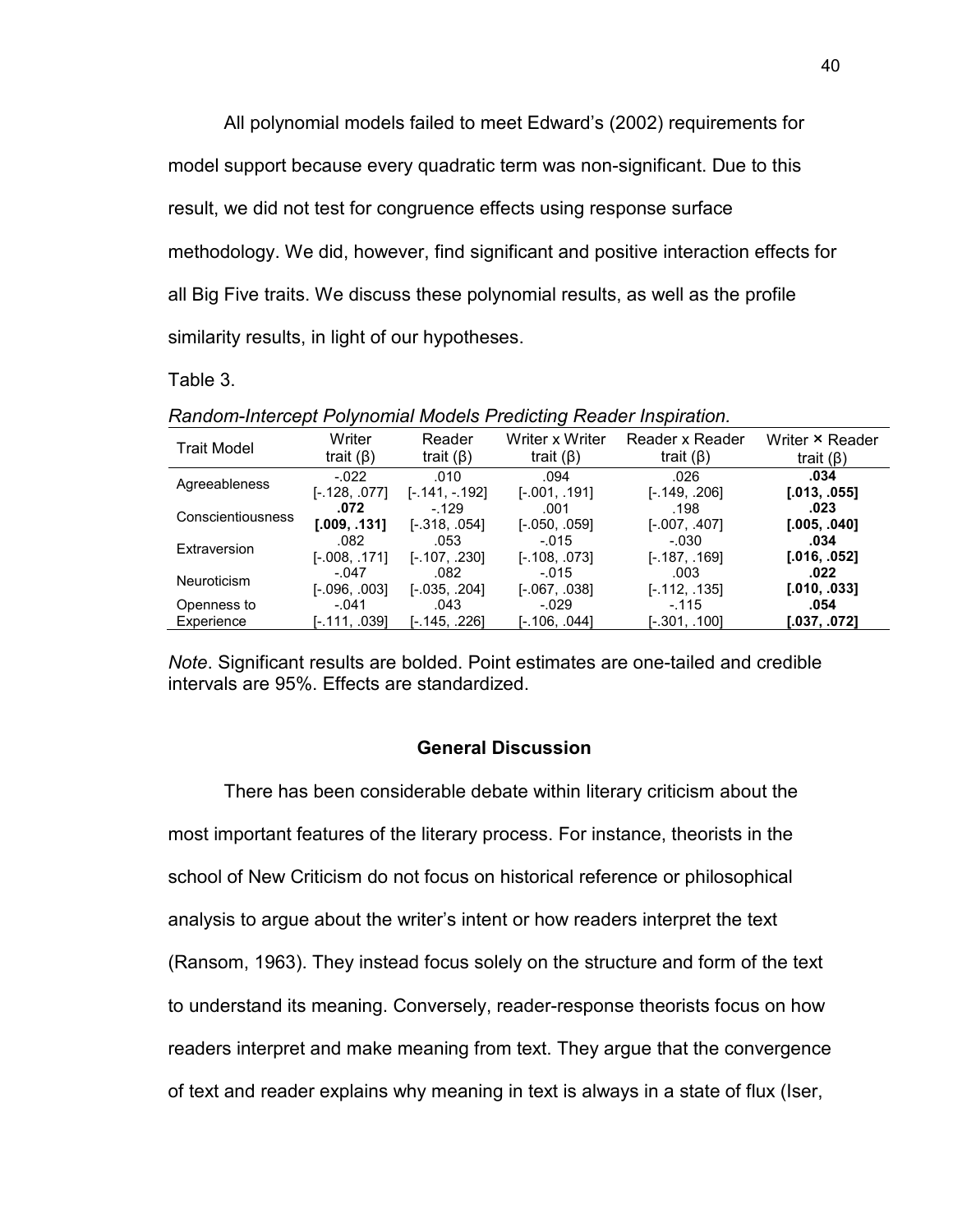1974). We argue, however, that literary theorists have made little progress in parsing apart the good theories from the bad. In the current study, we used the scientific method to determine whether a particular literary theory was empirically supported. We hypothesized that personality similarity between writers and readers would lead to greater inspiration in the reader.

 The results largely supported our hypothesis. Distinctive personality similarity – the extent to which a writer and reader differed from the average profile in a similar way – predicted greater inspiration in the reader. Distinctive similarity is a valid measure of personality similarity because it removes normativity (i.e., socially desirable responses) from writers' and readers' profile scores. Thus, in finding a significant positive effect, we gained support for our first hypothesis. This is noteworthy because it shows that the scientific method can help address questions that are difficult to evaluate using the methods of literary theory.

 In addition to distinctive similarity, we found that writer normativity – the extent to which a writer is similar to the average reader – also predicted greater reader inspiration. This effect was considerably larger than the effect of distinctive similarity. We also tested writer normativity as a moderator of the effect of distinctive similarity on reader inspiration and found a significant and negative effect. This result suggests that, if a writer was dissimilar to the average reader, it was more important that he or she be distinctly similar (or unique in a similar way) to a given reader in order to elicit inspiration in that reader. This finding also indicates that writer normativity can also be conceptualized as a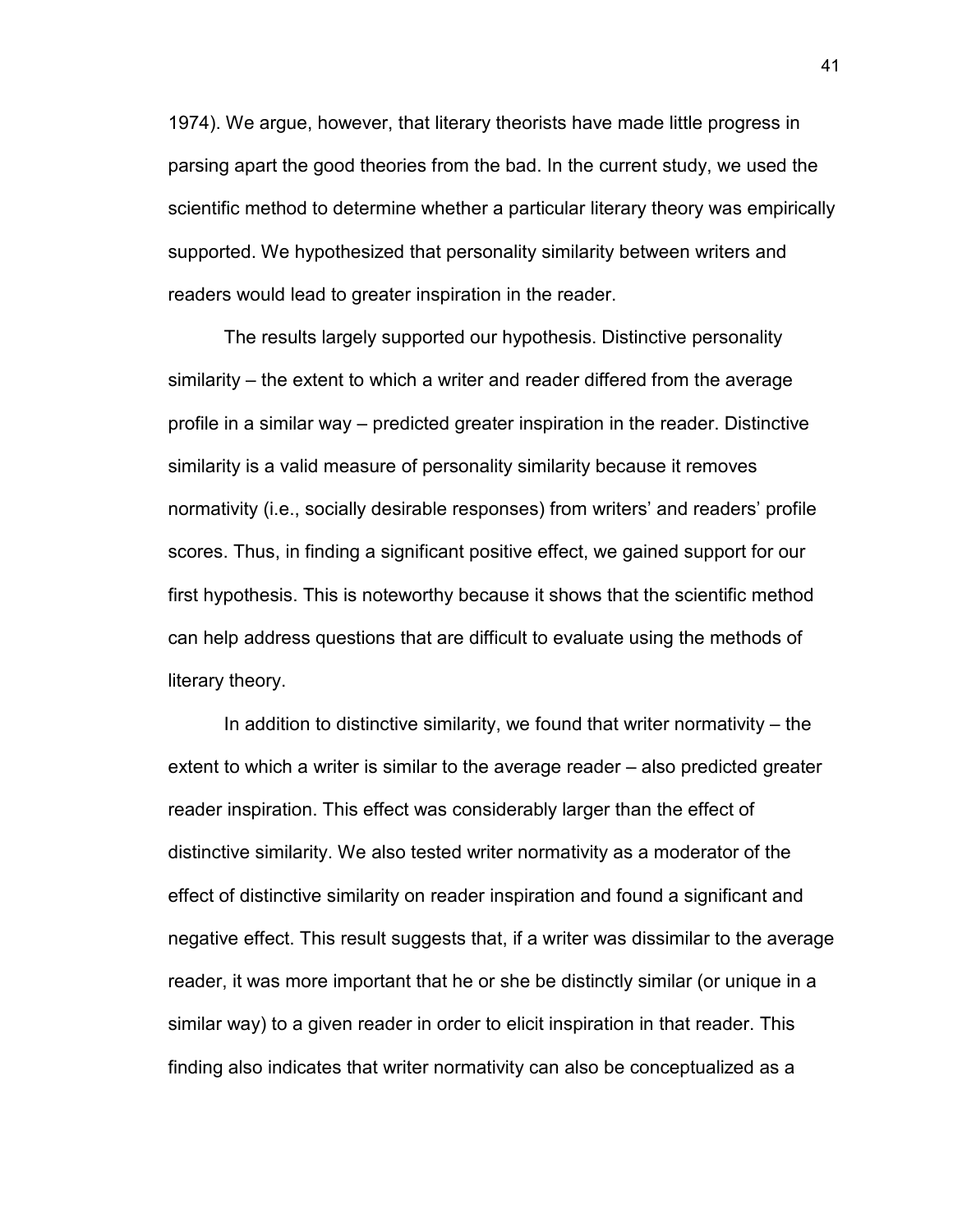moderator of the effect of distinctive similarity on reader inspiration. In contrast to writer normativity, reader normativity did not predict reader inspiration as we hypothesized. It is possible that readers who were more similar to the average writer are unlikely to be inspired at all because the average writer may not have much to say. More research needs to be done to elucidate this null finding.

 In addition to profile similarity, we hypothesized that writer-reader similarity for all Big Five traits would predict greater reader inspiration. Our hypothesis was not supported. The quadratic terms in all five polynomial models were not significant, and thus, we could not test for congruence using response surface methodology. The interaction effects in all five polynomial models, however, were significant and positive. This supports a certain kind of single-trait similarity hypothesis: writers and readers who were both high or both low on a particular trait, but not both average, lead to greater inspiration in the reader.

 To understand why we did not find significant quadratic effects, it is possible that writers and readers who are both average on a trait fail to elicit inspiration in the reader at all. Writers and readers who are similarly extreme on a trait may be more likely to elicit a rarely occurring experience in the reader such as inspiration. Also, we did not find support suggesting that similarity on extraversion and openness to experience was less important for predicting reader inspiration. In fact, the strongest effect occurred for openness to experience. This suggests that writer-reader similarity on openness to experience is particularly important for eliciting greater inspiration in the reader. This finding may be due to the fact that individuals high and low in openness tend to have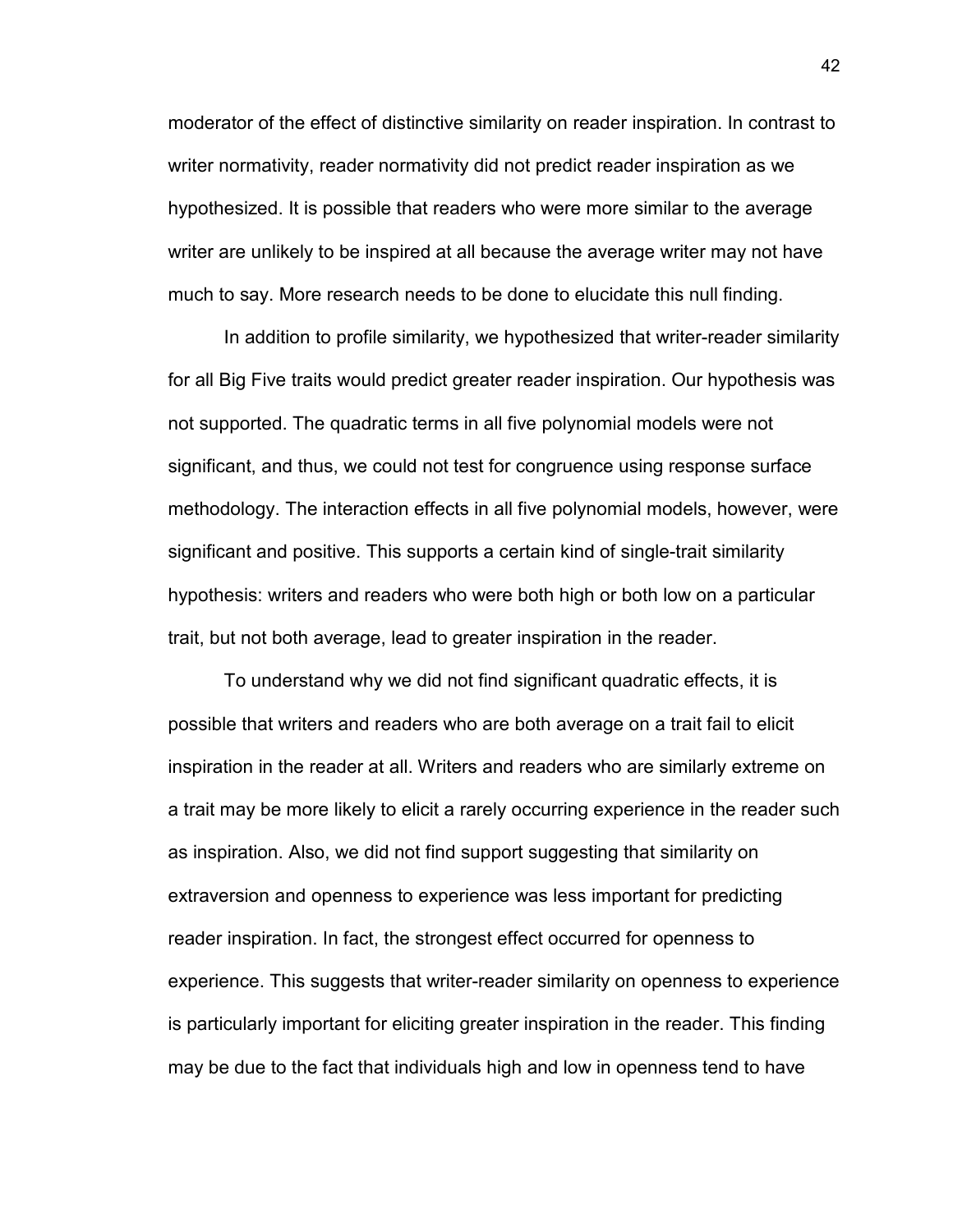quite different interests and values (e.g., liberal vs. conservative political preferences, respectively), and that these differences may have a substantial impact on reader inspiration. Finally, it is possible that complementary dispositions between writers and readers may affect reader inspiration in other domains. Although we found evidence for the effect of writer-reader similarity on reader inspiration in the context of poetry, it is conceivable that other contexts of writing may show writer-reader complementary effects. For example, if the writing pertains to self-help, highly conscientious readers may be inspired by low conscientious writers, while low conscientious readers may be inspired by highly conscientious writers. This might be the case because readers of self-help will likely be high on neuroticism, and in combination with another trait (e.g., reader conscientiousness), may find inspiration in the opposite manifestation of that trait in the writer (e.g., writer conscientiousness). Researchers should examine other domains of writing to see whether similar or complementary dispositions between writers and readers are more conducive for reader inspiration or other positive reader responses.

 In summary, the profile similarity results and the single-trait similarity results provide evidence that personality similarity between writers and readers leads to greater inspiration in the reader.

#### **Limitations**

 We note some limitations in the study. First, the effect sizes were small by conventional standards for most of our results (Cohen, 1988). Small effect sizes may hinder the meaningfulness of our findings, but do not necessarily weaken

43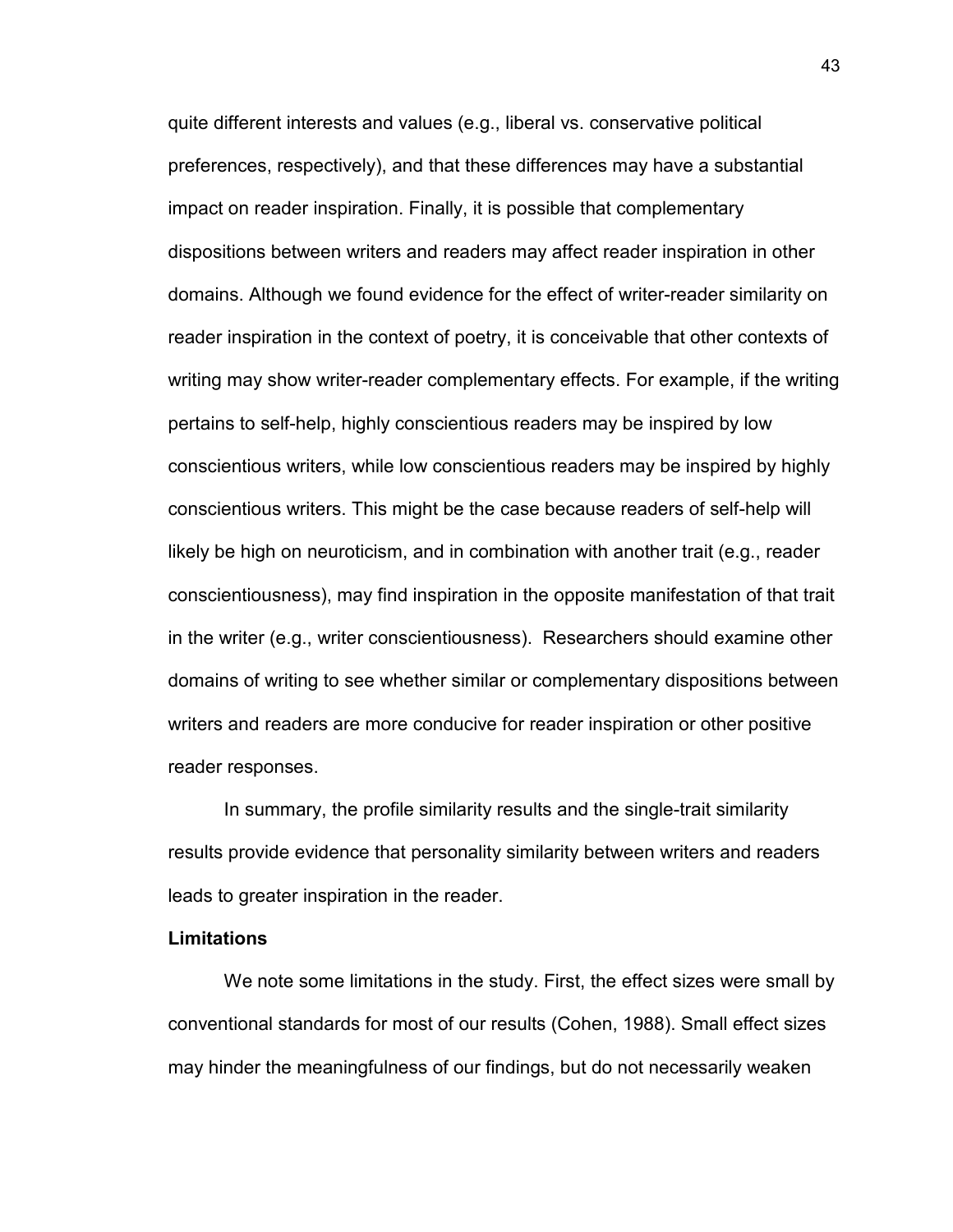the validity. On one hand, small effect sizes signify that our main variable of interest (i.e., distinctive personality similarity) explains a small portion of the variance in reader inspiration. This calls into question how meaningful personality similarity is for predicting inspiration in the reader. On the other hand, the complexity of the literary process may preclude most variables from explaining a large amount of the variance in reader inspiration. Many factors likely cause reader inspiration, one of which may be personality similarity between writers and readers. Additionally, we used distal variables in the form of writer and reader personality to predict inspiration. Writers and readers never came into contact with each other, except through writers' poems. Thus, it may be misguided to expect medium to large effect sizes for variables as distal as personality traits.

 Of note, writer normativity may be a factor which explains a good portion of variance in reader inspiration. In the current study, writer normativity strongly predicted greater reader inspiration. Writers who are similar to the average reader may be able to appeal to a common sense of meaning in readers. To understand this finding, we call on researchers to further investigate writer normativity in the context of positive reader responses.

 A second limitation in the current study is our use of observed variables rather than latent variables. Although Mplus uses a latent variable approach to estimate the cluster means in multilevel modeling, we did not model measurement error in the personality traits and inspiration. We note that our effects would likely be strengthened if we modeled our study variables as latent. **Closing Comments**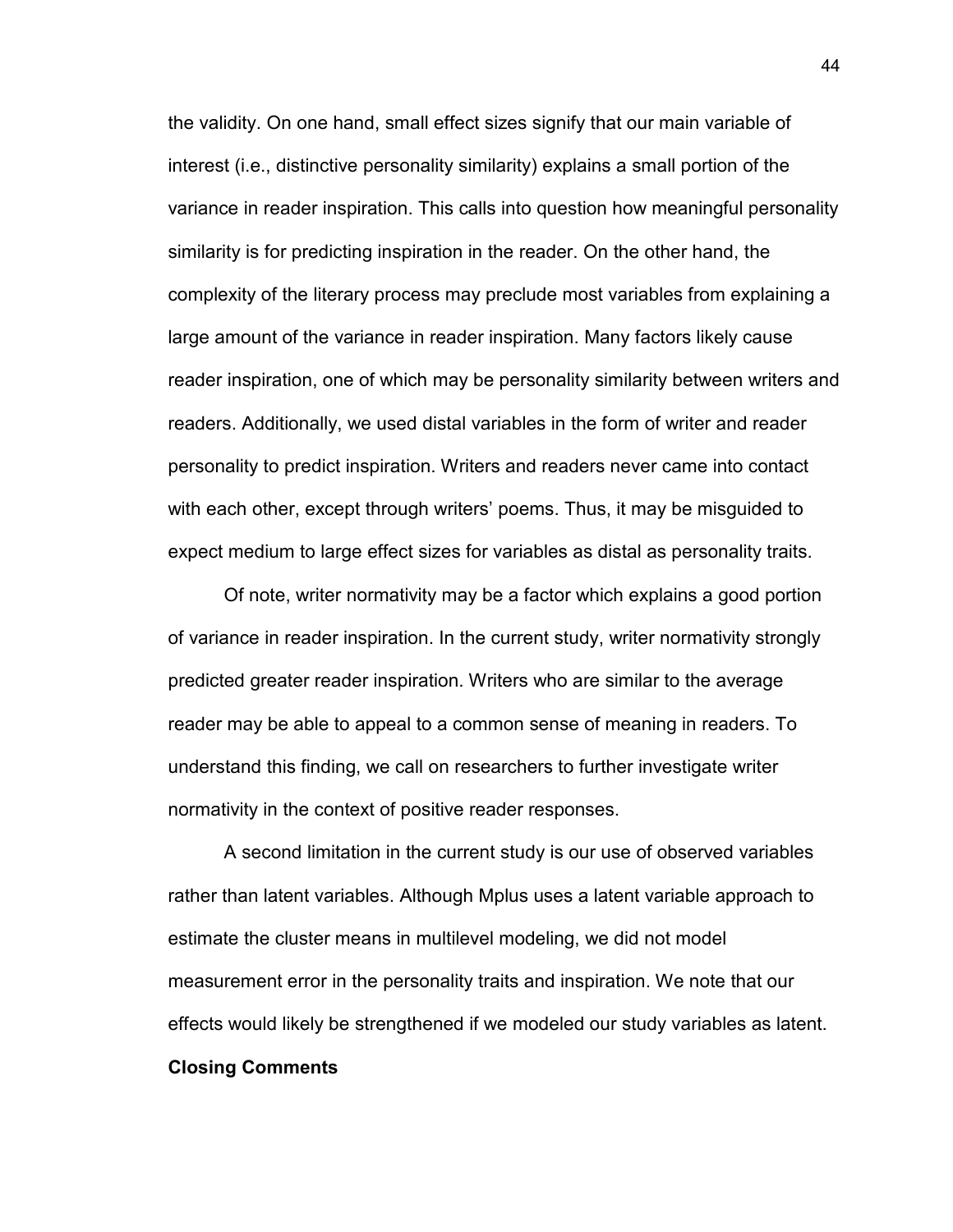Despite the limitations, the current findings are valuable because (1) they elucidate the nature of Auden's "lucky accidents", and (2) they show that ideas from the humanities can be tested using scientifically validated methods. Although scientists have been late to the party in evaluating rich ideas found in literary theory, we must go beyond the theorizing that occurs in literary criticism to understand what is true in literature. We believe that there needs to be a more reliable feedback mechanism. Gallagher (1997) noted that literary criticism has always been in a state of crisis. This crisis, she argues, is a result of common reactions to various intellectual movements. Literary theorists may be at the whim of these intellectual movements without any solid foundation to rest upon. In the current study, we used the scientific method not because science is immune to reactionary movements or is in a state of static understanding, but rather because it has an alternative feedback mechanism – nature. If we have proper tools for measurement, employ methodologically rigorous study designs, and combine present theory with past empirical evidence in a logically consistent manner, nature may reveal to us what is closer to the truth than what is not. Finally, we argue that it is not the exclusion of the humanities from sciences that progresses knowledge, but rather it is the union between the two that will lead to a greater understanding of literature. Thus, we call on researchers to bridge the gap between literary criticism and science by evaluating literary theories using the scientific method.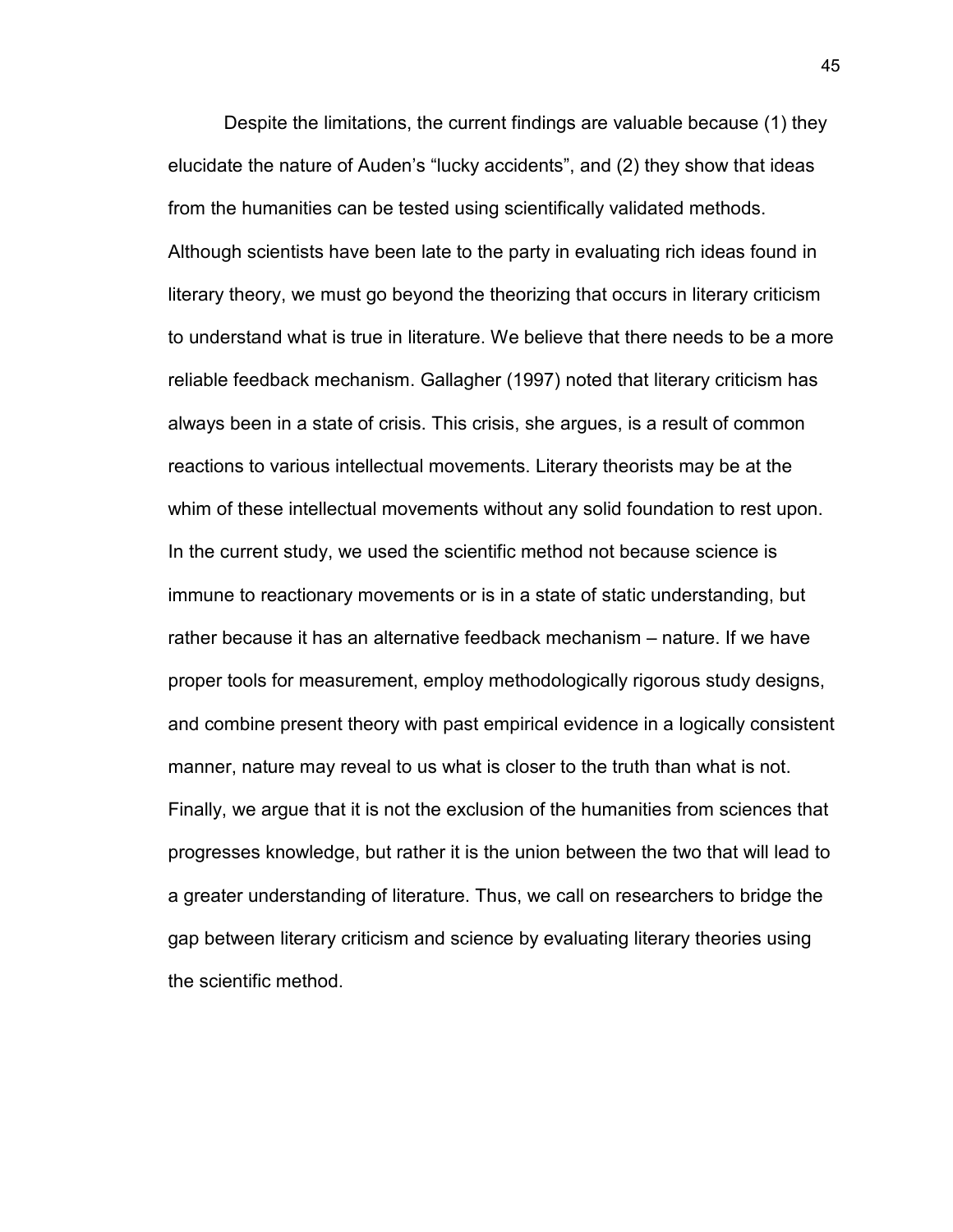#### Footnotes.

- 1. To accurately reflect this work as a collaborative project, I used plural pronouns throughout.
- 2. Example quadratic polynomial model:
	- $Y_i = b0 + b1X_i + b2Z_i + b3X_i^2 + b4Z_i^2 + b5X_iZ_i + e_i$ ; where
		- Y*i* is reader inspiration in person *i*;
		- X*i* is writer extraversion in person *i;*
		- Z*i* is reader extraversion in person *i;*
		- X<sup>2</sup> *<sup>i</sup>* is quadratic term for writer extraversion in person *i*;
		- Y2 *<sup>i</sup>* is quadratic term for reader extraversion in person *i*; X*i*Z*i* is interaction term for writer and reader extraversion in
		- person *i*;
		- e*i* is error in predicting reader inspiration in person *i*; b0 is intercept;
		- b1, b2, b3, b4, and b5 are coefficients relating IV scores to DV score.
- 3. The Writer × Reader level may be decomposed into two additional orthogonal levels of variance: a Within-cluster component and a Betweencluster component (Muthén & Asparouhov, 2011). Any variables measured at the Writer × Reader level (i.e., dependent or independent variables) may, in theory, have both a Within-cluster variance component and a Between-cluster variance component. Since the dependent variable of reader inspiration is measured at the Writer × Reader level, any variance explained in this variable may, in theory, occur either at a Withincluster level or at a Between-cluster level. Independent variables measured at the Writer × Reader level (e.g., distinctive profile similarity) may, in theory, also affect both the Within-cluster level and Betweencluster level of a Writer × Reader level outcome variable. These effects have been referred to as Within effects and Between effects, respectively (Preacher, Zyphur, Zhang, 2010). Moreover, independent variables measured at the two upper levels – Writer level or Reader level – may, in theory, only affect the Between-cluster level of the Writer × Reader level outcome variable. That is, Writer level or Reader level independent variables may only have Between effects on a Writer × Reader level variable. In the current study, we have only one observation per cell; for example, reader 1 inspiration in response to poem 1. This means that there is no Within-cluster variance to estimate in Writer × Reader level variables. Thus, Writer × Reader predictors may only have Between effects on Writer × Reader outcome variables in the current study.
- 4. We ran another cross-classified multilevel model using overall similarity between writers and readers (i.e., observed scores without removing normativity) as a Writer × Reader level variable. Variance decomposition in Mplus allows for variance to be partitioned at all three levels of analysis; that is, the Writer × Reader level, the Writer level, and the Reader level. Variance at each of these levels corresponds to distinctive similarity, writer normativity, and reader normativity, respectively. Variance at the Writer  $\times$ Reader level (i.e., distinctive similarity) predicted greater reader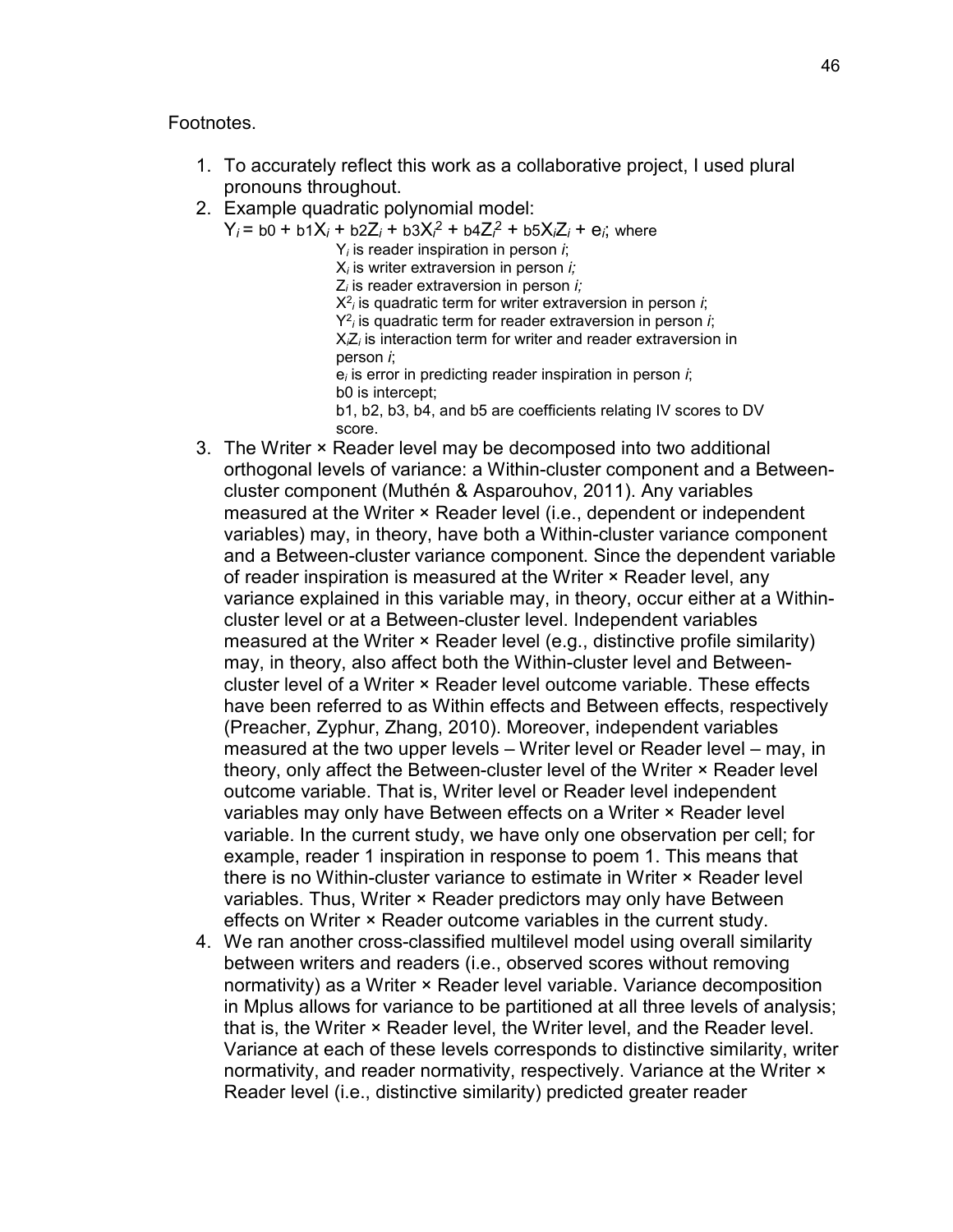inspiration, .032 ( $p < .001$ ). Variance at the Writer level (i.e., writer normativity) predicted greater reader inspiration, .246 (p < .001). Variance at the Reader level (i.e., reader normativity) did not predict reader inspiration, .037 ( $p = .290$ ). Note the similarity of these standardized effect sizes with that of the original results. This method may provide more accurate effect sizes than the reported study results because Mplus uses a latent variable approach to estimating the cluster means in multilevel modeling, while our original approach did not. We did not use this technique, however, because we could not use the variance captured at the Writer level (i.e., writer normativity) as a moderator of variance at the Writer × Reader level (i.e., distinctive similarity) in Mplus.

- 5. The 95% CI does not include zero. Mplus prints three decimal values, but indicates whether an effect is significant or not with an asterisk in the output. The moderation effect of writer normativity was significant with an asterisk.
- 6. The cross-classified polynomial models estimated in Mplus retained similar, although not exact effect size magnitudes compared to the polynomial models estimated using traditional multiple regression. The effect sizes were not exact because Mplus partitions variance in Level 2 (i.e., Writer level and Reader level) variables into error variance and latent variance by using the units (i.e., writer  $\times$  reader cells) nested in clusters (i.e., writers and readers) as indicators of Level 2 variables. Writer level and Reader level variables were latent, and thus yielded slightly different coefficient estimates. As expected, the standard errors in the polynomial models were considerably larger using the cross-classified multilevel model compared to using the multiple regression model. This result was expected because multilevel models typically adjust standard errors up to their properly specified alpha level of .05 when there is systematic nonindependence of observations in a sample.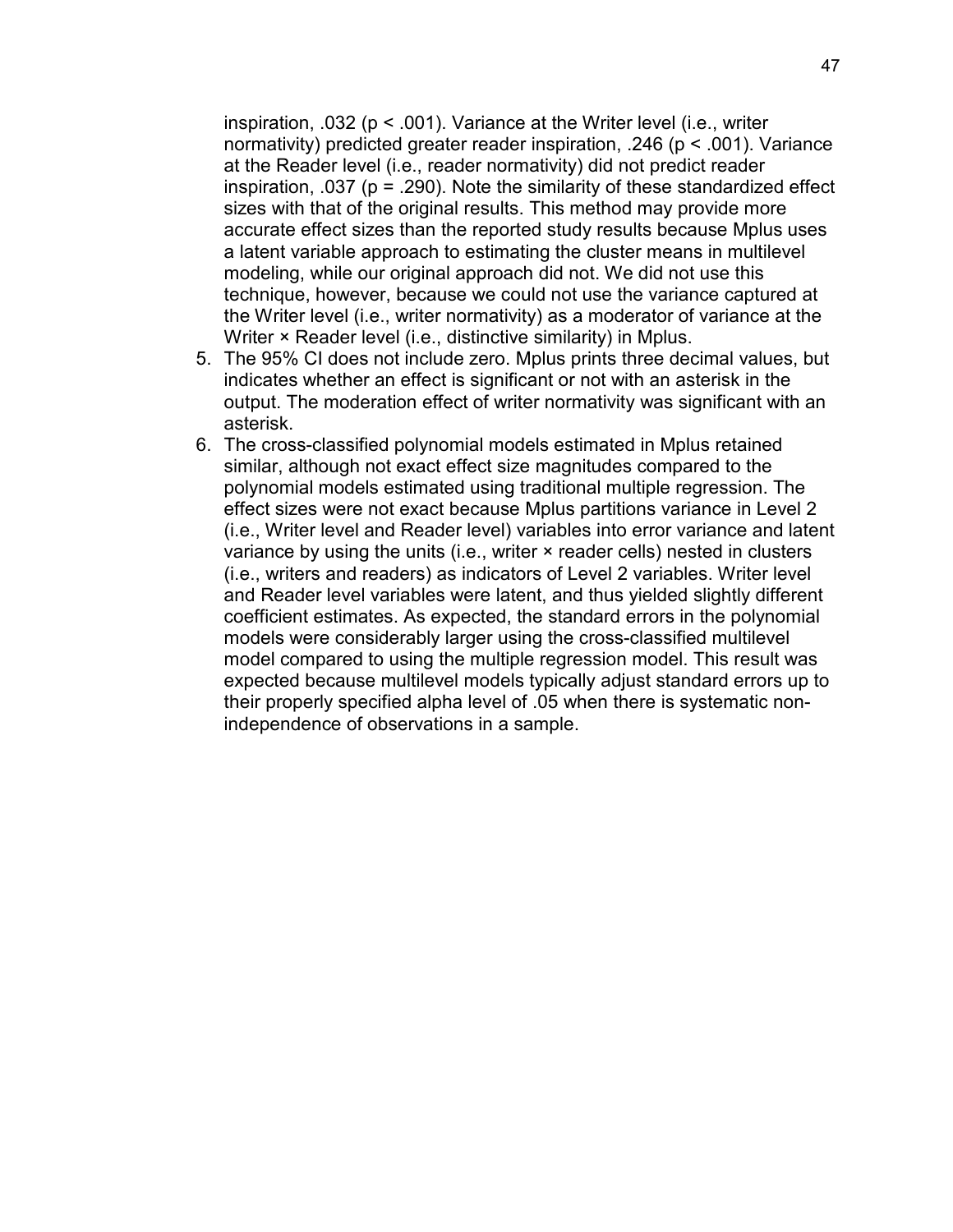#### **References**

- Ashton, M. C., & Lee, K. (2007). Empirical, theoretical, and practical advantages of the HEXACO model of personality structure. *Personality and Social Psychology Review*, *11*, 150-166.
- Auden, W. H. (1989). *The dyer's hand and other essays*. New York: Vintage Books.
- Burt, C. (1937). Correlations between persons. *British Journal of Psychology. General Section, 28,* 59-96.
- Cattell, R. B. (1949). Rp and other coefficients of pattern similarity. *Psychometrika*, *14*, 279-298.
- Cohen, J. (1969). rc: A profile similarity coefficient invariant over variable reflection. *Psychological Bulletin, 71,* 281-284.
- Cohen, J. (1988). *Statistical power analysis for the behavioral sciences (2nd ed.).*  Hillsdale, NJ: Erlbaum.
- Costa, P. T., & McCrae, R. R. (1992a). Four ways five factors are basic. *Personality and Individual Differences*, *13*, 653-665.
- Costa, P. T., & McCrae, R. R. (1992b). Normal personality assessment in clinical practice: The NEO Personality Inventory. *Psychological Assessment, 4,* 5- 13.
- Clark, T. (1997). *The theory of inspiration: Composition as a crisis of subjectivity in romantic and post-romantic writing.* Manchester, UK: Manchester University Press.

Cronbach, L. (1955). Processes affecting scores on "understanding of others"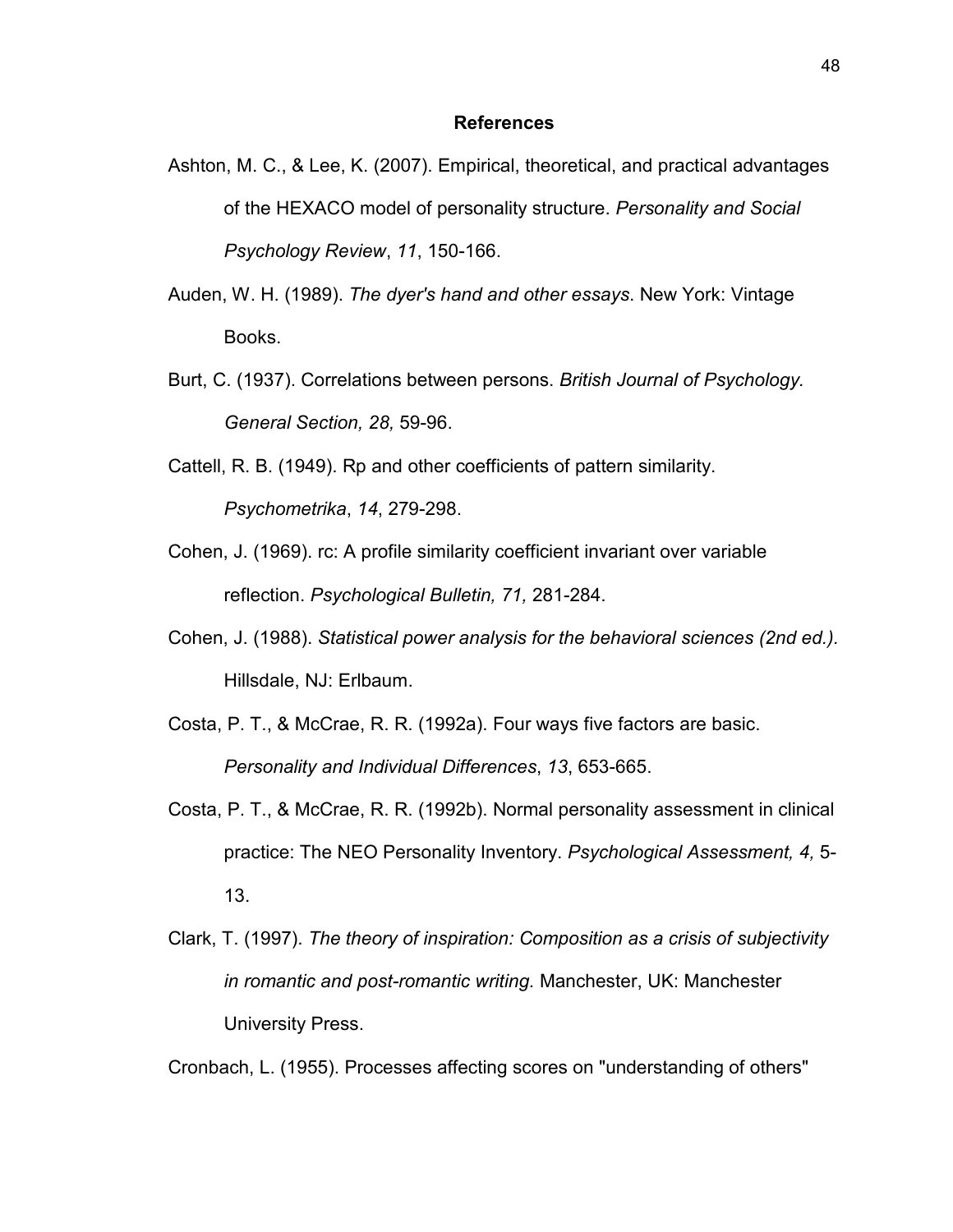and "assumed similarity." *Psychological Bulletin, 52*, 177-193.

- Cronbach, L. J., & Gleser, G. C. (1953). Assessing similarity between profiles. *Psychological Bulletin*, *50*, 456-473.
- Edwards, J. R. (1995). Alternatives to difference scores as dependent variables in the study of congruence in organizational research. *Organizational Behavior and Human Decision Processes, 64*, 307-324.
- Edwards, J. R. (2001). Ten difference score myths. *Organizational Research Methods, 4*, 265-287.
- Edwards, J. R. (2002). Alternatives to difference scores: Polynomial regression analysis and response surface methodology. In F. Drasgow & N. W. Schmitt (Eds.), *Advances in measurement and data analysis* (pp. 350- 400). San Francisco: Jossey-Bass.
- Edwards, J. R., & Parry, M. E. (1993). On the use of polynomial regression equations as an alternative to difference scores in organizational research. *Academy of Management Journal, 36*, 1577-1613.
- Elliot, A. J., & Thrash, T. M. (2002). Approach-avoidance motivation in personality: approach and avoidance temperaments and goals. *Journal of Personality and Social Psychology*, *82*, 804-818.
- Fast, L. A., & Funder, D. C. (2008). Personality as manifest in word use: correlations with self-report, acquaintance report, and behavior. *Journal of Personality and Social Psychology, 94*, 334-346.
- Fish, S. E. (1970). Literature in the reader: Affective stylistics. *New Literary History*, *2*, 123-162.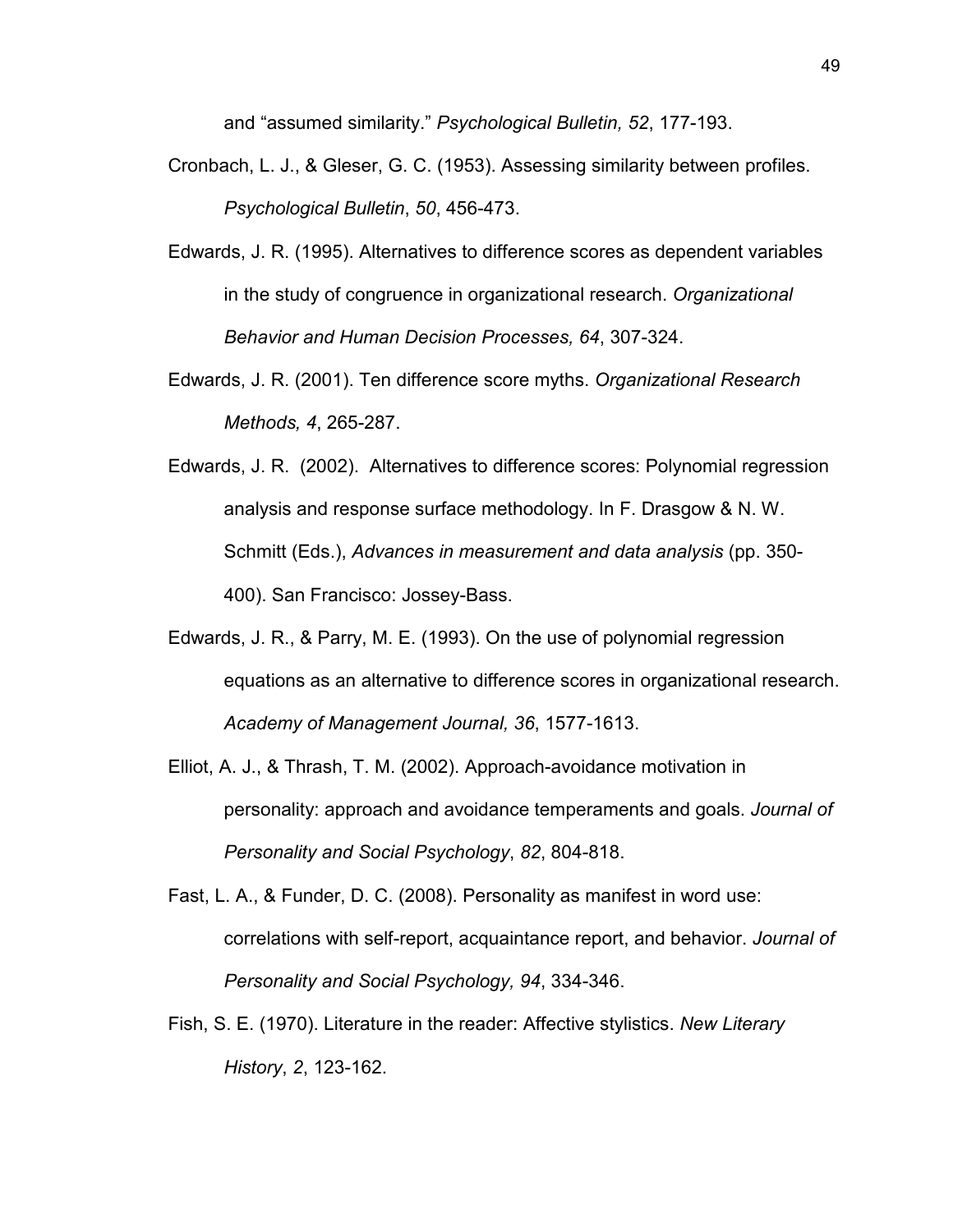- Fleeson, W., Malanos, A. B., & Achille, N. M. (2002). An intraindividual process approach to the relationship between extraversion and positive affect: is acting extraverted as" good" as being extraverted? *Journal of Personality and Social Psychology, 83,* 1409-1422.
- Furr, R. M. (2008). A framework for profile similarity: Integrating similarity, normativeness, and distinctiveness. *Journal of Personality, 76,* 1267-1316.

Gallagher, C. (1997). The history of literary criticism. *Daedalus*, *126*, 133-153.

- Gaunt, R. (2006). Couple similarity and marital satisfaction: are similar spouses happier?. *Journal of Personality*, *74*, 1401-1420.
- Gelman, A., & Rubin, D. B. (1992). Inference from iterative simulation using multiple sequences. *Statistical Science, 7,* 457-472.
- Hirsh, J. B., & Peterson, J. B. (2009). Personality and language use in selfnarratives. *Journal of Research in Personality, 43,* 524-527.
- Iser, W. (1974). *The Implied Reader: Patterns of Communication in Prose Fiction from Bunyan to Beckett.* Baltimore: Johns Hopkins University Press.
- Li, J., & Chignell, M. (2010). Birds of a feather: How personality influences blog writing and reading. *International Journal of Human-Computer Studies, 68,*  589-602.
- Luo, S., & Klohnen, E. C. (2005). Assortative mating and marital quality in newlyweds: A couple-centered approach. *Journal of Personality and Social Psychology, 88,* 304-326.
- McAbee, S. T., & Oswald, F. L. (2013). The criterion-related validity of personality measures for predicting GPA: A meta-analytic validity competition.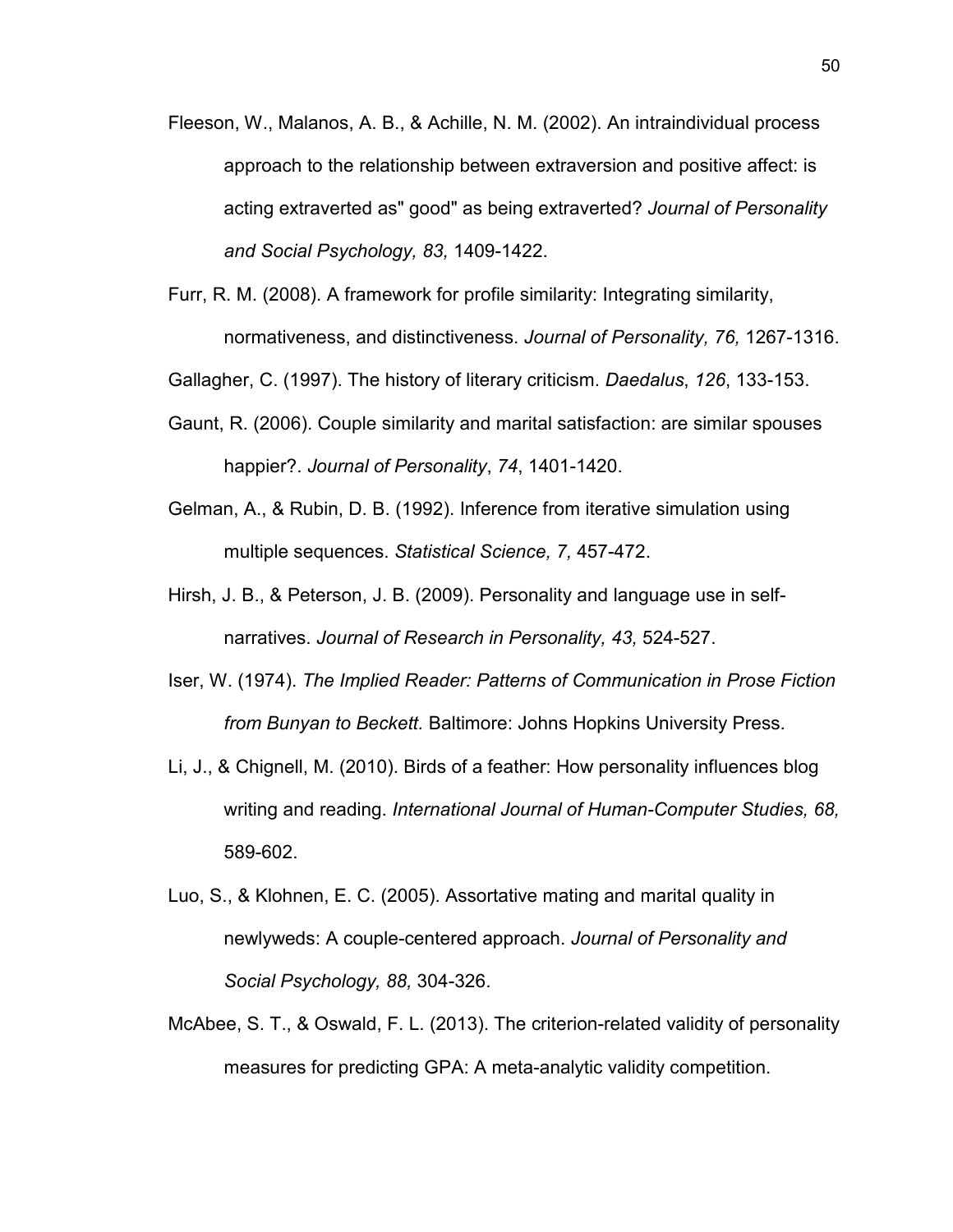*Psychological Assessment, 25*, 532-544.

- McCrae, R. R. (1987). Creativity, divergent thinking, and openness to experience. *Journal of Personality and Social Psychology*, *52*, 1258-1265.
- McCrae R. R., & Costa P. T. (1999). A five-factor theory of personality. In Pervin L. A. & John O. P. (Eds.), *Handbook of personality: Theory and research* (pp. 139–153). New York: Guilford
- Montoya, R. M., Horton, R. S., & Kirchner, J. (2008). Is actual similarity necessary for attraction? A meta-analysis of actual and perceived similarity. *Journal of Social and Personal Relationships, 25*, 889-922.
- Muthén, B. O. (2010). *Bayesian analysis in Mplus: A brief introduction. Technical report. Version 3*. Los Angeles, CA: Muthén and Muthén.
- Muthén, B. O., & Asparouhov, T. (2011). Beyond multilevel regression modeling: Multilevel analysis in a general latent variable framework. In J. Hox & J. K. Roberts (Eds.), *Handbook of advanced multilevel analysis* (pp. 15–40). New York, NY: Taylor & Francis.
- Muthén, B. O., & Asparouhov, T. (2012). Bayesian structural equation modeling: A more flexible representation of substantive theory. *Psychological Methods*, *17*, 313–335.
- Muthén, L. K., & Muthén, B. O. (2012). *Mplus user's guide (version 7)*. Los Angeles, CA: Muthén and Muthén.
- Pennebaker, J. W., & King, L. A. (1999). Linguistic styles: Language use as an individual difference. *Journal of Personality and Social Psychology, 77*, 1296-1312.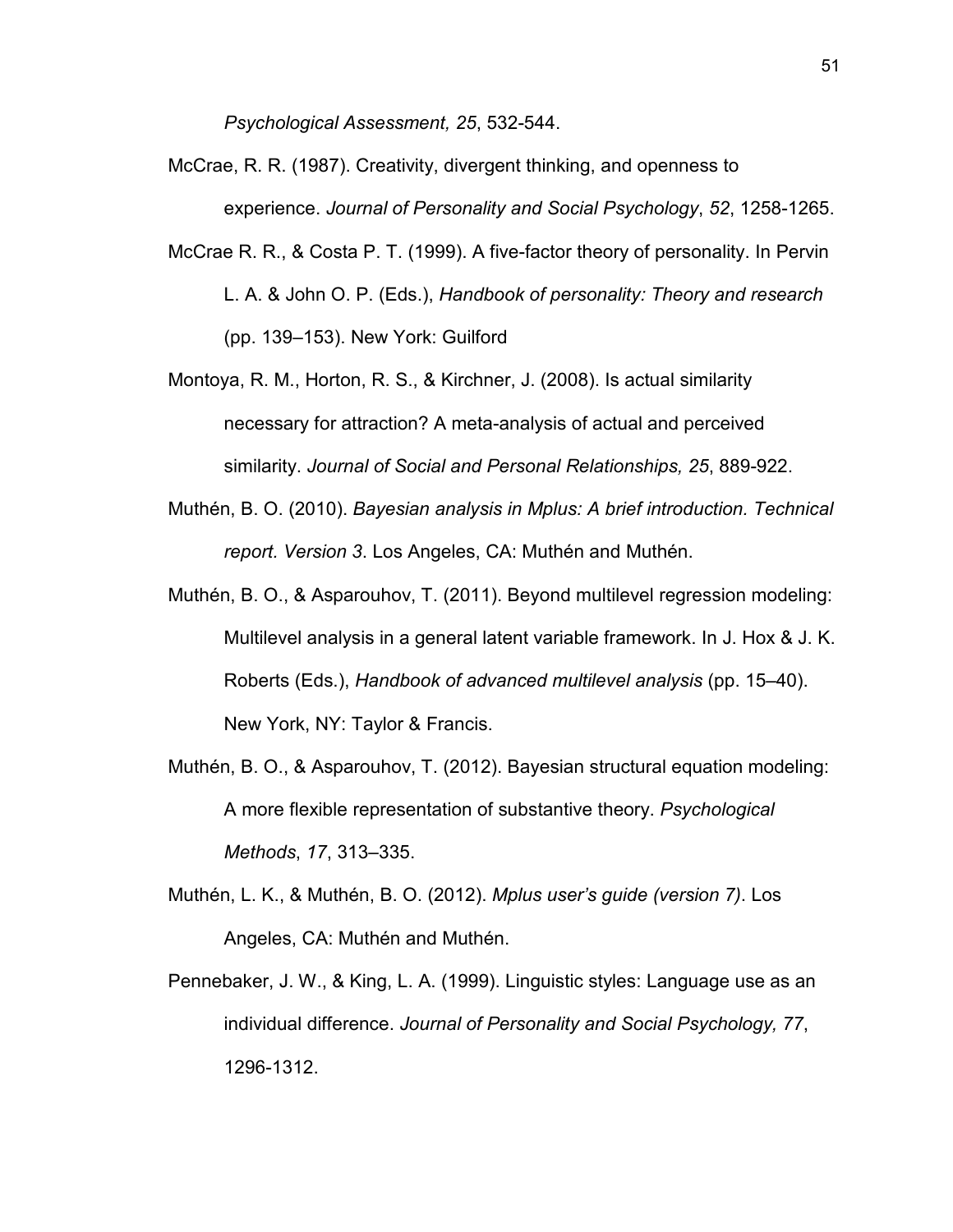- Preacher, K. J., Zyphur, M. J., & Zhang, Z. (2010). A general multilevel SEM framework for assessing multilevel mediation. *Psychological Methods, 15,*  209–233.
- Qiu, L., Lin, H., Ramsay, J., & Yang, F. (2012). You are what you tweet: Personality expression and perception on Twitter. *Journal of Research in Personality, 46,* 710-718.

Ransom, J. C. (1968). *The New Criticism.* Westport: Greenwood Press.

- Raudenbush, S. W., & Bryk, A. S. (2002). *Hierarchical linear models: Applications and data analysis methods (2nd ed.).* Thousand Oaks, CA: Sage.
- Schaubroeck, J., & Lam, S. S. (2002). How similarity to peers and supervisor influences organizational advancement in different cultures. *Academy of Management Journal, 45*, 1120-1136.
- Tellegen, A. (1965). Direction of measurement: A source of misinterpretation. *Psychological Bulletin, 63,* 233-243.
- Thrash, T. M., & Elliot, A. J. (2003). Inspiration as a psychological construct. *Journal of Personality and Social Psychology*, *84*, 871-889.
- Thrash, T. M., & Elliot, A. J. (2004). Inspiration: Core characteristics, component processes, antecedents, and function. *Journal of Personality and Social Psychology*, *87*, 957-973.
- Thrash, T. M., Maruskin, L. A., Cassidy, S. E., Fryer, J. W., & Ryan, R. M. (2010). Mediating between the muse and the masses: Inspiration and the actualization of creative ideas. *Journal of Personality and Social*